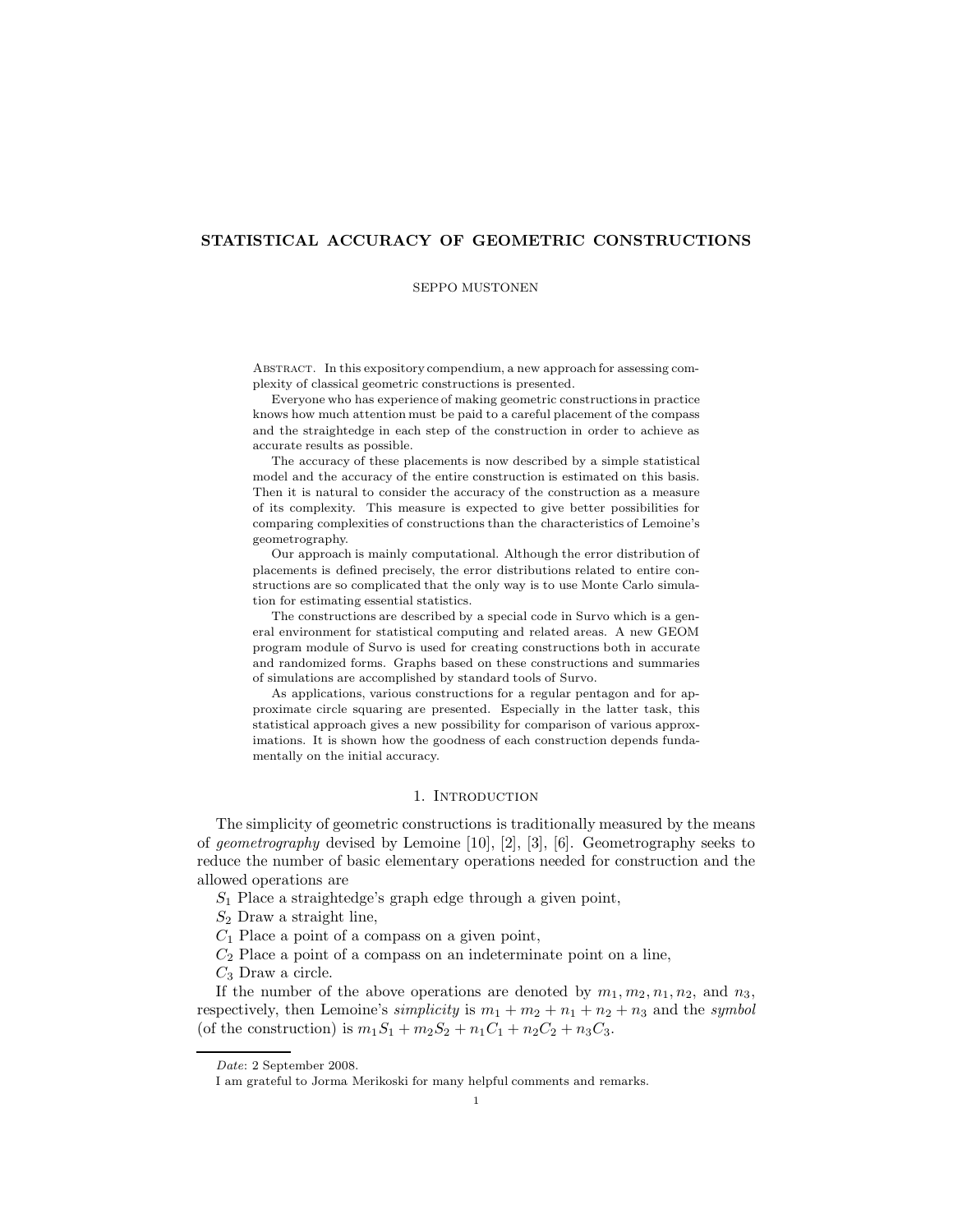| Construction | Simplicity | Exactitude | acc <sub>0</sub> |
|--------------|------------|------------|------------------|
| DeTemple     | 15         |            | 0.002757         |
| Ptolemy      | 16         | 10         | 0.003730         |
| Labelle      | 15         | 10         | 0.002824         |
| Hirano       | 19         | 13         | 0.003899         |
| Richmond     | 45         | 26         | 0.004782         |
| "Mascheroni" | 34         |            | .009018          |

Table 1. Constructions of a regular pentagon

Various constructions aiming at the same goal have been compared by their simplicity values. However, the five operations concerned are geometrical and not arithmetic. Therefore the operations are incommensurable and the sum  $m_1 + m_2 +$  $n_1 + n_2 + n_3$  measures simplicity or complexity of the construction more or less arbitrarily.

Such a drawback is avoided in our approach where the complexity of a geometric construction is measured by its accuracy from a statistical point of view. I make a very natural assumption that each step in the construction is prone to measurement error. This error is specified by a simple statistical model.

The accuracy of a construction depends particularly on how precisely one can place the straightedge or the legs of the compass to a given point or to an intersection point created during the construction. In other respects, constructions are assumed to be accurate.

This approach corresponds more closely to Lemoine's *exactitude* equal to  $m_1 +$  $n_1 + n_2$  but it should be observed that in practice *simplicity* and *exactitude* are highly correlated as revealed by the following table describing properties of six different constructions of a regular pentagon. (These constructions are treated in detail later in Section 3.)

The correlation coefficient between *simplicity* and *exactitude* is 0.9969 so that there seems to be no significant difference in their capabilities to tell properties of constructions.<sup>1</sup>

The last column in the table tells accuracies given by the statistical model 0 (see below) mostly indicating rather good correspondence with Lemoine's measures in this case, but giving more precise information and showing, for example, that DeTemple's construction is better than Labelle's, although they both are equally simple in terms of geometrography. In the "Mascheroni" construction made by using the compass only, the statistical measure indicates greater complexity than the geometrographic characteristics do.

Thinking statistically, it is natural to assume that the distribution of a placement (of either the straightedge or the compass) has a two-dimensional normal distribution around the correct point.

In theory, a crucial question is in case of a point of intersection of two lines, how the parameters of the distribution depend on the angle between the lines. The simplest choice is that the angle has no effect and the variance of the placement is

<sup>&</sup>lt;sup>1</sup>This strong relation is revealed, for example, also by studying 89 constructions of Lemoine in [10] and giving correlation 0.9955.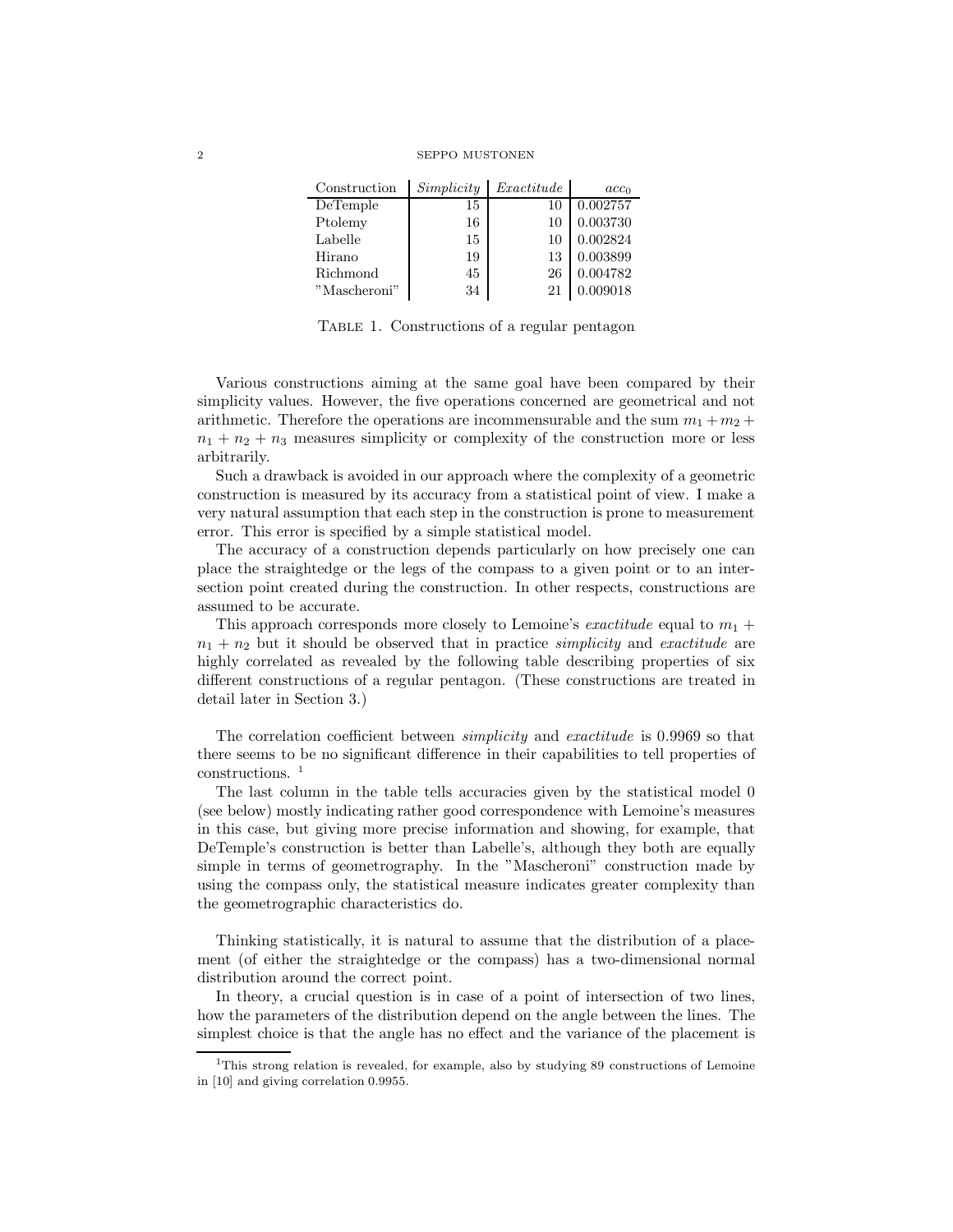a constant  $\sigma^2$  in all directions in the plane (Model 0). However, in situations where the lines meet at a very small angle, there is a temptation to believe that typical variation depends on the angle and is greatest along the bisector and smallest in the orthogonal direction.

I have made experiments also with two alternative models (Models 1 and 2) which take the angle of intersection into account in a plausible way. These models are presented in Section 5. However, both of them lead to more or less severe contradictions and therefore it is safest to keep Model 0 as the main alternative.

We shall see that the choice of the basic error model is not critical since various models lead to very similar results, for example, when comparing accuracies of various constructions for the same target.

## 2. Some assumptions and basic operations

In this connection, inaccuracies are met only when locating points (of intersection) by the straightedge or the compass.

In order to fix scale and orientation in the plane, it is assumed that each construction starts from a fixed circle and one fixed point on it or from a fixed straight line and a circle with a fixed radius and with a center point on that line.

It is also assumed (as, for example, in [2]) that the compass is noncollapsing and so permits transferring of lengths.

Then the following basic constructions are available:

| $P = point(x, y)$           | Set a point P with coordinates $(x,y)$ .         |
|-----------------------------|--------------------------------------------------|
| $L=line(P, Q)$              | Draw a straight line L through points P and Q.   |
| $P = point_1(L, x, y)$      | Set a point $(x,y)$ on line L.                   |
| $E = edge(P, Q)$            | Measure the distance between points P and Q.     |
| $C = circle(P, R)$          | Draw a circle C with point P as the center       |
|                             | and R (constant or edge) as the radius.          |
| $C = circle_p(P, Q)$        | Draw a circle C with point P as the center       |
|                             | and going through point Q.                       |
| $P = cross(L1, L2)$         | Set P as the point of intersection               |
|                             | between straight lines L1 and L2.                |
| $P = cross_cl(C, L, x, y)$  | Set P as the point of intersection               |
|                             | between circle C and straight line L             |
|                             | and being closest to a reference point $(x,y)$ . |
| $P = cross_c(C1, C2, x, y)$ | Set P as the point of intersection               |
|                             | between circles C1 and C2                        |
|                             | and being closest to a reference point $(x,y)$ . |
|                             |                                                  |

The definitions are given in terms of commands for the GEOM program. I have made that program for creating geometric constructions and for computing accuracies of constructions according to alternative statistical models. GEOM also computes the geometrographic symbol, simplicity, and exactitude. GEOM works as a part of the Survo system [18]. In fact, GEOM creates separate files for points, lines, circles, and edges. The actual graphs are then plotted by the PLOT commands of Survo. <sup>2</sup>

By default, GEOM makes an 'exact' construction. By entering specifications SAMPLES=N MODEL=<0,1, or 2> STDDEV=s

<sup>2</sup>Usage of GEOM in Survo is described more thoroughly in Section 6.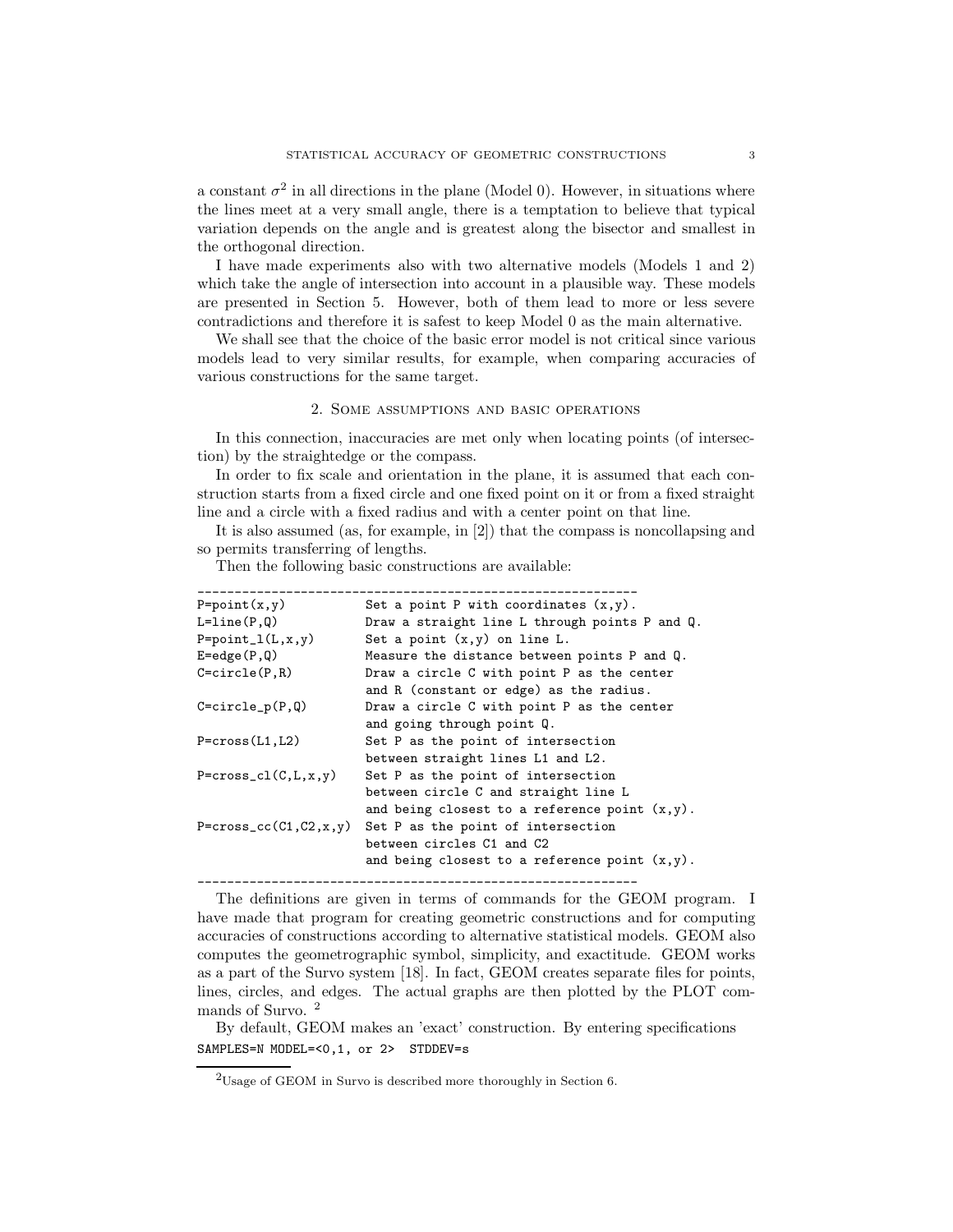GEOM repeats the construction  $N$  times using one of the models  $0,1,2$  for sampling the points with a value s for the basic standard deviation  $\sigma$ . Points given at the start of the construction are treated like points of intersection between two orthogonal lines. In this sampling mode, items given as fixed (without random variation) are introduced with a  $\cdot$  ' in front of the label.

For example, the construction a perpendicular from a given point to a given straight line can be described as a series of commands in the following way.



FIGURE 1. Perpendicular from a given point

The GEOM code given in the edit field of Survo:

\_\_\_\_\_\_\_\_\_\_\_\_\_\_\_\_\_\_\_\_\_\_\_\_\_\_\_\_\_\_\_\_\_\_\_\_\_\_\_\_\_\_\_\_\_\_\_\_\_\_\_\_\_\_\_\_\_\_\_\_

```
101 * r1=2 r2=r1102 *GEOM CUR+1,E,E+1
103 *Perpendicular
104 *p1=point(4,4)
105 *p2=point(4,6)
106 *_L1=line(P1,P2)
107 *P=point(5,4)
108 *symbol start
109 *C1=circle(P,*r1)
110 *Q1=cross_cl(C1,L1,4,2)
111 *Q2=cross_cl(C1,L1,4,6)
112 *C2=circle(Q1,*r2)
113 *C3=circle(Q2,*r2)
114 *P'=cross_cc(C2,C3,3,4)
```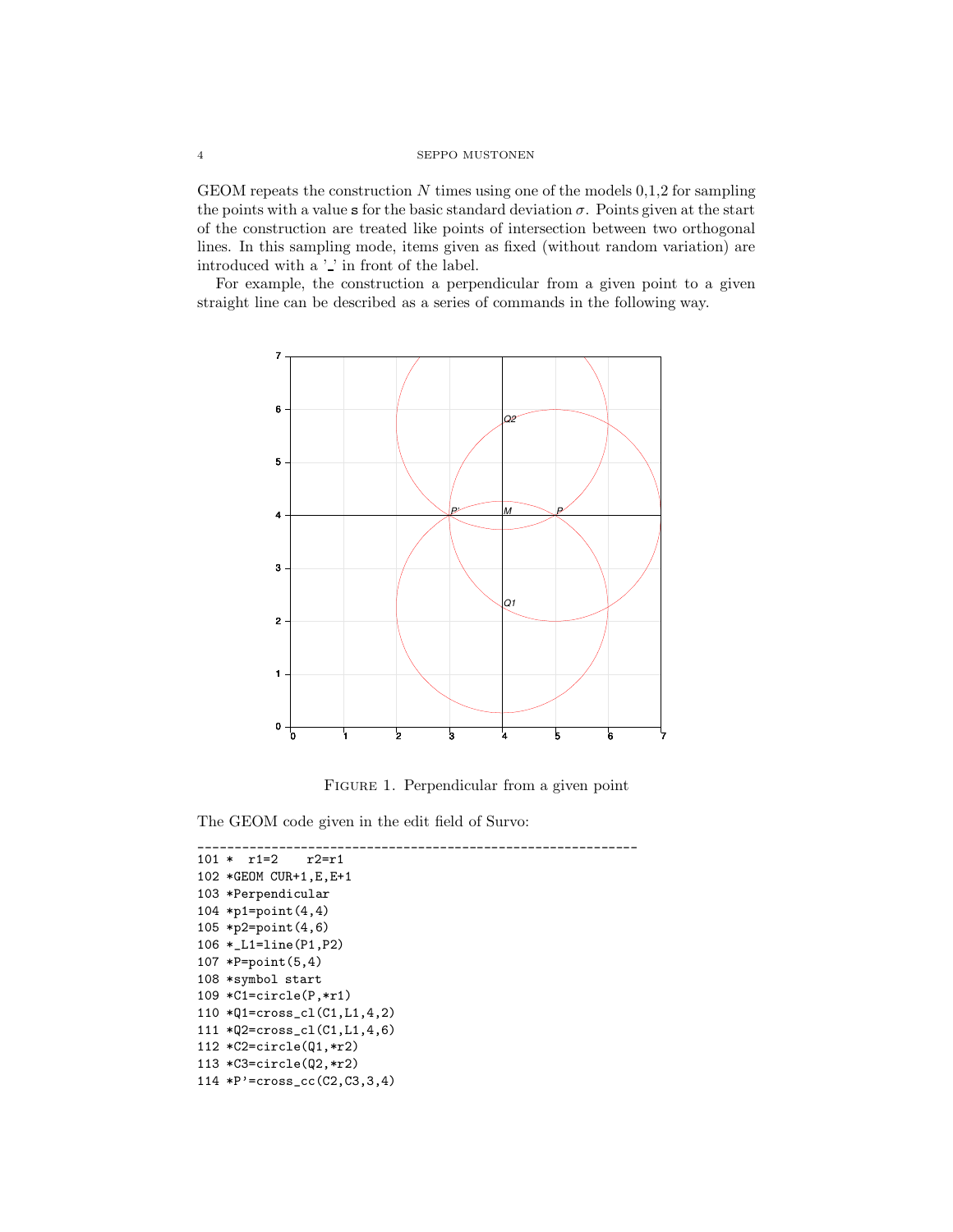```
115 *L=line(P,P')116 *M=cross(L,L1)
117 *save point(M)
118 *save line(L)
119 E
120 *GEOM construction: Perpendicular
121 *Geometrographic symbol = 2S1+1S2+3C1+0C2+3C3
122 *Simplify = 9 Exactitude = 5
```
\_\_\_\_\_\_\_\_\_\_\_\_\_\_\_\_\_\_\_\_\_\_\_\_\_\_\_\_\_\_\_\_\_\_\_\_\_\_\_\_\_\_\_\_\_\_\_\_\_\_\_\_\_\_\_\_\_\_\_\_

The GEOM command on line 102 activates the steps of the construction on lines from  $CUR+1$  (103) to E (119). The first line tells the name of the construction 'Perpendicular'. Two points  $p1(4,4)$  and  $p2(4,6)$  are given on lines 104,105. A fixed line L1 going through those points is defined on line 106. Objects given with lower case initials are not made visible when the graph generated by GEOM is drawn. Otherwise all notations are non-case-sensitive. Therefore, for example, p1 can later be referred to by P1.

Code 'symbol start' on line 108 tells that counting of geometrographic attributes will be (re)started from the next stage of the construction. Now the perpendicular from point  $P(5,4)$  (given on line 107) to line L1 is created by the following steps:

At first a circle C1 with center P and a 'suitable' radius r1 is drawn (line 109). An asterisk  $(*)$  in front of  $r1$  merely informs that there is no need to measure the length of the radius and this fact is accounted for in geometrographic calculations only. The 'suitable' value of r1 is given as an extra specification (typical in Survo applications) on line 101.

Circle C1 intersects line L1 at two points close to points  $(4, 2)$  and  $(4, 6)$ , respectively. These intersection points Q1 and Q2 are found by commands on lines 110 and 111.

Two circles C2, C3 with centers Q1, Q2 and a common 'suitable' radius r2 are drawn by commands on lines 112 and 113. In this case,  $\tau$  is set equal to  $\tau$ 1 by the second specification on line 101.

The sought perpendicular is then obtained by drawing a straight line through points P and P' where the latter point is the point of intersection between circles C2 and C3 and 'close' to point  $(3,4)$ . The point P' is found by the command on line 114 and the perpendicular L is drawn by the command on line 115.

The three last commands (lines 116–118) have no role in the exact construction. They are used for measuring the statistical accuracy of the construction. Here it is natural to check the intersection point M of lines L1 and L and the direction of the perpendicular L. Therefore coordinates of point M and points defining line L in each replication are saved in a text file (in Geom.TXT by default).

The last (optional) parameter (here E+1) of the GEOM command tells where to write a summary of geometrografic measures. These results of GEOM appear now on lines 120–122.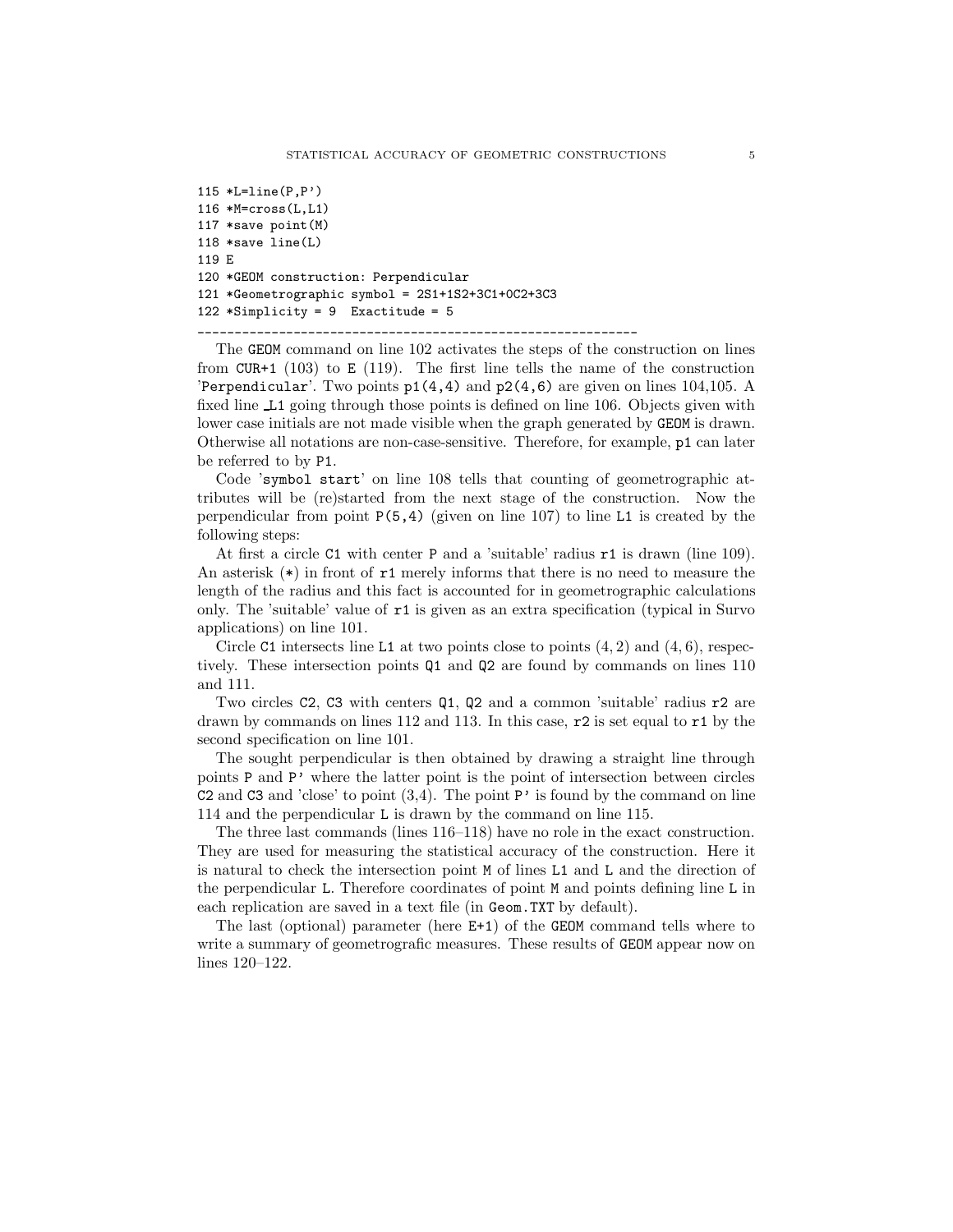When the same code is activated by GEOM command from the following setup

```
____________________________________________________________
100 * SAMPLES=100000 MODEL=0 STDDEV=0.001 RAND=2008
101 * r1=2 r2=r1
102 *GEOM CUR+1,E,E+1
103 *Perpendicular 1
104 *p1=point(4,4)
105 *p2=point(4,6)
...
117 *save point(M)
118 *save line(L)
119 E
            ____________________________________________________________
```
then (according to line 100) the construction is repeated 100'000 times and pertinent information obtained by save commands is saved in a text file Geom.TXT. In each replicate, when drawing straight lines and circles, essential points locating them are replaced by their sampled values according to the error model 0 and using the standard deviation  $\sigma = 0.001$ . The random deviates are created by the default random number generator of Survo with the seed value 2008.

The results saved in Geom.TXT are converted to a Survo data file K.SVO by FILE SAVE Geom.TXT TO NEW K and the first and last ten cases are

|                | MX        | MY | LX1                                                         | LY1 | LX <sub>2</sub> | LY <sub>2</sub> |
|----------------|-----------|----|-------------------------------------------------------------|-----|-----------------|-----------------|
| 1              |           |    | 4,0000000 4,0006895 5,0001046 4,0009035 3,0000781 4,0004756 |     |                 |                 |
| $\overline{2}$ |           |    | 4,0000000 3,9985637 5,0013286 4,0002385 3,0036884 3,9968974 |     |                 |                 |
| 3              | 4.0000000 |    | 4.0003738 5.0009181 4.0014319 3.0012909 3.9993180           |     |                 |                 |
| 4              |           |    | 4,0000000 3,9982571 5,0010213 3,9991808 2,9994477 3,9973339 |     |                 |                 |
| 5              |           |    | 4,0000000 3,9995362 4,9991530 4,0005181 2,9991191 3,9985527 |     |                 |                 |
| 6              |           |    | 4,0000000 3,9995679 4,9988252 3,9991844 2,9959532 3,9999535 |     |                 |                 |
| 7              |           |    | 4,0000000 3,9991750 5,0005201 3,9998727 2,9999161 3,9984777 |     |                 |                 |
| 8              |           |    | 4,0000000 4,0008971 4,9979912 4,0017919 2,9967416 3,9999976 |     |                 |                 |
| 9              |           |    | 4,0000000 4,0000918 4,9971521 4,0010106 2,9987103 3,9991692 |     |                 |                 |
| 10             |           |    | 4,0000000 4,0001340 4,9987566 4,0006284 2,9973038 3,9996376 |     |                 |                 |
|                |           |    |                                                             |     |                 |                 |
| 99991          |           |    | 4,0000000 4,0003325 4,9992809 3,9996596 2,9977360 4,0010074 |     |                 |                 |
| 99992          |           |    | 4,0000000 4,0000661 5,0024009 4,0007761 2,9984049 3,9993565 |     |                 |                 |
| 99993          |           |    | 4,0000000 4,0005191 5,0002210 4,0017158 2,9985739 3,9993210 |     |                 |                 |
| 99994          |           |    | 4,0000000 3,9984695 5,0017009 3,9990228 3,0011519 3,9979178 |     |                 |                 |
| 99995          | 4.0000000 |    | 4.0001657 5.0001185 3.9999611 3.0014406 4.0003700           |     |                 |                 |
| 99996          |           |    | 4,0000000 4,0016463 4,9997410 4,0013076 2,9991154 4,0019855 |     |                 |                 |
| 99997          |           |    | 4,0000000 4,0008671 5,0002880 4,0011284 3,0046015 4,0006072 |     |                 |                 |
| 99998          |           |    | 4,0000000 3,9986675 4,9980187 3,9998269 2,9999949 3,9975058 |     |                 |                 |
| 99999          |           |    | 4,0000000 3,9992650 4,9989538 4,0000202 3,0004692 3,9985094 |     |                 |                 |
| 100000         |           |    | 4,0000000 4,0001196 4,9976813 4,0004721 2,9991916 3,9997660 |     |                 |                 |
|                |           |    |                                                             |     |                 |                 |

MX and MY are coordinates of the point of intersection M. The remaining columns describe the sampled perpendicular L by coordinates of two points locating on that perpendicular.

The accuracy of this construction may be studied in Survo by making the following summary.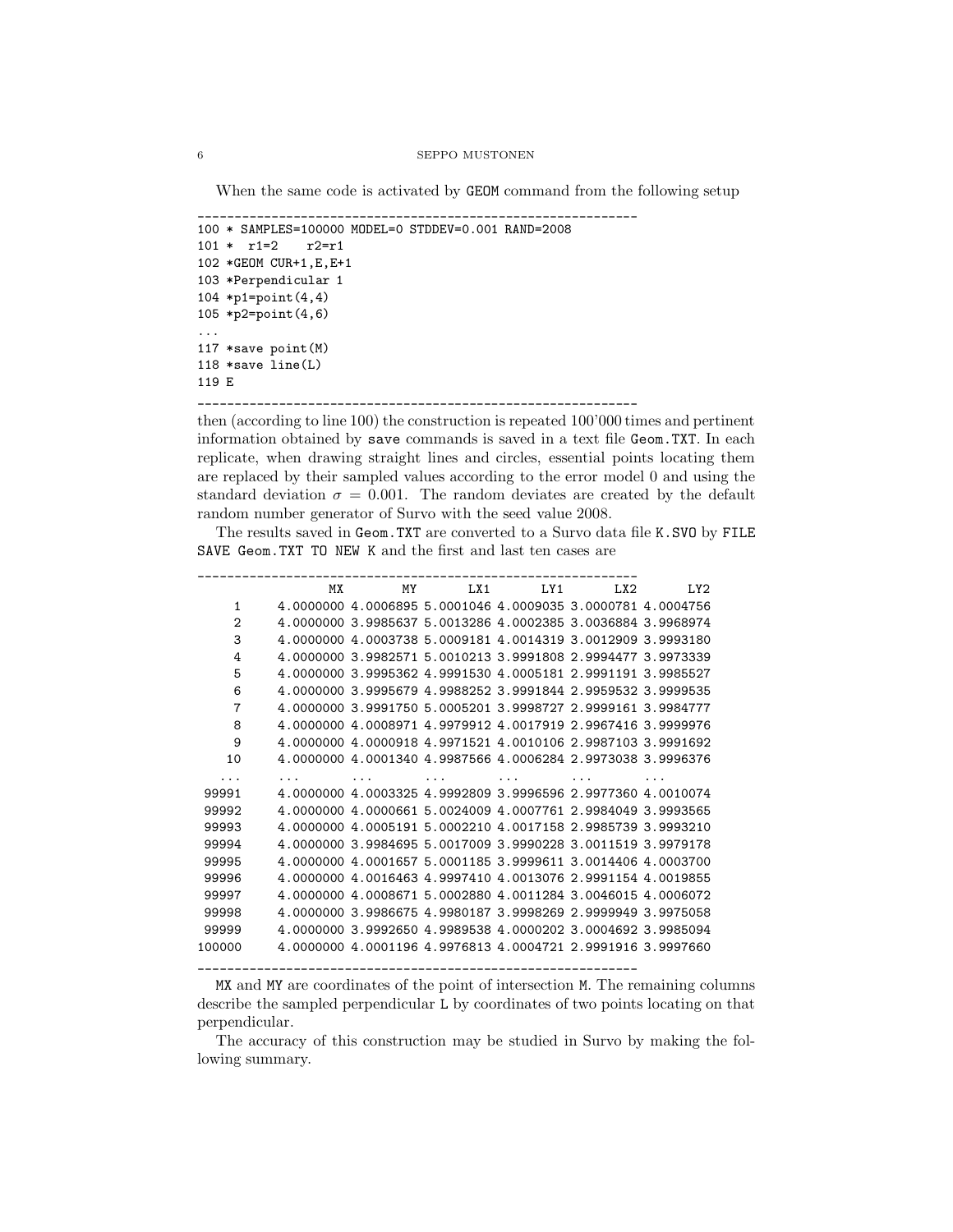```
____________________________________________________________
300 *
301 *FILE SAVE GEOM.TXT TO NEW K
302 *
303 *DY=MY-4 / vertical deviation of midpoint
304 *A=arctan((LY2-LY1)/(LX2-LX1)) / direction angle of perpendicular
305 *VAR DY:8,A:8 TO K
306 *
307 *MINSTAT K,CUR+1 / VARS=DY,A RESULTS=0
308 *Basic statistics of data K N=100000
309 *Variable mean stddev N minimum maximum
310 * DY -0.000003 0.000957 100000 -0.004125 0.003979
311 * A 0.000001 0.000958 100000 -0.003934 0.003926
312 *
____________________________________________________________
```
The estimates of the midpoint and the direction of the perpendicular seem to be unbiased and the standard deviation of DY is close to the nominal error 0.001.

By letting r1 grow and setting r2=k\*r1 where  $k > 1$  the standard deviation of DY tends to 0.001 (the nominal error) and that of the direction angle tends to zero which is indicated by the following table where the values are computed from samples of size 100'000 and for  $k = 2$ .

| r1           | r2     | sd(DY)      | sd(angle)    |
|--------------|--------|-------------|--------------|
| 2            | $2*r1$ | 0.000909323 | 0.0005177181 |
| 3            | $2*ri$ | 0.000900862 | 0.0003648293 |
| 4            | $2*r1$ | 0.000909574 | 0.0002837157 |
| 5            | $2*ri$ | 0.000919430 | 0.0002324257 |
| 6            | $2*r1$ | 0.000928066 | 0.0001969223 |
| 10           | $2*r1$ | 0.000955874 | 0.0001223272 |
| 100          | $2*ri$ | 0.000993541 | 0.0000128590 |
| 1000         | $2*r1$ | 0.000999348 | 0.0000012926 |
| 10000        | $2*ri$ | 0.000999199 | 0.0000001293 |
| 100000       | $2*ri$ | 0.000999251 | 0.0000000129 |
| 1000000 2*r1 |        | 0.000999257 | 0.0000000013 |
|              |        |             |              |

\_\_\_\_\_\_\_\_\_\_\_\_\_\_\_\_\_\_\_\_\_\_\_\_\_\_\_\_\_\_\_\_\_\_\_\_\_\_\_\_\_\_\_\_\_\_\_\_\_\_\_\_\_\_\_\_\_\_\_\_

The accuracy of the Y coordinate of point  $M(\text{sd}(DY))$  is slightly below the nominal error 0.001 for moderate lengths of radius r1 but on the other hand the error in the direction of the perpendicular (sd(angle)) is significant for those values. For example, the best value for construction of point M seems to be about  $r1=3$  but for a point  $(2,4)$  locating 2 units to the left from point M the same construction would give 0.00111 as a standard deviation of the Y coordinate. This is as much above the nominal error as that of M was below the nominal error. Thus there is no uniformly best way to gain maximum accuracy for the perpendicular.

Since it is not plausible to set limits for the size of the area for constructions and the nominal level of accuracy can be achieved for any point on the perpendicular by using 'sufficiently' large circles in the construction, the following convention is adopted.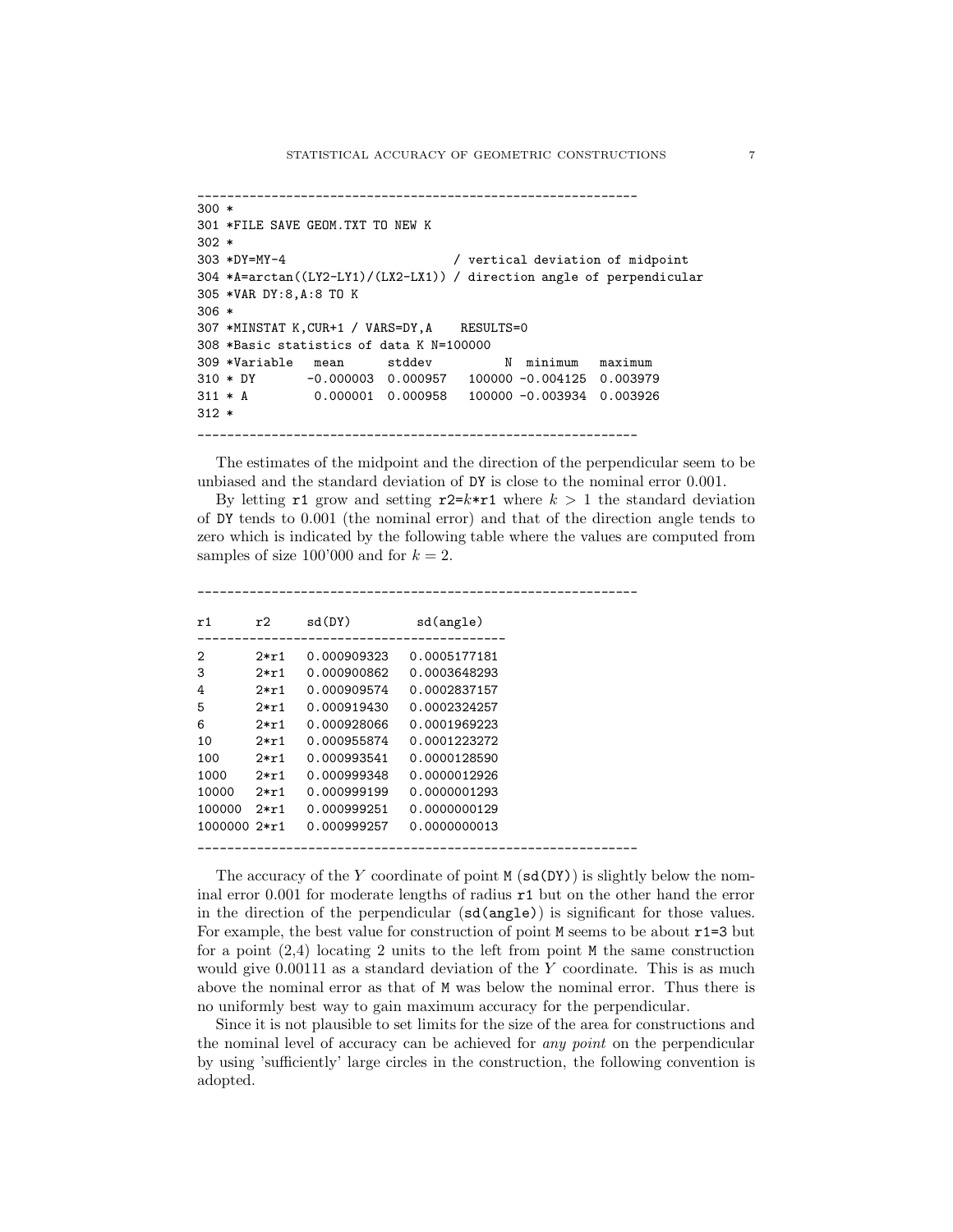A perpendicular from a point  $P$  to a line  $L$  can be drawn without any error in the direction angle and its distance from the true perpendicular is specified by the error distribution of P.

This convention corresponds to a practice of using a square ruler in construction of a perpendicular from point  $P$  to line  $L$ . Then it is assumed that the first edge of the square ruler can be positioned strictly parallel to L and the second (orthogonal) edge through  $P$  like a standard ruler.<sup>3</sup>

Similarly, it is possible to draw a parallel to a line  $L$  from a given point  $P$ without any error in the direction angle and with an accuracy specified by the error distribution of point  $P$  in the distance between line  $L$  and its parallel.

Furthermore, by using large circles, it is possible to bisect an angle of two lines so that the direction angle of the bisector is correct but its distance from the true bisector has the error specified by the point of intersection.

Similarly, it is assumed that the midpoint between two given points can be found strictly on the straight line between those points and along that line with the accuracy specified by error distributions of the end points.

These observations permit simplifying more complicated constructions by introducing some composite operations in the GEOM program as follows.

```
____________________________________________________________
L'=perpendicular(L,P) Draw from point P perpendicular to line L.
L'=parallel(L,P) Draw from point P parallel to line L.
L=bisect_a(L1,L2,a) Draw bisector of angle between lines L1,L2
                        with (approximate) direction angle a in radians.
M=midpoint(P,Q,L) Determine the midpoint between points P and Q
                        on line L.
                   ____________________________________________________________
```
For example, the previous construction of a perpendicular can be compressed into the form

```
101 * SAMPLES=100000 MODEL=0 STDDEV=0.001 RAND=2008
102 *GEOM CUR+1,E
103 *Perpendicular 1
104 *p1=point(4,4)
105 *p2=point(4,6)
106 *_L1=line(P1,P2)
107 *P=point(5,4)
108 *L=perpendicular(L1,P)
109 *M=cross(L,L1)
110 *save point(M)
111 E
112 *Summary of the above construction:
113 *FILE SAVE Geom.TXT TO NEW K
114 *MINSTAT K,CUR+1 / VARS=MX,MY
115 *Basic statistics of data K N=100000
116 *Variable mean stddev N minimum maximum
117 * MX 4.000000 0.000000 100000 4.000000 4.000000
118 * MY 3.999992 0.000999 100000 3.995265 4.004154
____________________________________________________________
```
\_\_\_\_\_\_\_\_\_\_\_\_\_\_\_\_\_\_\_\_\_\_\_\_\_\_\_\_\_\_\_\_\_\_\_\_\_\_\_\_\_\_\_\_\_\_\_\_\_\_\_\_\_\_\_\_\_\_\_\_

<sup>3</sup> Interestingly, Lemoine [11] used square (ruler) as an extra tool in some of his constructions.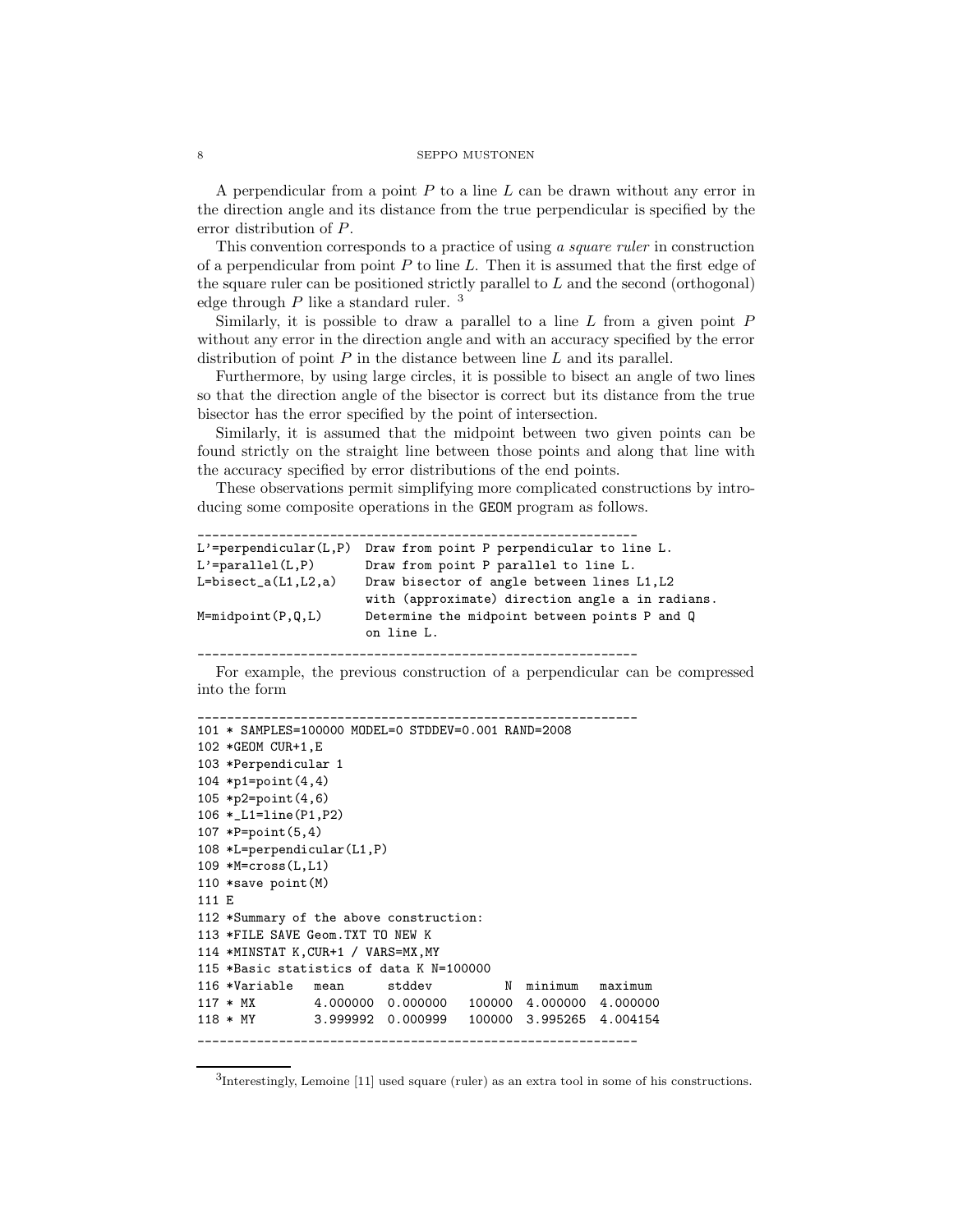As another example, consider the construction of the midpoint of a given line segment. Without the midpoint command, it can be presented as follows:

```
100 * SAMPLES=100000 MODEL=0 STDDEV=0.001 RAND=2008
101 * r=2102 *GEOM CUR+1,E
102 *Midpoint of PQ
104 *P=point(0,0)
105 *Q=point(0,2)
106 *_L1=line(P,Q)
107 *C1=circle(P,*r)
108 *C2=circle(Q,*r)
109 *P'=cross_cc(C1,C2,1,1)
110 *Q'=cross_cc(C1,C2,-1,1)
111 *L=line(P',Q')112 *M=cross(L,L1)
113 *save point(M)
114 E
```
\_\_\_\_\_\_\_\_\_\_\_\_\_\_\_\_\_\_\_\_\_\_\_\_\_\_\_\_\_\_\_\_\_\_\_\_\_\_\_\_\_\_\_\_\_\_\_\_\_\_\_\_\_\_\_\_\_\_\_\_ The summary of statistical variation of coordinates MX and MY of the midpoint

```
_____________________________________________________________
115 *FILE SAVE Geom.TXT TO NEW K
116 *MINSTAT K,CUR+1
117 *Basic statistics of data K N=100000
118 *Variable mean stddev N minimum maximum
119 * MX 0.000000 0.000000 100000 0.000000 0.000000<br>120 * MY 0.999999 0.000999 100000 0.995231 1.004327
               120 * MY 0.999999 0.000999 100000 0.995231 1.004327
```
\_\_\_\_\_\_\_\_\_\_\_\_\_\_\_\_\_\_\_\_\_\_\_\_\_\_\_\_\_\_\_\_\_\_\_\_\_\_\_\_\_\_\_\_\_\_\_\_\_\_\_\_\_\_\_\_\_\_\_\_

indicates that MX is accurate and the estimate of MY is unbiased with nominal standard deviation. In fact, when using Model 0 the same accuracy is obtained for all possible values  $r > 1$ .

By using the midpoint command the same task is carried out as follows

```
_____________________________________________________________
100 * SAMPLES=100000 MODEL=0 STDDEV=0.001 RAND=2008
101 *GEOM CUR+1,E,G
102 *Midpoint of PQ
102 *P=point(0,0)
104 *Q=point(0,2)
105 *_L1=line(P,Q)
106 *M=midpoint(P,Q,L1)
107 *save point(M)
108 E
109 *FILE SAVE Geom.TXT TO NEW K
110 *MINSTAT K,CUR+1
111 *Basic statistics of data K N=100000
112 *Variable mean stddev N minimum maximum
113 * MX 0.000000 0.000000 100000 0.000000 0.000000
114 * MY 0.999999 0.000999 100000 0.995231 1.004327
115 *
____________________________________________________________
```
and it leads to the same results.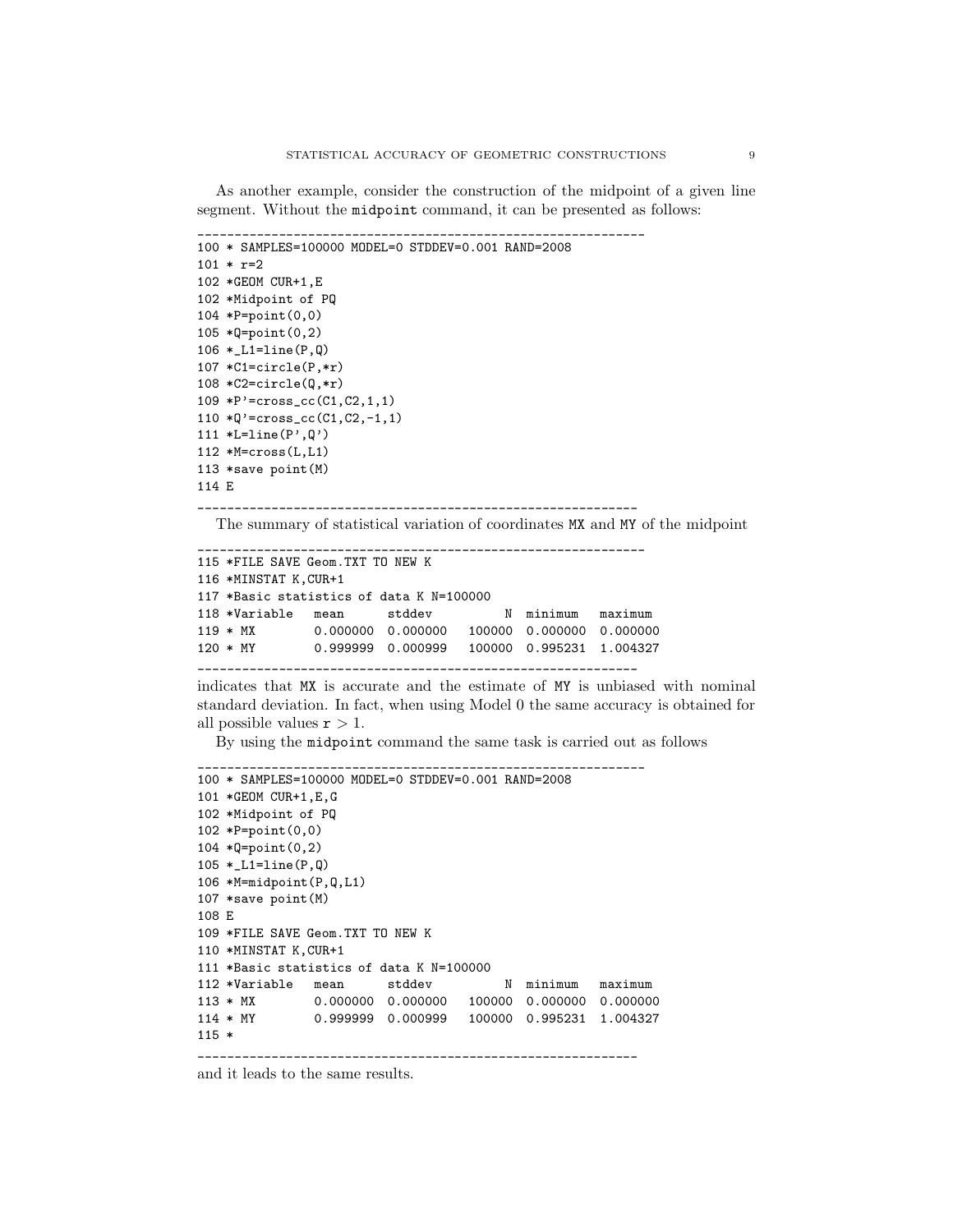# 3. Constructions of regular pentagons

Assume that a fixed circle is given and the task is to construct an inscribed regular pentagon. Six at least partially different constructions are now presented.



Figure 2. Construction of DeTemple, Sample of 1000 vertices on the right

3.1. DeTemple [2]. This construction is based on Carlyle circles and it is described by the following GEOM code.

```
_____________________________________________________________
101 *GEOM CUR+1,E,E+1
102 *Pentagon (DeTemple)
103 *O=point(0,0)
104 *Q=point(-1,0)
105 *_C1=circle(O,1)
106 *LY0=line(O,_Q)
107 *P0=cross_cl(C1,LY0,1,0)
108 *LX0=perpendicular(LY0,*O)
109 *A=cross_cl(C1,LX0,0,1)
110 *
111 *symbol start
112 *M=midpoint(*O,Q,LY0)
113 *C5=circle_p(M,A)
114 *H0=cross_cl(C5,LY0,1,0)
```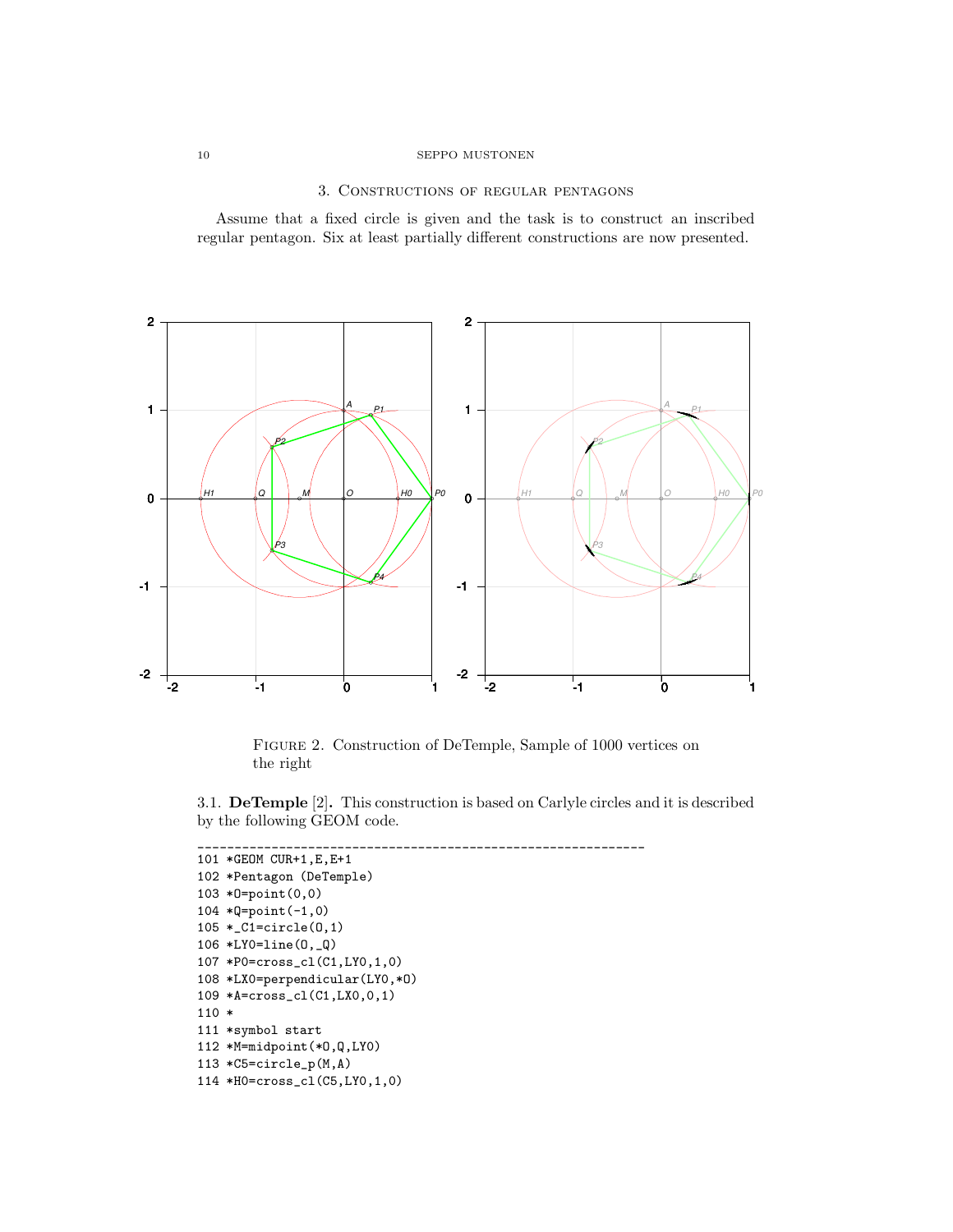```
115 *H1=cross_cl(C5,LY0,-1.5,0)
116 *C6=circle(H1,1,-0.25,0.25)
117 *P2=cross_cc(C1,C6,-1,0.5)
118 *P3=cross_cc(C1,C6,-1,-0.5)
119 *C7=circle(H0,*1,0.5,1.5)
120 *P1=cross_cc(C1,C7,0,1)
121 *P4=cross_cc(C1,C7,0,-1)
122 *
123 *E=edge(P0,P1)
124 *E1=edge(P1,P2)
125 *E2=edge(P2,P3)
126 *E3=edge(P3,P4)
127 *E4=edge(P4,P0)
128 *save edge(E)
129 *save point(P0)
130 *save point(P1)
131 *save point(P2)
132 *save point(P3)
133 *save point(P4)
134 E
135 *GEOM construction: Pentagon (DeTemple)
136 *Geometrographic symbol = 2S1+1S2+8C1+0C2+4C3
137 *Simplicity = 15 Exactitude = 10
```
This construction has been repeated one million times by using the following specifications:

RAND=2008 SAMPLES=1000000 STDDEV=0.001 MODEL=0

\_\_\_\_\_\_\_\_\_\_\_\_\_\_\_\_\_\_\_\_\_\_\_\_\_\_\_\_\_\_\_\_\_\_\_\_\_\_\_\_\_\_\_\_\_\_\_\_\_\_\_\_\_\_\_\_\_\_\_\_\_

\_\_\_\_\_\_\_\_\_\_\_\_\_\_\_\_\_\_\_\_\_\_\_\_\_\_\_\_\_\_\_\_\_\_\_\_\_\_\_\_\_\_\_\_\_\_\_\_\_\_\_\_\_\_\_\_\_\_\_\_

Since essential information is saved for each replicate by save commands on lines 128–133, statistical variation can then be studied in Survo as follows:

```
141 *FILE SAVE Geom.TXT TO NEW K
142 *
143 *Constants related to accurate vertices (algebraic expressions):
144 * f=(sqrt(5)+1)/2 "golden ratio"
145 * r1x=1/2*(f-1)146 * r1y=1/2*sqrt(2+f)
147 * r2x=-f/2
148 * r2y=1/2*sqrt(3-f)
149 edge length: sqrt(3-f)=1.1755705045849
150 *
151 * Coordinates of vertices Squared errors of vertices
152 * P0: p0X=1 p0Y=0 d0=(P0X-p0X)^2+(P0Y-p0Y)^2
153 * P1: p1X=r1x p1Y=r1y d1=(P1X-p1X)^2+(P1Y-p1Y)^2
154 * P2: p2X=r2x p2Y=r2y d2=(P2X-p2X)^2+(P2Y-p2Y)^2
155 * P3: p3X=r2x p3Y=-r2y d3=(P3X-p3X)^2+(P3Y-p3Y)^2
156 * P4: p4X=r1x p4Y=-r1y d4=(P4X-p4X)^2+(P4Y-p4Y)^2
157 *
158 *Computing total squared error:
159 *VAR D2:8=d0+d1+d2+d3+d4 TO K
160
161 *MINSTAT K,CUR+1 / VARS=E,D2
162 *Basic statistics of data K N=1000000
```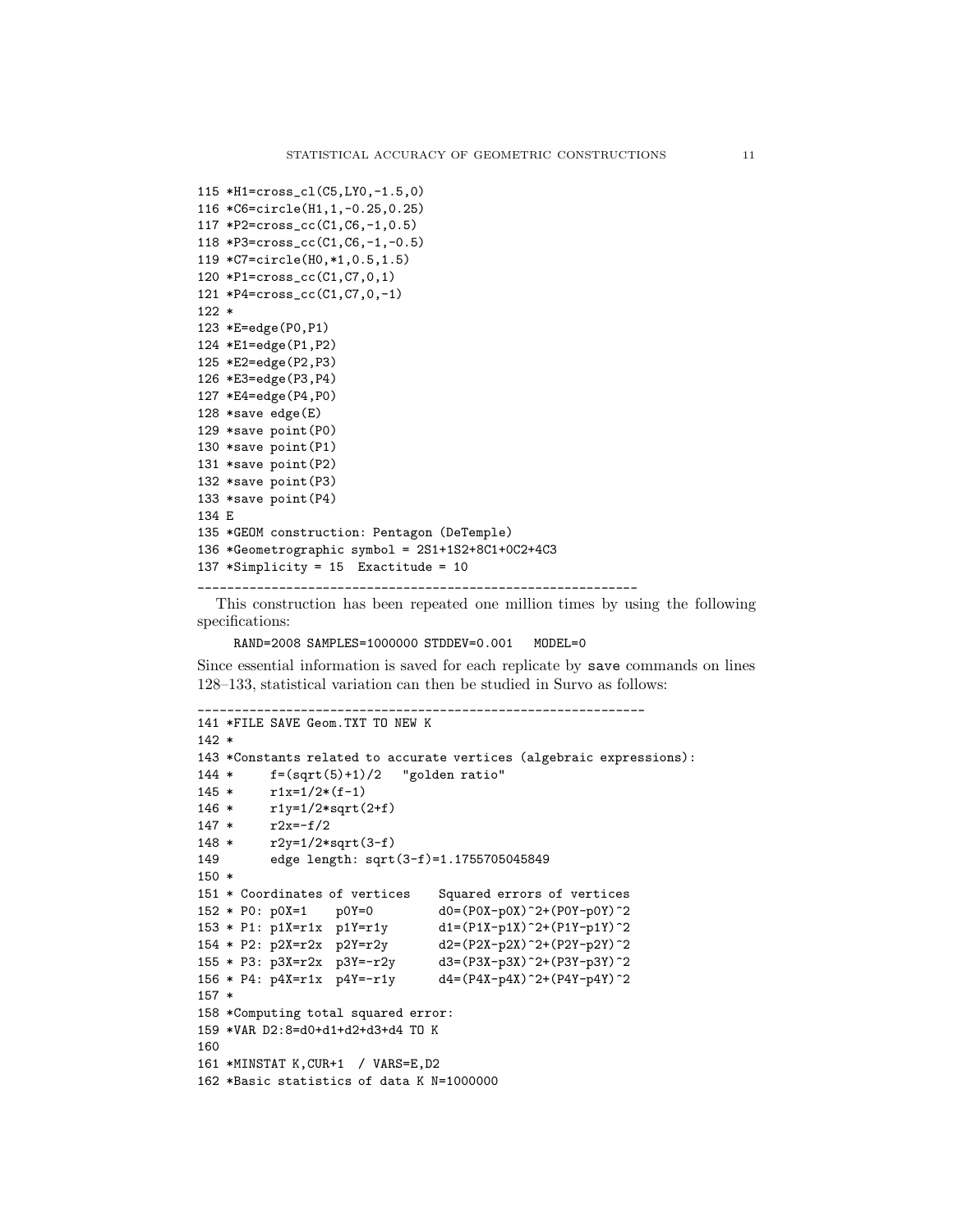```
163 *Variable mean stddev N minimum maximum
164 * E 1.175573756 0.002266360 1000000 1.165463791 1.186834877
165 * D2 0.000037995 0.000037299 1000000 0.000000036 0.000578814
166 *
167 *Accuracy acc0:
168 *sqrt(MAT_STAT.M(D2,mean)/5)=0.00275663698572
____________________________________________________________
```
In these calculations, the accuracy of the construction is studied by two statistics E (length of the first edge of the pentagon) and D2 (squared total error of the locations of the vertices). A suitable measure of the accuracy of the entire construction is the square root of the mean of D2 divided by the number of vertices 5 and it is denoted by  $acc<sub>0</sub>$  (acc0).

The mean of E is very close to the expected value and, in general, it can be seen that the estimates of vertices are practically unbiased. The nominal error was STDDEV=0.001 and then  $acc_0$  is about 2.76 times this accuracy. In fact,  $acc_0$  seems to be closely proportional to the nominal error as one can see from

| <b>STDDEV</b> | acc <sub>0</sub> |
|---------------|------------------|
| 0.01          | 0.0275959310     |
| 0.001         | 0.0027566369     |
| 0.0001        | 0.0002756604     |
| 0.00001       | 0.0000275660     |
| 0.000001      | 0.0000027566     |

Table 2. Accuracy of the construction for various nominal errors

The right hand side of Figure 2 shows the distribution of vertices when 1000 replicates with STDDEV=0.01 are generated and plotted. Points P1 and P4 have a larger variance than points P2 and P3.

3.2. Ptolemy [2], [14]. The classical construction presented by Ptolemy is created by the following GEOM code. This construction proceeds in the same way as DeTemple's to line 114.

```
_____________________________________________________________
101 *GEOM CUR+1,E,E+1
102 *Ptolemy
103 *O=point(0,0)
104 *Q=point(-1,0)
105 *_C1=circle(O,1)
106 *LY0=line(O,_Q)
107 *P0=cross_cl(C1,LY0,1,0)
108 *LX0=perpendicular(LY0,*O)
109 *A0=cross_cl(C1,LX0,0,1)
110 *
111 *symbol start
112 *M=midpoint(*O,Q,LY0)
113 *C5=circle_p(M,A0)
114 *H0=cross_cl(C5,LY0,1,0)
115 *C6=circle_p(A0,H0,1.15,1.85)
```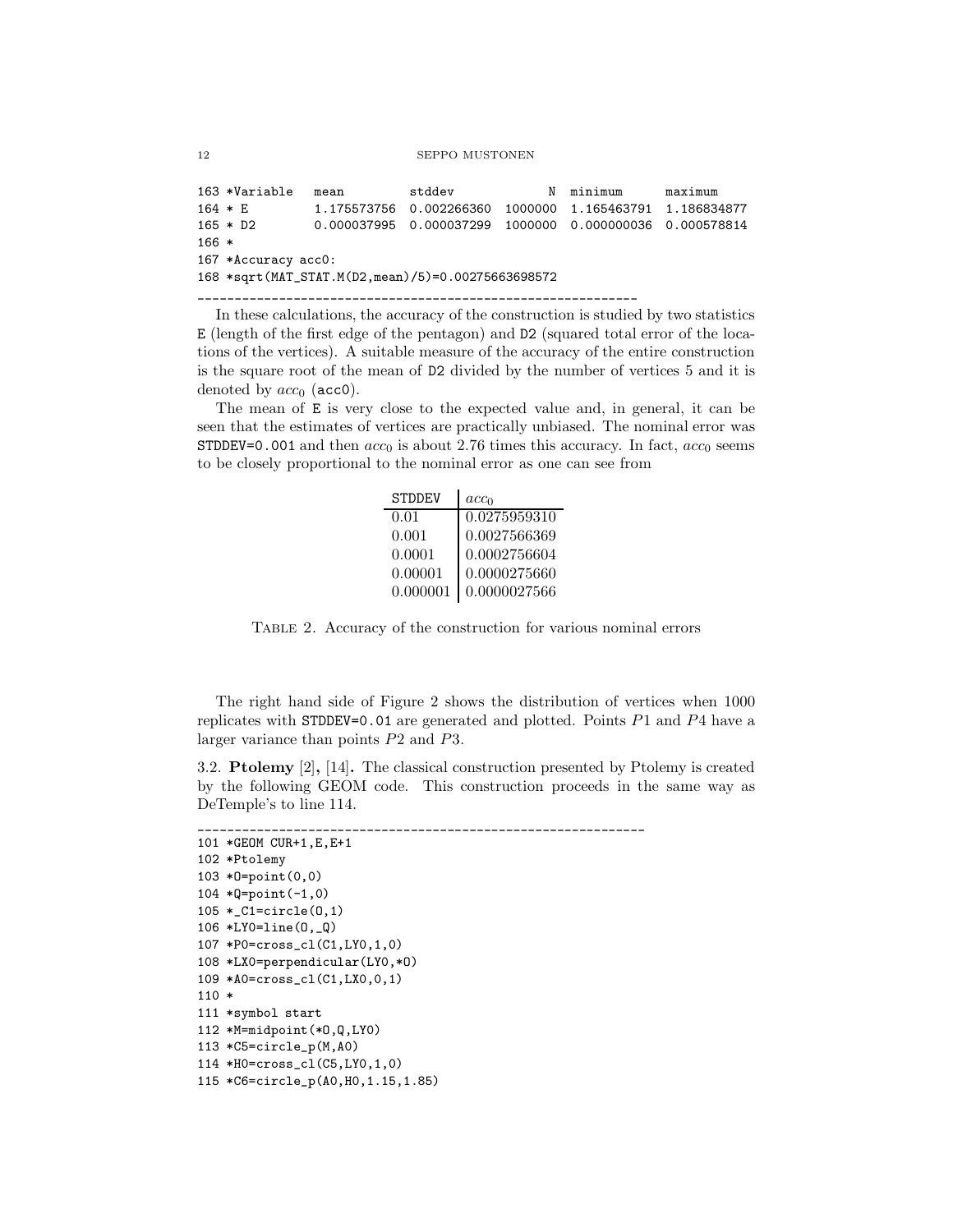

Figure 3. Construction of Ptolemy. Sample of 1000 vertices on the right

```
116 *A1=cross_cc(C1,C6,-1,0.5)
117 *A4=cross_cc(C1,C6,1,0.5)
118 *E=edge(A0,H0)
119 *C7=circle(A1,*E,1.5,1.7)
120 *A2=cross_cc(C1,C7,-0.5,-1)
121 *C8=circle(A4,*E,1.3,1.5)
122 *A3=cross_cc(C1,C8,0.5,-1)
123 *
124 *E0=edge(A0,A1)
125 *E1=edge(A1,A2)
126 *E2=edge(A2,A3)
127 *E3=edge(A3,A4)
128 *E4=edge(A4,A0)
129 *save edge(E)
130 *save point(A0)
131 *save point(A1)
132 *save point(A2)
133 *save point(A3)
134 *save point(A4)
135 E
136 *GEOM construction: Ptolemy
137 *Geometrographic symbol = 2S1+1S2+8C1+0C2+5C3
```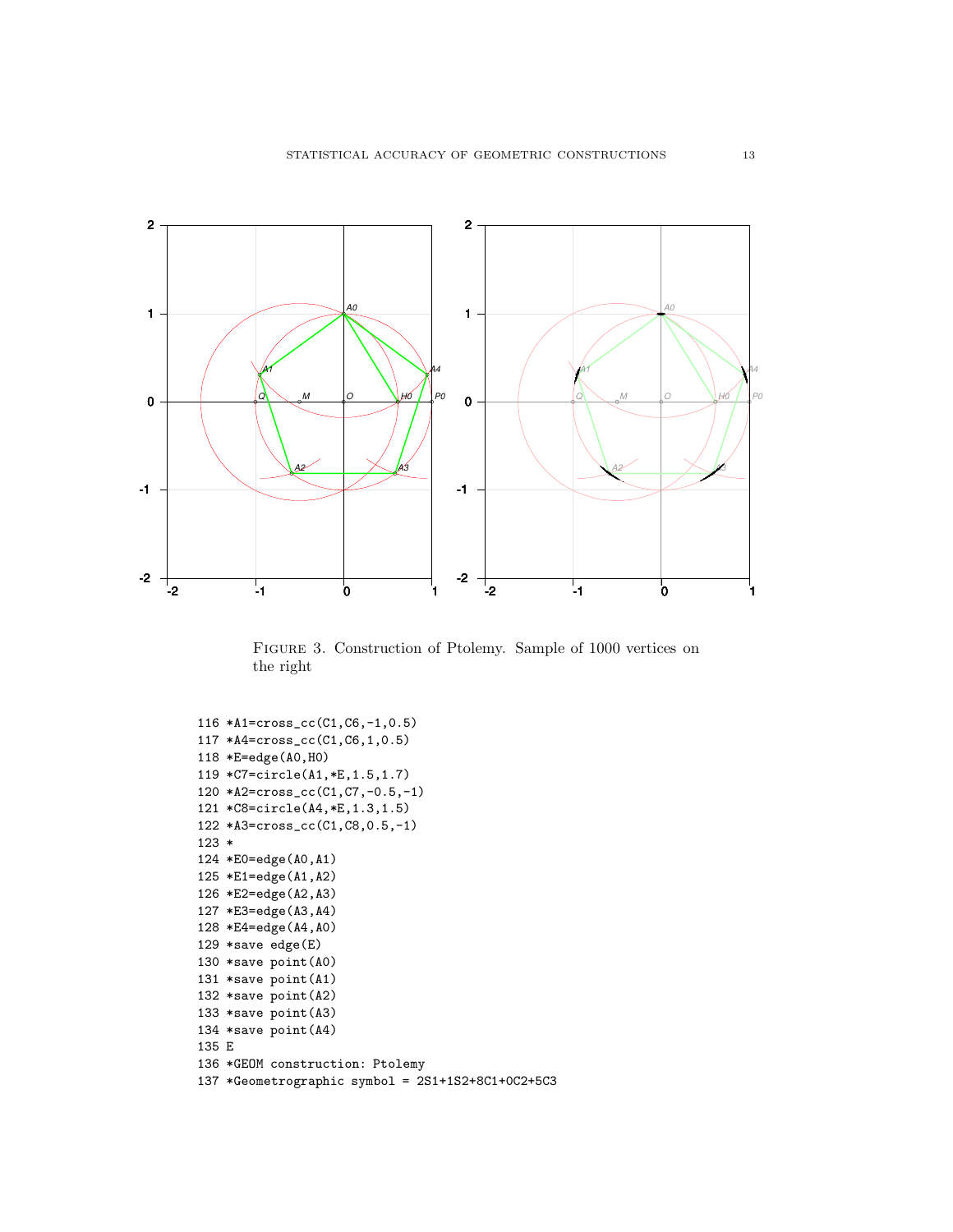```
14 SEPPO MUSTONEN
```

```
138 *Simplicity = 16 Exactitude = 10
```
\_\_\_\_\_\_\_\_\_\_\_\_\_\_\_\_\_\_\_\_\_\_\_\_\_\_\_\_\_\_\_\_\_\_\_\_\_\_\_\_\_\_\_\_\_\_\_\_\_\_\_\_\_\_\_\_\_\_\_\_

This construction, with the same parameters as in DeTemple's case, leads to a summary

```
_____________________________________________________________
159 *
160 *MINSTAT K,CUR+1 / VARS=E,D2
161 *Basic statistics of data K N=1000000
162 *Variable mean stddev N minimum maximum
163 * E 1.175573796 0.002122005 1000000 1.164694915 1.185270556
164 * D2 0.000069550 0.000077151 1000000 0.000000027 0.001345038
165 *
166 *Accuracy acc0:
167 *sqrt(MAT_STAT.M(D2,mean)/5)=0.0037296054146
```
\_\_\_\_\_\_\_\_\_\_\_\_\_\_\_\_\_\_\_\_\_\_\_\_\_\_\_\_\_\_\_\_\_\_\_\_\_\_\_\_\_\_\_\_\_\_\_\_\_\_\_\_\_\_\_\_\_\_\_\_

Although the standard deviation of the edge length E is slightly smaller (0.002122 vs.  $0.002266$ ) the overall accuracy  $acc<sub>0</sub>$  (0.00373 vs. 0.00276) is definitely worse. Especially vertices A2 and A3 are more inaccurate since they have to be constructed through vertices A1 and A4 (see the right hand side of Fig. 3).

3.3. Labelle [9]. This construction can be realized by the following GEOM code.

```
_____________________________________________________________
101 *GEOM CUR+1,E,E+1
102 *Labelle
103 *A=point(0,0)
104 *P0=point(1,0)
105 *_C1=circle_p(A,P0)
106 *L1=line(A,_P0)
107 *B=cross_cl(C1,L1,-1,0)
108 *symbol start
109 *C2=circle_p(P0,B)
110 *C3=circle_p(B,A)
111 *C=cross_cc(C3,C2,-1,1)
112 *C4=circle_p(C,P0)
113 *D=cross_cl(C2,L1,3,0)
114 *E=cross_cc(C4,C2,1,2)
115 *C5 = circle_p(D,E)116 *F=cross_cc(C2,C4,-1,-1)
117 *C6=circle_p(D,F)
118 *P1=cross_cc(C1,C5,0,1)
119 *P4=cross_cc(C1,C5,0,-1)
120 *P2=cross_cc(C1,C6,-1,0.5)
121 *P3=cross_cc(C1,C6,-1,-0.5)
122 *E=edge(P0,P1)
123 *save edge(E)
124 *E1=edge(P1,P2)
125 *E2=edge(P2,P3)
126 *E3=edge(P3,P4)
127 *E4=edge(P4,P0)
128 *save point(P0)
129 *save point(P1)
130 *save point(P2)
```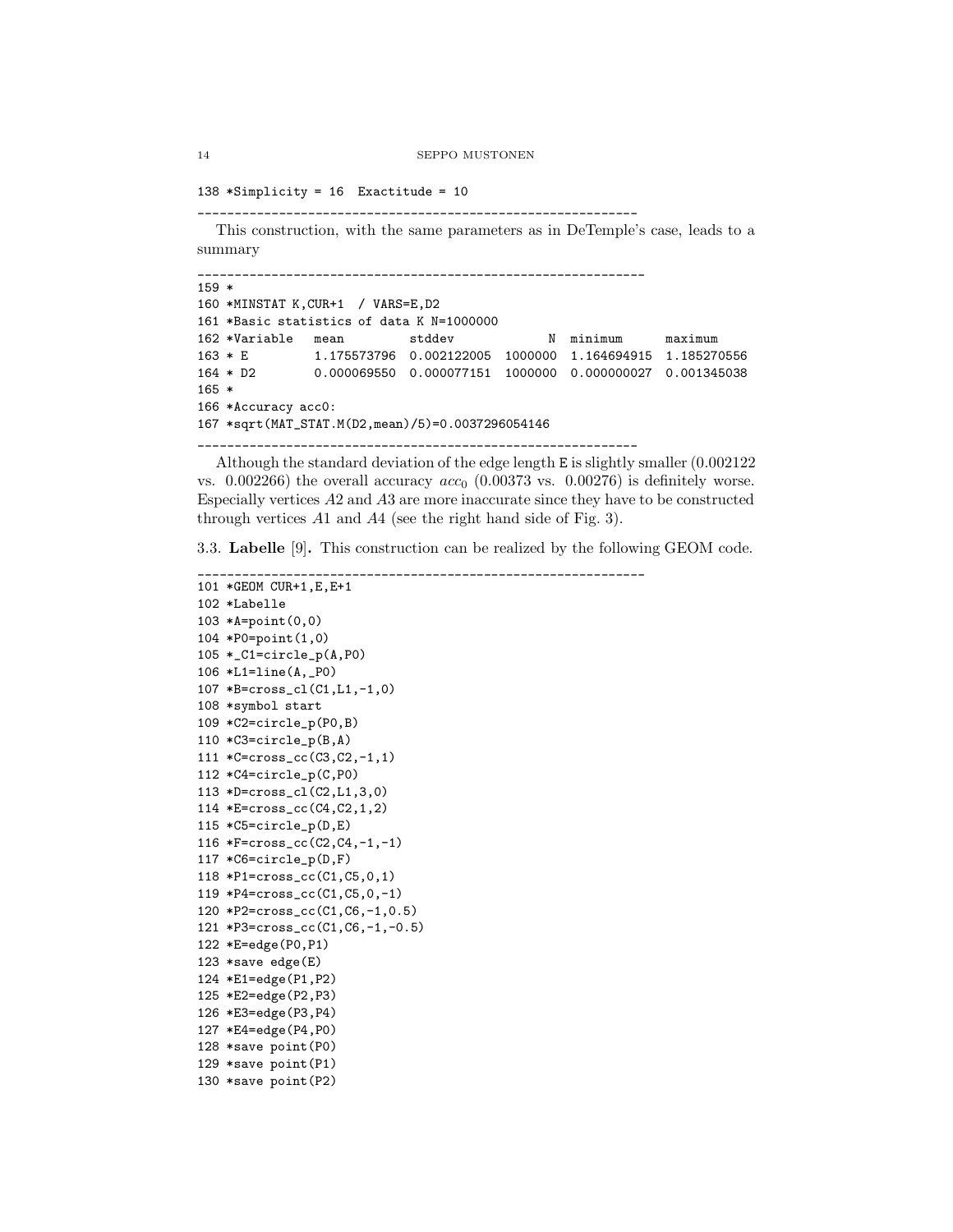

Figure 4. Construction of Labelle

```
131 *save point(P3)
132 *save point(P4)
133 E
134 *Geometrographic symbol = 0S1+0S2+10C1+0C2+5C3
135 *Simplify = 15 Exactitude = 10
____________________________________________________________
```
Geometrographically, this solution is as good as DeTemple's. Repeating this construction with the same parameters as the previous ones leads to a summary

```
_____________________________________________________________
159 *
160 *MINSTAT K,CUR+1 / VARS=E,D2
161 *Basic statistics of data K N=1000000
162 *Variable mean stddev N minimum maximum
163 * E 1.175570938 0.002450609 100000 1.164790116 1.185528960
164 * D2 0.000040084 0.000040707 100000 0.000000029 0.000542982
165 *
166 *Accuracy acc0:
```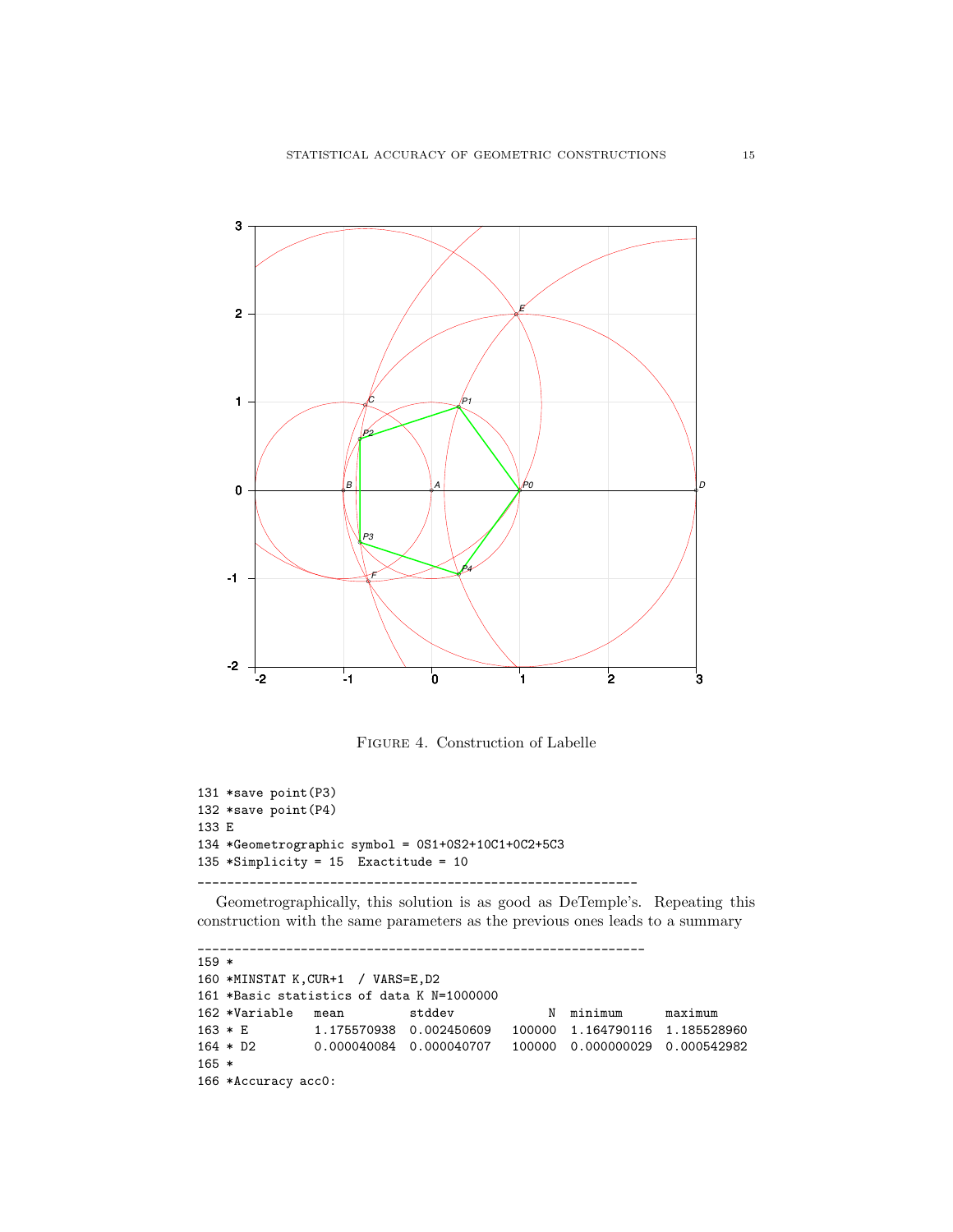```
167 *sqrt(MAT_STAT.M(D2,mean)/5)=0.00283139252151
```
The overall accuracy  $acc_0$  according to Model 0 is almost as good as DeTemple's. However, Models 1 and 2 (see Table 12) give less satisfactory results.

\_\_\_\_\_\_\_\_\_\_\_\_\_\_\_\_\_\_\_\_\_\_\_\_\_\_\_\_\_\_\_\_\_\_\_\_\_\_\_\_\_\_\_\_\_\_\_\_\_\_\_\_\_\_\_\_\_\_\_\_



Figure 5. Construction of Hirano

\_\_\_\_\_\_\_\_\_\_\_\_\_\_\_\_\_\_\_\_\_\_\_\_\_\_\_\_\_\_\_\_\_\_\_\_\_\_\_\_\_\_\_\_\_\_\_\_\_\_\_\_\_\_\_\_\_\_\_\_\_

3.4. Hirano [7]. This construction is created by the following GEOM code.

```
101 *GEOM CUR+1,E,E+1
102 *Hirano
103 *O=point(0,0)
104 *Q=point(-1,0)
105 *_C1=circle(O,1)
106 *LY0=line(O,_Q)
107 *A=cross_cl(C1,LY0,1,0)
108 *LX0=perpendicular(LY0,*O)
109 *A0=cross_cl(C1,LX0,0,1)
110 *symbol start
111 *M=midpoint(*O,Q,LY0)
112 *B=cross_cl(C1,LX0,0,-1)
113 *LBM=line(B,M)
114 *C5=circle_p(M,O)
115 *D=cross_cl(C5,LBM,-0.2,-0.4)
```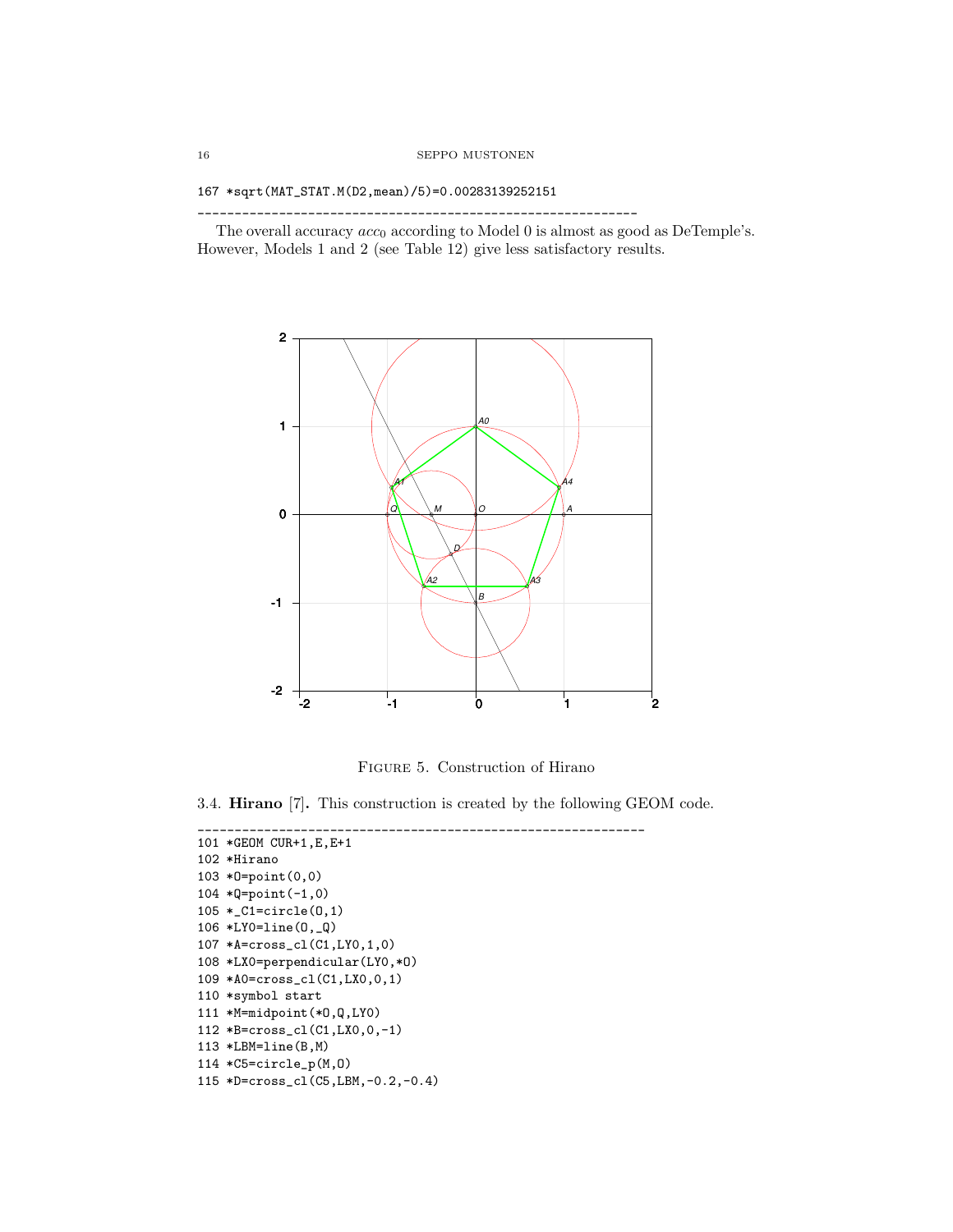```
116 *C6=circle_p(B,D)
117 *A2=cross_cc(C6,C1,-0.6,-0.8)
118 *A3=cross_cc(C6,C1,0.6,-0.8)
119 *E=edge(A2,A3)
120 *C7=circle(A0,E)
121 *A1=cross_cc(C7,C1,-0.8,0.6)
122 *A4=cross_cc(C7,C1,0.8,0.6)
123 *E1=edge(A0,A1)
124 *E2=edge(A1,A2)
125 *E3=edge(A3,A4)
126 *E4=edge(A4,A0)
127 *save edge(E)
128 *save point(A0)
129 *save point(A1)
130 *save point(A2)
131 *save point(A3)
132 *save point(A4)
133 E
134 *GEOM construction: Hirano
135 *Geometrographic symbol = 4S1+2S2+9C1+0C2+4C3
136 *Simplicity = 19 Exactitude = 13
____________________________________________________________
```
Repeating this construction with the same parameters as the previous ones leads to a summary

```
_____________________________________________________________
159 *
160 *MINSTAT K,CUR+1 / VARS=E,D2
161 *Basic statistics of data K N=1000000
162 *Variable mean stddev N minimum maximum
163 * E 1.175565738 0.004044648 1000000 1.156263180 1.195719299
164 * D2 0.000075996 0.000088788 1000000 0.000000038 0.001442216
165 *
166 *Accuracy acc0:
167 *sqrt(MAT_STAT.M(D2,mean)/5)=0.00389860572035
____________________________________________________________
```
This construction is weaker than the previous ones according to all indicators.

3.5. Richmond [16]. The following GEOM code describes this construction.

\_\_\_\_\_\_\_\_\_\_\_\_\_\_\_\_\_\_\_\_\_\_\_\_\_\_\_\_\_\_\_\_\_\_\_\_\_\_\_\_\_\_\_\_\_\_\_\_\_\_\_\_\_\_\_\_\_\_\_\_\_

```
101 *GEOM CUR+1,E,E+1
102 *Richmond
103 *O=point(0,0)
104 *B=point(-1,0)
105 *_C1=circle(O,1)
106 *LY0=line(O,_B)
107 *LX0=perpendicular(LY0,*O)
108 *A0=cross_cl(C1,LX0,0,1)
109 *
110 *symbol start
111 *M=midpoint(*O,B,LY0)
112 *LAM=line(A0,M)
113 *LMQ=bisect_a(LAM,LY0,0)
```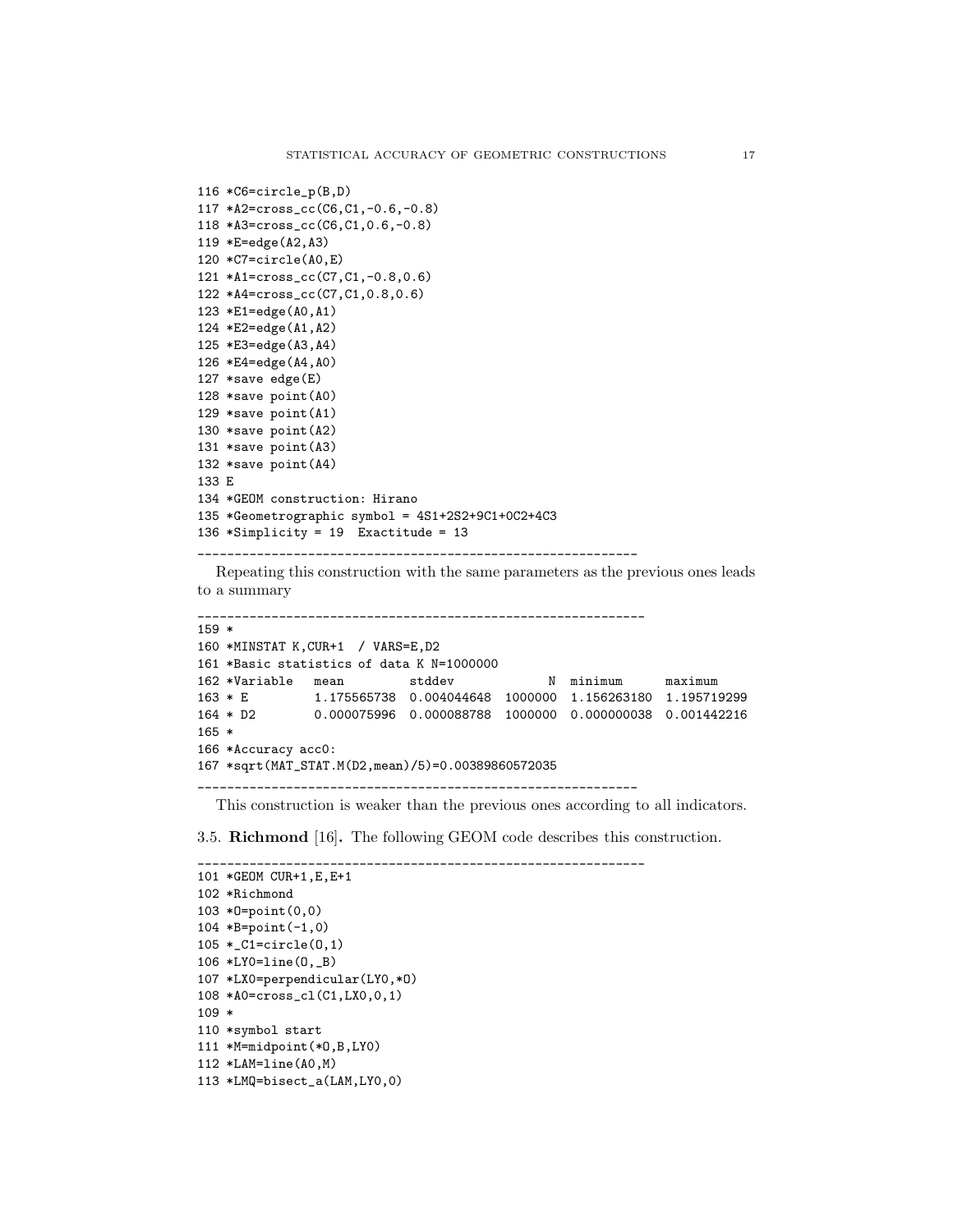

Figure 6. Construction of Richmond

```
114 *Q=cross(LMQ,LX0)
115 *LMR=perpendicular(LMQ,M)
116 *R=cross(LMR,LX0)
117 *LQ=perpendicular(LX0,Q)
118 *LR=perpendicular(LX0,R)
119 *A1=cross_cl(C1,LQ,-1,0.2)
120 *A4=cross_cl(C1,LQ,1,0.2)
121 *A2=cross_cl(C1,LR,-0.6,-0.8)
122 *A3=cross_cl(C1,LR,0.6,-0.8)
123 *
124 *E=edge(A0,A1)
125 *E1=edge(A1,A2)
126 *E2=edge(A2,A3)
127 *E3=edge(A3,A4)
128 *E4=edge(A4,A0)
129 *save edge(E)
130 *save point(A0)
131 *save point(A1)
132 *save point(A2)
133 *save point(A3)
134 *save point(A4)
135 E
136 *GEOM construction: Richmond
```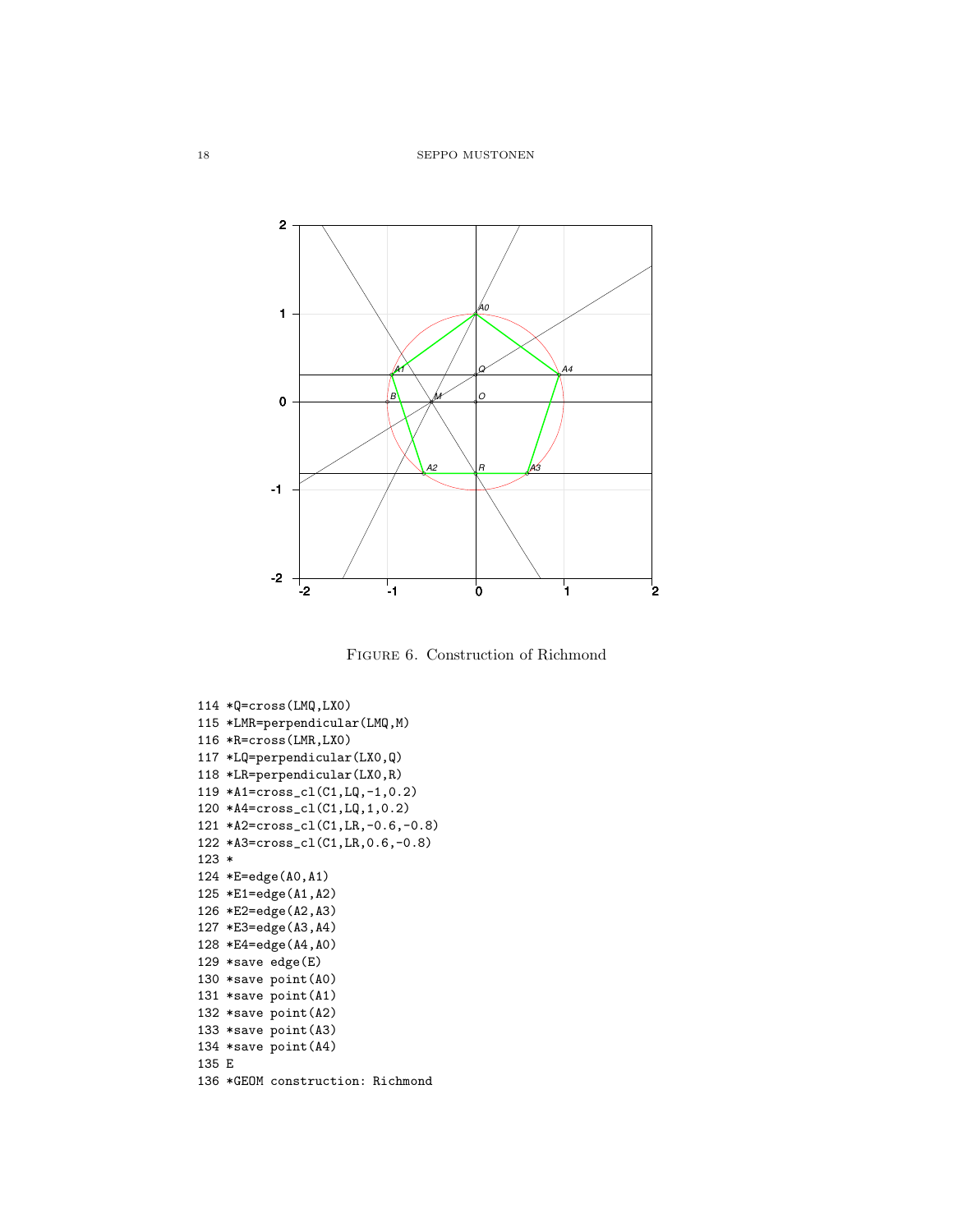```
137 *Geometrographic symbol = 12S1+6S2+14C1+0C2+13C3
138 *Simplicity = 45 Exactitude = 26
```
\_\_\_\_\_\_\_\_\_\_\_\_\_\_\_\_\_\_\_\_\_\_\_\_\_\_\_\_\_\_\_\_\_\_\_\_\_\_\_\_\_\_\_\_\_\_\_\_\_\_\_\_\_\_\_\_\_\_\_\_

Repeating this construction with the same parameters as the previous ones leads to a summary

| $159 *$ |                     |                                                                  |        |   |         |         |
|---------|---------------------|------------------------------------------------------------------|--------|---|---------|---------|
|         |                     | 160 *MINSTAT K, CUR+1 / VARS=E, D2                               |        |   |         |         |
|         |                     | 161 *Basic statistics of data K N=1000000                        |        |   |         |         |
|         | 162 *Variable mean  |                                                                  | stddev | N | minimum | maximum |
|         | $163 * E$           |                                                                  |        |   |         |         |
|         |                     | 164 * D2 0.000114350 0.000144151 1000000 0.000000013 0.002377883 |        |   |         |         |
| $165 *$ |                     |                                                                  |        |   |         |         |
|         | 166 *Accuracy acc0: |                                                                  |        |   |         |         |
|         |                     | 167 *sqrt(MAT_STAT.M(D2,mean)/5)=0.00478226135812                |        |   |         |         |
|         |                     |                                                                  |        |   |         |         |

This construction is weaker than the previous ones according to all indicators.



Figure 7. "Mascheroni" construction

3.6. "Mascheroni" [12]. This construction is made by using the compass as the only tool. The following GEOM code describes the solution. \_\_\_\_\_\_\_\_\_\_\_\_\_\_\_\_\_\_\_\_\_\_\_\_\_\_\_\_\_\_\_\_\_\_\_\_\_\_\_\_\_\_\_\_\_\_\_\_\_\_\_\_\_\_\_\_\_\_\_\_\_

101 \*GEOM CUR+1,E,E+1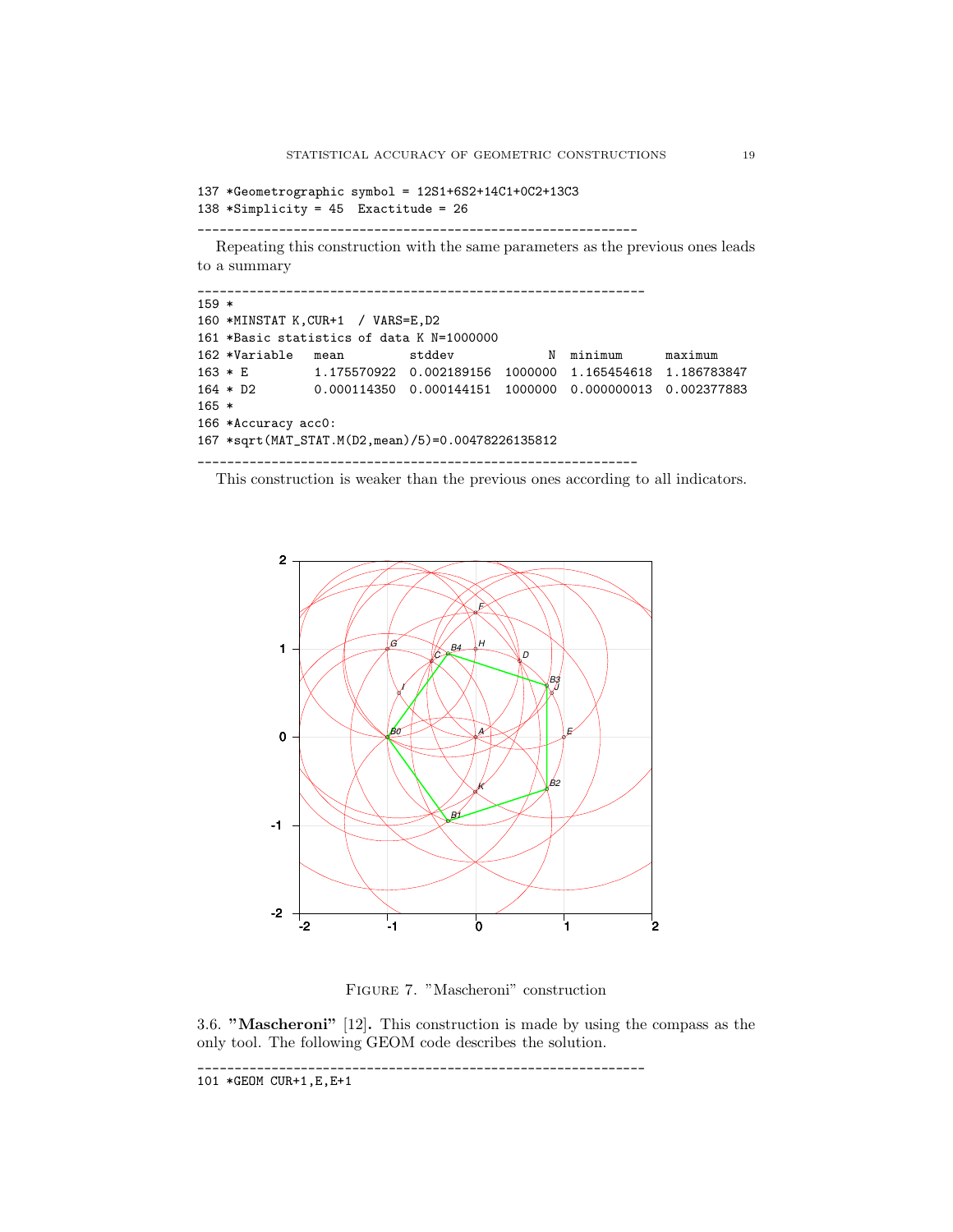102 \*"Mascheroni" 103 \*A=point(0,0) 104 \*B0=point(-1,0) 105 \*\_C1=circle(A,\*1) 106 \* 107 \*symbol start 108 \*C2=circle(B0,\*1) 109 \*C=cross\_cc(C1,C2,-0.5,1) 110 \*C3=circle(C,\*1) 111 \*D=cross\_cc(C3,C1,0.5,1) 112 \*C4=circle(D,\*1) 113 \*E=cross\_cc(C4,C1,1,0) 114 \*C5=circle\_p(B0,D) 115 \*b0d=edge(B0,D) 116 \*C6=circle(E,\*B0D) 117 \*F=cross\_cc(C5,C6,0,1.5) 118 \*C7=circle\_p(A,F) 119 \*G=cross\_cc(C7,C2,-1,1) 120 \*C8=circle\_p(G,B0) 121 \*H=cross\_cc(C8,C1,0,1) 122 \*C9=circle\_p(H,G) 123 \*I=cross\_cc(C9,C1,-1,0.5) 124 \*J=cross\_cc(C9,C1,1,0.5) 125 \*C10=circle\_p(I,D) 126 \*C11=circle\_p(J,\*C) 127 \*K=cross\_cc(C10,C11,0,-0.7) 128 \*C12=circle\_p(B0,K) 129 \*B4=cross\_cc(C12,C1,-0.3,1) 130 \*B1=cross\_cc(C12,C1,-0.3,-1) 131 \*C13=circle\_p(B1,B0) 132 \*C14=circle\_p(B4,B0) 133 \*B2=cross\_cc(C13,C1,0.8,-0.6) 134 \*B3=cross\_cc(C14,C1,0.8,0.6) 135 \*E=edge(B0,B1) 136 \*E1=edge(B1,B2) 137 \*E2=edge(B2,B3) 138 \*E3=edge(B3,B4) 139 \*E4=edge(B4,B0) 140 \*save edge(E) 141 \*save point(B0) 142 \*save point(B1) 143 \*save point(B2) 144 \*save point(B3) 145 \*save point(B4) 146 E 147 \*GEOM construction: "Mascheroni" 148 \*Geometrographic symbol = 0S1+0S2+21C1+0C2+13C3 149 \*Simplicity = 34 Exactitude = 21 \_\_\_\_\_\_\_\_\_\_\_\_\_\_\_\_\_\_\_\_\_\_\_\_\_\_\_\_\_\_\_\_\_\_\_\_\_\_\_\_\_\_\_\_\_\_\_\_\_\_\_\_\_\_\_\_\_\_\_\_

Repeating this construction with the same parameters as the previous ones leads to a summary

\_\_\_\_\_\_\_\_\_\_\_\_\_\_\_\_\_\_\_\_\_\_\_\_\_\_\_\_\_\_\_\_\_\_\_\_\_\_\_\_\_\_\_\_\_\_\_\_\_\_\_\_\_\_\_\_\_\_\_\_\_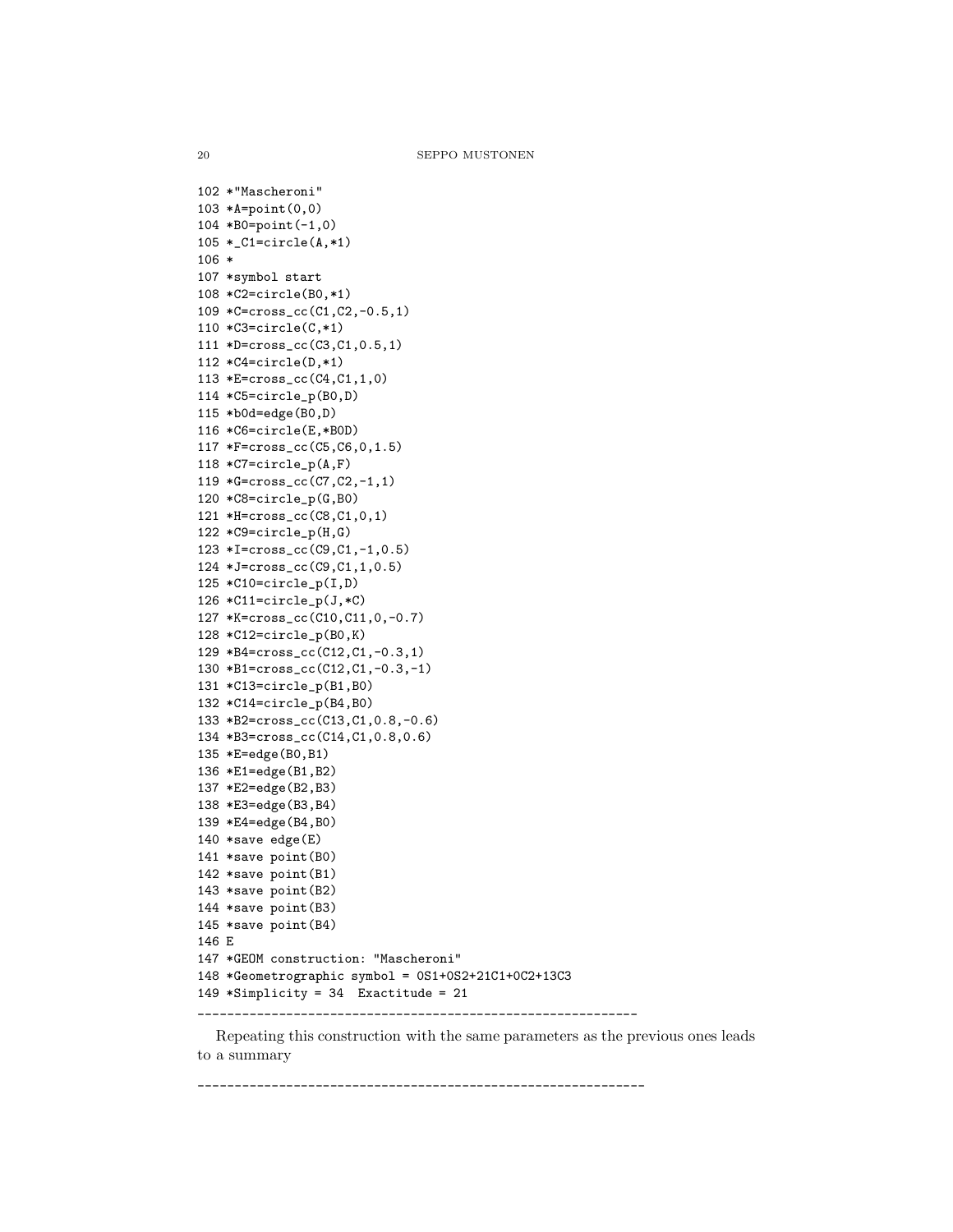159 \* 160 \*MINSTAT K,CUR+1 / VARS=E,D2 161 \*Basic statistics of data K N=1000000 162 \*Variable mean stddev N minimum maximum 163 \* E 1.175577809 0.005199012 1000000 1.146569437 1.201798513 164 \* D2 0.000406598 0.000551322 1000000 0.000000021 0.011215175 165 \* 166 \*Accuracy acc0: 167 \*sqrt(MAT\_STAT.M(D2,mean)/5)=0.00901773402213 \_\_\_\_\_\_\_\_\_\_\_\_\_\_\_\_\_\_\_\_\_\_\_\_\_\_\_\_\_\_\_\_\_\_\_\_\_\_\_\_\_\_\_\_\_\_\_\_\_\_\_\_\_\_\_\_\_\_\_\_

This construction is definitely more inaccurate than all the others according to statistical indicators. However, geometrographic measures find it better than Richmond's. Those measures do not register the propagating error in a long chain of construction steps typical in this "Mascheroni" solution.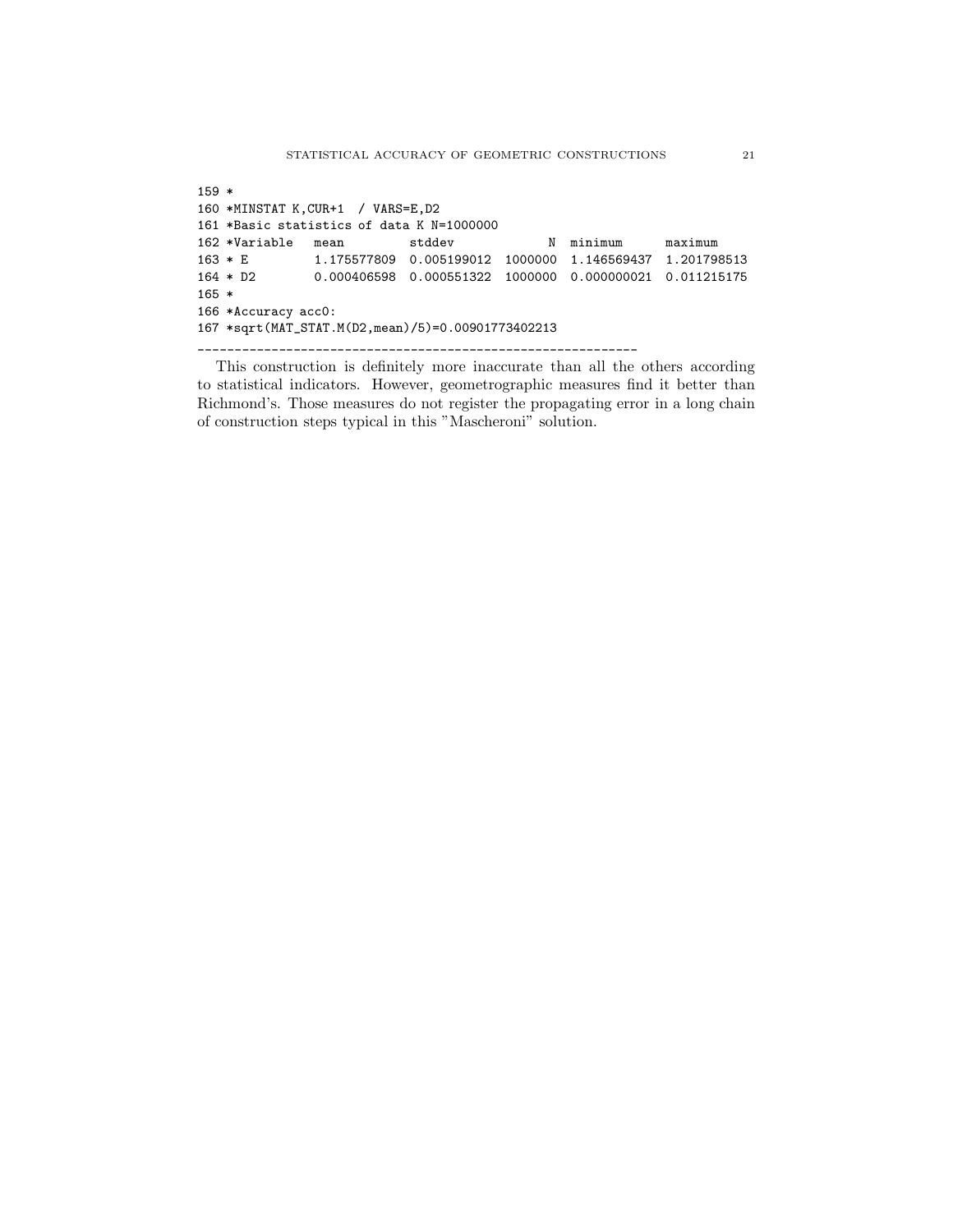### 4. Approximate circle squaring

For over 100 years it has been known that it is impossible to to construct a square with the same area as a given circle by using only a finite number of steps with compass and straightedge. This fact does not diminish the interest of creating approximate solutions. Of course, most of these constructions have been presented in earlier centuries, but also later, for example, Ramanujan [15] has given at least two proposals.

From a statistical point of view, approximate circle squaring is an interesting problem, since now we can see how various constructions work in presence of errors encountered during the construction process. When the nominal error is large, say  $\sigma > 0.001$ , high-precision approximations are not so good as expected since their accuracy is lost due to influence of random noise. The goodness of each construction depends essentially on how accurately one is able to work with the compass and the straightedge.

The error models presented in this compendium give a new possibility of comparing various historical and modern constructions on different levels of the nominal error.

In this context, the geometrographic characteristics have no significance and so they are omitted.

Some of the historical constructions are related to approximations (22/7 and 353/113) appearing as convergents of the  $\pi$  continued fraction. At first, three such constructions are presented. Osler [13] has shown how to construct geometrically approximations to  $\pi$  of arbitrary (theoretical) accuracy related to Vieta's famous infinite product. The remaining solutions considered here have no general theoretical background. Most of them just happen to be reasonable approximate constructions.

A good source for historical constructions is [17] appearing also in [1].

4.1. Gelder [17]. This construction is based on the observation that  $355/113 =$  $3 + 4^2/(7^2 + 8^2)$ . As in all subsequent constructions, the radius of the circle to be "squared" is 2. The following GEOM code makes the construction and produces the edge of the square displayed in green in Fig. 8.

```
_____________________________________________________________
101 *GEOM CUR+1,E
102 *Gelder
103 *C=point(2,2)
104 *A=point(0,2)
105 *C1 =circle(C, 2)106 *LAC=line(_A,C)
107 *B=cross_cl(C1,LAC,4,2)
108 *LCD=perpendicular(LAC,C)
109 *D=cross_cl(C1,LCD,2,4)
110 *p1=midpoint(D,C,LCD)
111 *p2=midpoint(D,p1,LCD)
112 *E=midpoint(D,p2,LCD)
113 *LAE=line(A,E)
114 *p3=midpoint(A,C,LAC)
115 *c2=circle_p(A,P3)
116 *F=cross_cl(C2,LAE,1,3)
117 *LFG=perpendicular(LAC,F)
118 *G=cross(LFG,LAC)
```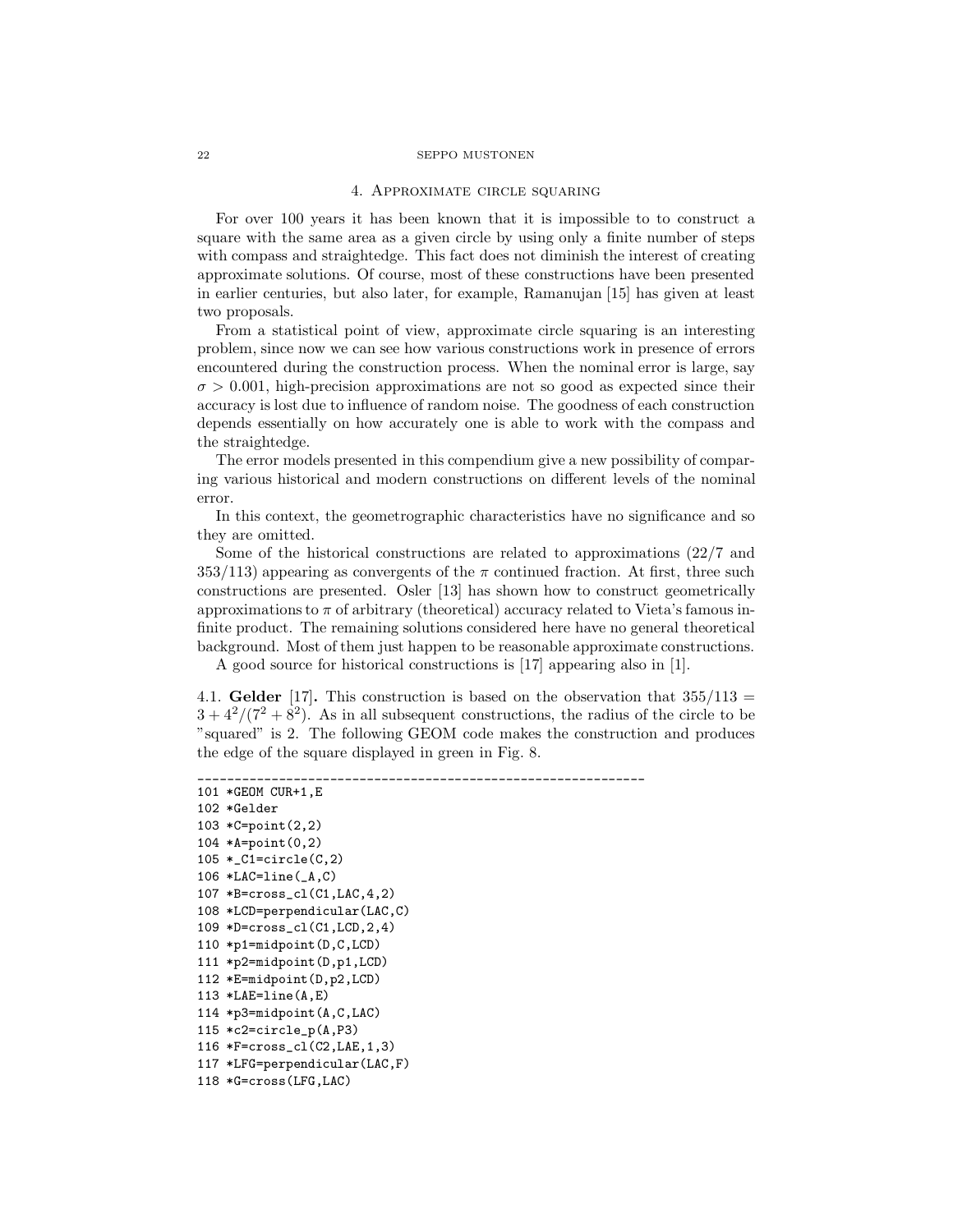

FIGURE 8. Construction of Gelder  $(355/113 = 3.1415929...)$ 

```
119 *LEG=line(E,G)120 *LFH=parallel(LEG,F)
121 *H=cross(LFH,LAC)
122 * Ep = edge(A,H)123 *c3=circle(B,*2)
124 *p4=cross_cl(C3,LAC,6,2)
125 *c4=circle(P4,*2)
126 *p5=cross_cl(C4,LAC,8,2)
127 *c5=circle(P5,Ep)
128 *L=cross_cl(C5,LAC,8.3,2)
129 *M=midpoint(A,L,LAC)
130 *C6=circle_p(M,A,0,1)
```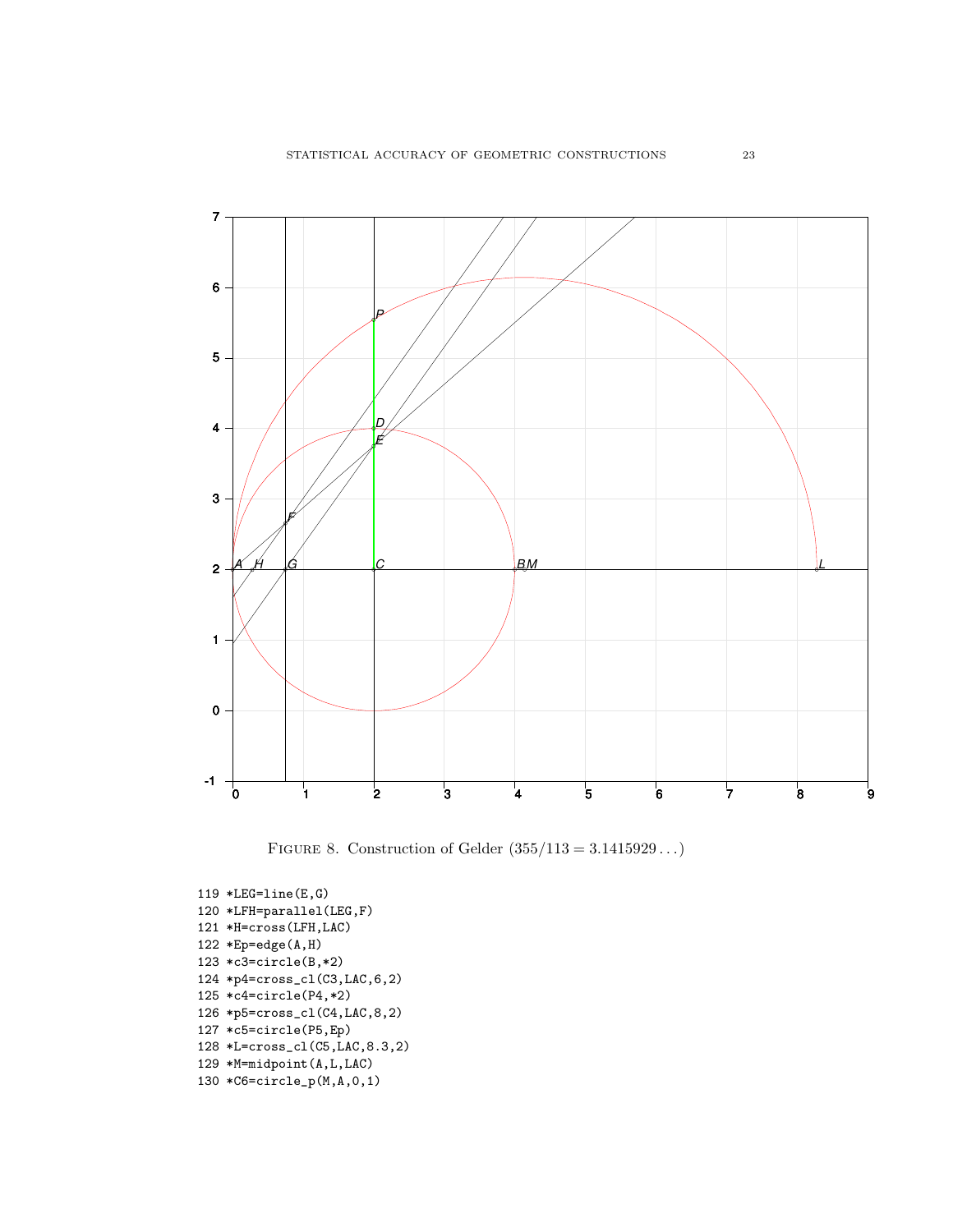```
131 *P=cross_cl(C6,LCD,2,5.5)
132 *Edge=edge(C,P)
133 *save edge(Edge)
134 E
```
\_\_\_\_\_\_\_\_\_\_\_\_\_\_\_\_\_\_\_\_\_\_\_\_\_\_\_\_\_\_\_\_\_\_\_\_\_\_\_\_\_\_\_\_\_\_\_\_\_\_\_\_\_\_\_\_\_\_\_\_

This construction has been repeated 100'000 times by using the following specifications:

RAND=2008 SAMPLES=100000 STDDEV=0.002 MODEL=0

Since the radius of the circle is  $r = 2$ ,  $\sigma =$ STDDEV=0.002 corresponds to the nominal accuracy 0.001. The statistical accuracy is calculated as the RMSE (Root Mean Squared Error) of the ratio  $X = (Edge - r\sqrt{\pi})/\sigma$  giving the proportional accuracy of the edge of the square as a multiple of  $\sigma$ . This is done by means of Survo as follows:

```
_____________________________________________________________
201 *FILE SAVE Geom.TXT TO NEW GELDER
202 *VAR X:8=(Edge-2*sqrt(pi))/STDDEV TO GELDER / pi=3.141592653589793
203 *
204 *MINSTAT GELDER,CUR+1 / VARS=X
205 *Basic statistics of data GELDER N=100000
206 *Variable mean stddev N minimum maximum
207 * X 0.005773709 2.672587812 100000 -10.87542871 12.45696825
208 *
209 *RMSE=sqrt(MAT_STAT.M(X,stddev)^2+MAT_STAT.M(X,mean)^2)
210 *
211 *RMSE=2.672959331
```
\_\_\_\_\_\_\_\_\_\_\_\_\_\_\_\_\_\_\_\_\_\_\_\_\_\_\_\_\_\_\_\_\_\_\_\_\_\_\_\_\_\_\_\_\_\_\_\_\_\_\_\_\_\_\_\_\_\_\_\_

Table 3 tells how the accuracy of Gelder's construction is related to nominal accuracy  $\sigma_1 =$  STDDEV/r.

| $\sigma_1$ | RMSE  |
|------------|-------|
| 10         | 2.673 |
| 10         | 2.673 |
| $10^{-4}$  | 2.673 |
| $10^{-5}$  | 2.673 |
| -6<br>10   | 2.674 |
| 10         | 2.776 |
| 10         | 7.982 |

Table 3. Accuracy of the Gelder's construction for various nominal errors

The proportional accuracy of the construction stays constant (2.673) accuracy until the bias  $355/113 - \pi = 0.00000026...$  exceeds the nominal accuracy.

4.2. Ramanujan 1 [15]. Ramanujan's first construction aims at the same approximation as Gelder's but it seems to be more complicated.

```
_____________________________________________________________
```

```
101 *GEOM CUR+1,E
```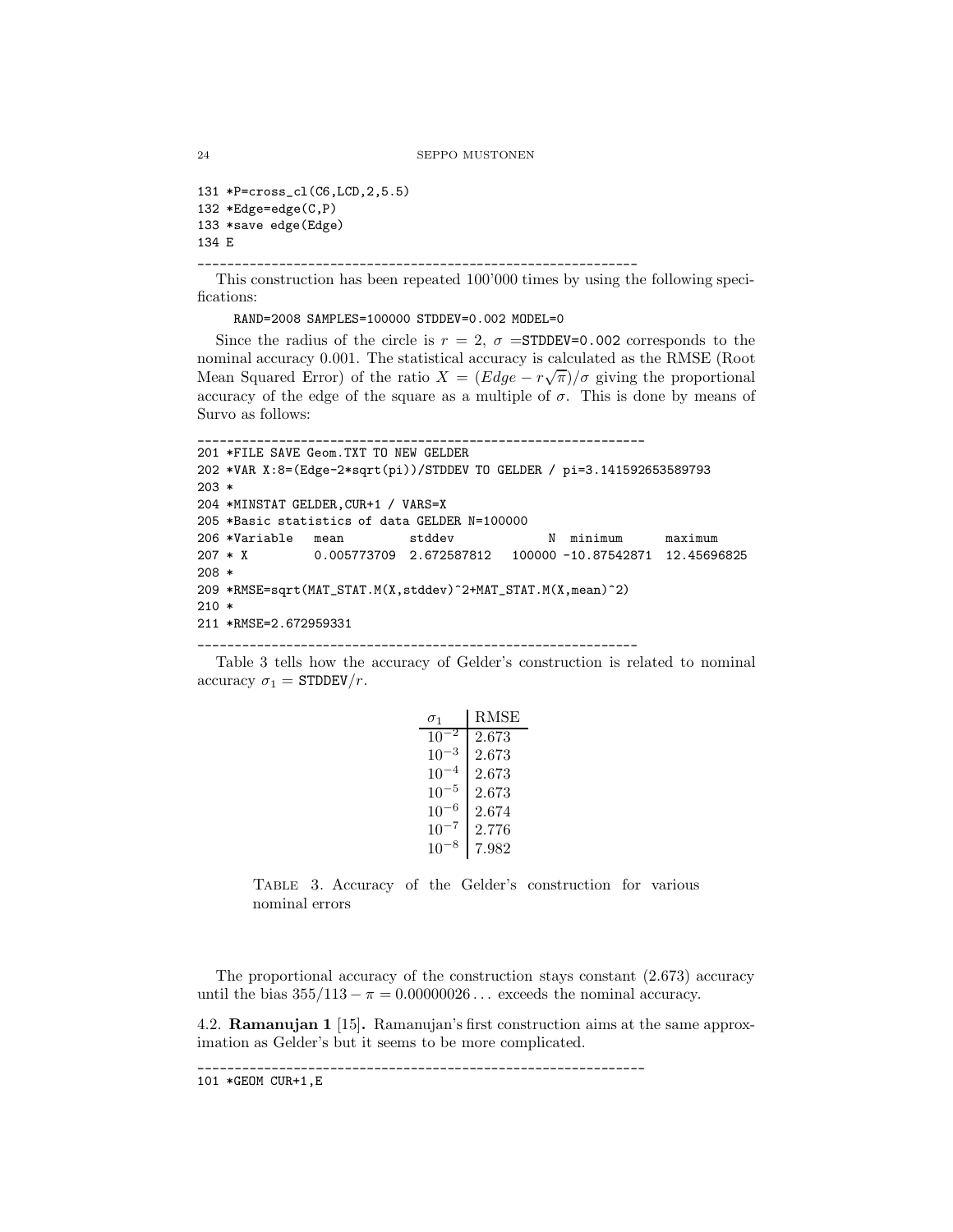

FIGURE 9. Construction of Ramanujan  $(355/113 = 3.1415929...)$ 

```
102 *Ramanujan 1
103 *O=point(2,2)
104 *A=point(0,2)
105 *_C1=circle(O,2)
106 *LAO=line(_A,O)
107 *B=cross_cl(C1,LAO,4,2)
108 *M=midpoint(A,O,LAO)
109 *c2=circle(B,2)
110 *p1=cross_cc(C1,C2,3,0)
111 *p2=cross_cc(C1,C2,3,4)
112 *c3=circle(P1,2)
113 *lP1O=line(P1,O)
114 *p3=cross_cl(C3,LP1O,4,-1.5)
115 *lP23=line(P2,P3)
116 *T=cross(LP23,LAO)
117 *LPT=perpendicular(LAO,T)
118 *P=cross_cl(C1,LPT,3,3)
119 *ept=edge(P,T)
120 *c4=circle(B,EPT)
121 *Q=cross_cc(C1,C4,3.5,3.5)
122 *LAQ=line(A,Q)
123 *LBQ=line(B,Q)
124 *LTR=parallel(LBQ,T)
125 *R=cross(LTR,LAQ)
126 *LOS=parallel(LBQ,O)
127 *S=cross(LOS,LAQ)
128 *c5=circle_p(A,S)
129 *D=cross_cc(C1,C5,0.5,0.5)
```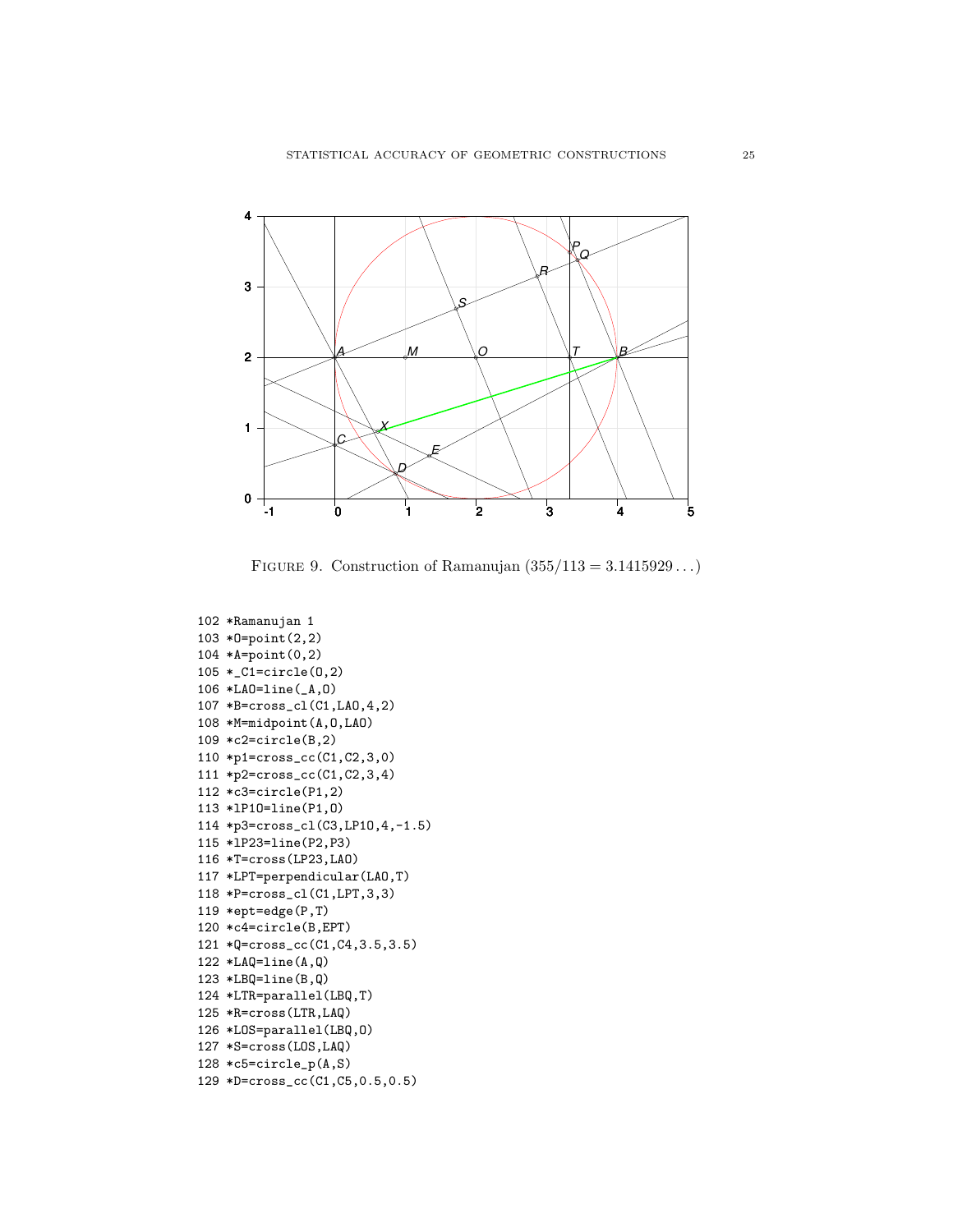```
26 SEPPO MUSTONEN
```

```
130 *LAD=line(A,D)131 *LAC=perpendicular(LAO,A)
132 *ers=edge(R,S)
133 *c6=circle(A,ERS)
134 *C=cross_cl(C6,LAC,0,1)
135 *LBC=line(B,C)
136 *LBD=line(B,D)
137 * LCD = line(C,D)138 *c7=circle_p(B,M)
139 *E=cross_cl(C7,LBD,1.5,0.5)
140 *LEX=parallel(LCD,E)
141 *X=cross(LEX,LBC)
142 *Edge=edge(B,X)
143 *save edge(Edge)
144 E
                        ____________________________________________________________
```
By making 100'000 samples of this construction in the same way as in Gelder's case, the following summary for various nominal accuracies is obtained:

| $\sigma_1$ | <b>RMSE</b> |
|------------|-------------|
| $10^{-2}$  | 3.970       |
| $10^{-3}$  | 3.943       |
| $10^{-4}$  | 3.943       |
| $10^{-5}$  | 3.943       |
| $10^{-6}$  | 3.943       |
| $10^{-7}$  | 4.012       |
| 10         | 8.488       |

TABLE 4. Accuracy of Ramanujan's  $1^{st}$  construction for various nominal errors

These values are about 50 per cent higher than in Gelder's construction and thus Ramanujan's solution is less satisfactory.

4.3. Solski. This is an elegant historical construction aiming at the approximation 22/7. According to [20], it has been presented by Stanislaw Solski in 1683. The construction starts by dividing the radius into 7 equal parts, but the source does not reveal how Solski has done it. The most obvious solution is the following one:

\_\_\_\_\_\_\_\_\_\_\_\_\_\_\_\_\_\_\_\_\_\_\_\_\_\_\_\_\_\_\_\_\_\_\_\_\_\_\_\_\_\_\_\_\_\_\_\_\_\_\_\_\_\_\_\_\_\_\_\_\_

```
101 *GEOM CUR+1,E
102 *Solski
103 */ d=0.55 dC=2+d dD=2+2*d dE=2+4*d dF=2+7*d
104 *O=point(2,2)
105 *A=point(4,2)
106 *_C1=circle(O,2)
107 *LAO=line(_A,O)
108 *LOB=perpendicular(LAO,O)
109 *B=cross_cl(C1,LOB,2,4)
110 *C=point(dC,2)
```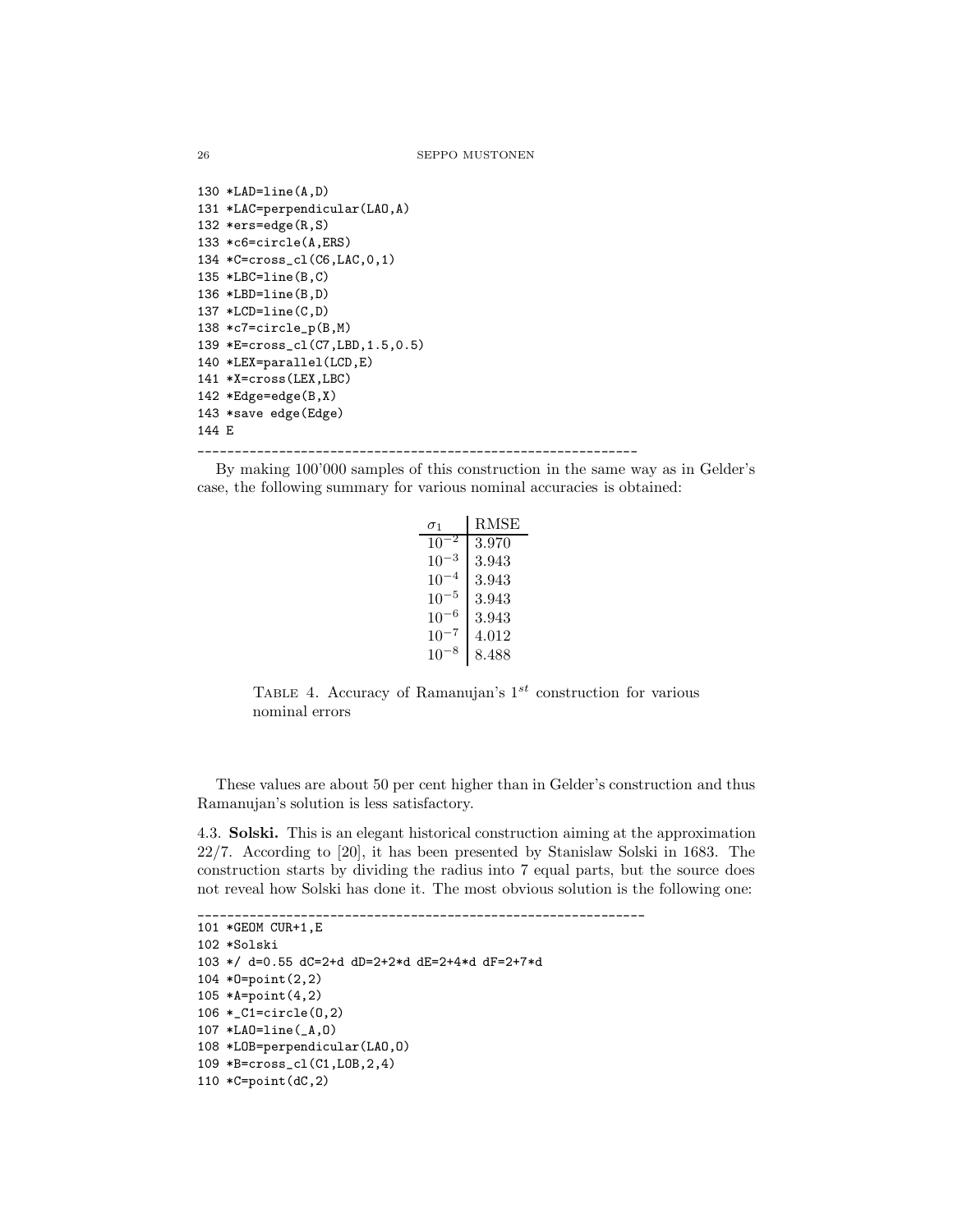

FIGURE 10. Construction of Solski  $(22/7 = 3.142857...)$ 

```
111 *C2=circle_p(C,O,-0.1,0.1)
112 *D=cross_cl(C2,LAO,dD,0)
113 *C3=circle_p(D,O,-0.1,0.1)
114 *E=cross_cl(C3,LAO,dE,0)
115 *C4=circle_p(E,C,-0.1,0.1)
116 *F=cross_cl(C4,LAO,dF,0)
117 *LBF=line(B,F)
118 *LEG=parallel(LBF,E)
119 *H=cross(LEG,LOB)
120 *LHI=perpendicular(LOB,H)
121 *I=cross_cl(C1,LHI,3.7,3)
122 *B'=cross_cl(C1,LOB,2,0)
123 *Edge=edge(B',I)
124 *save edge(Edge)
125 E
```
\_\_\_\_\_\_\_\_\_\_\_\_\_\_\_\_\_\_\_\_\_\_\_\_\_\_\_\_\_\_\_\_\_\_\_\_\_\_\_\_\_\_\_\_\_\_\_\_\_\_\_\_\_\_\_\_\_\_\_\_

The accuracy of the construction depends slightly on the parameter d. The best results are found by using very large values.

| $\sigma_1$ | RMSE  |
|------------|-------|
| 10         | 1.893 |
| $10^{-}$   | 1.923 |
| 10         | 4.027 |

Table 5. Accuracy of the Solski's construction for various nominal errors

Thus Solski's construction is more accurate than Gelder's for  $\sigma_1 = 0.01$  and  $\sigma_1 = 0.001$ . In fact, when  $\sigma_1 < 0.0002$ , Gelder's construction will be more accurate.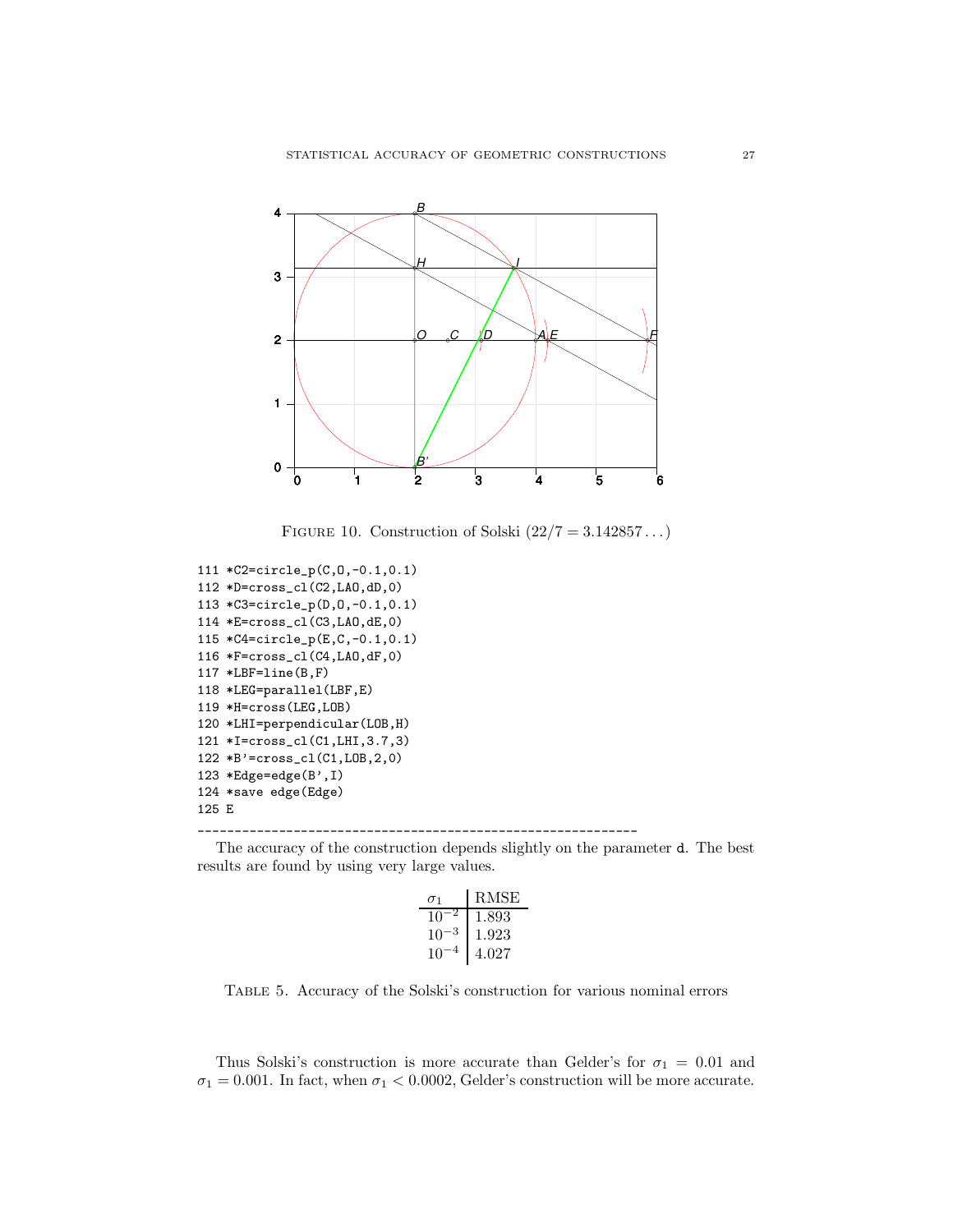

FIGURE 11. Construction according to Kühn

4.4. Construction of Kühn  $(\sqrt{2} + \sqrt{3} = 3.14626...)$ . According to [11] this is a very old construction, attributed to Heinrich Kühn, in the Novi Commentarii Acad. Petropol., Vol. III (1753).

The following GEOM code presents that construction.

```
_____________________________________________________________
101 *GEOM CUR+1,E
102 *Kuhn
103 *O=point(4,2)
104 *B=point(4,4)
105 *_C1=circle(O,2)
106 *C2=circle(B,*2)
107 *C=cross_cc(C1,C2,2,3)
108 *D=cross_cc(C1,C2,6,3)
109 *C3=circle_p(C,B)
110 *P=cross_cc(C3,C2,2,5)
111 *LOP=line(O,P)
112 *K=cross_cl(C1,LOP,3,4)
113 *LDK=line(D,K)
114 *C4=circle_p(D,C,1.85,2)
115 *I=cross_cl(C4,LDK,9,2)
116 *C5=circle(K,2)
```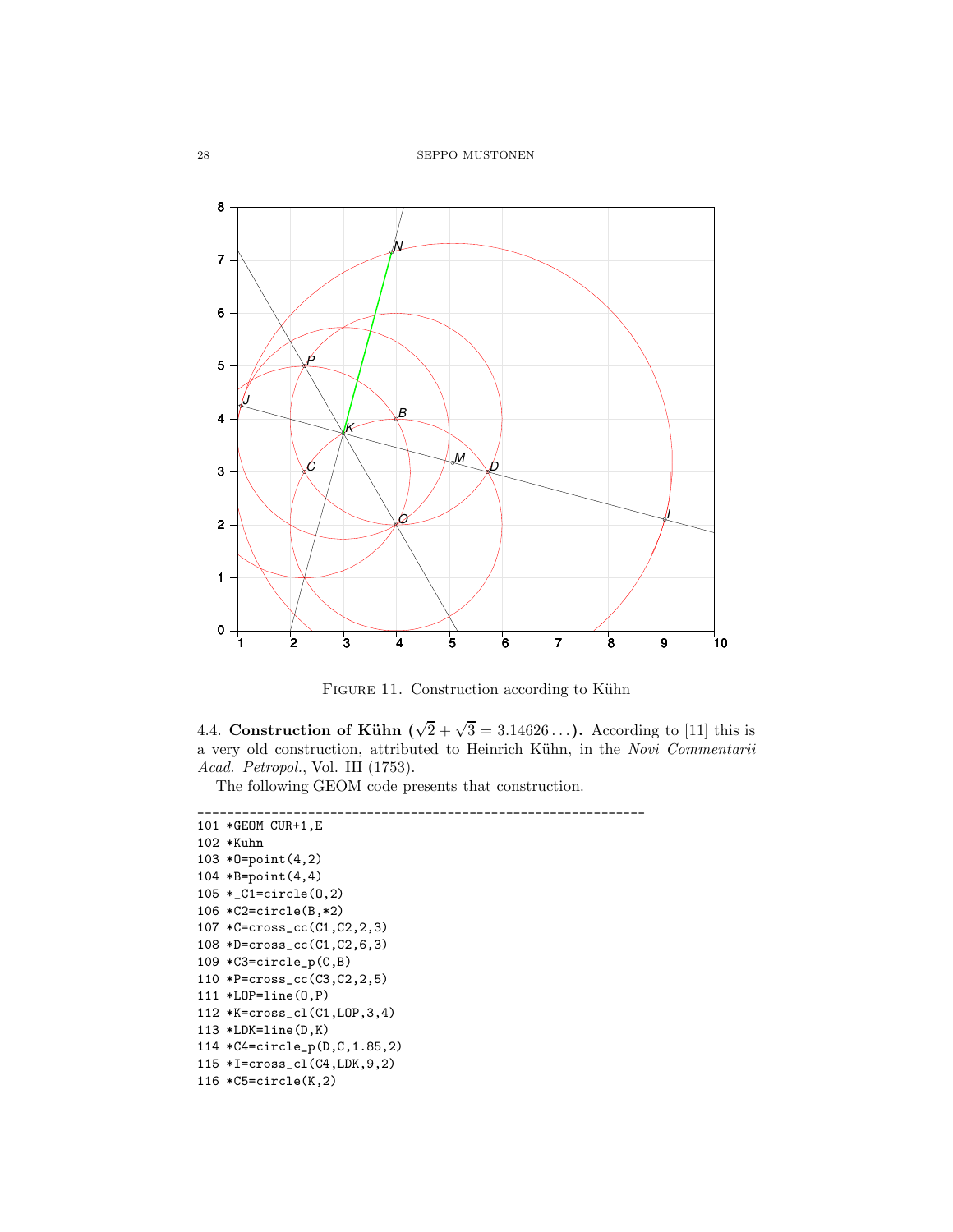117 \*J=cross\_cl(C5,LDK,1,4) 118 \*M=midpoint(I,J,LDK) 119 \*C6=circle\_p(M,I) 120 \*LKN=perpendicular(LDK,K) 121 \*N=cross\_cl(C6,LKN,4,7) 122 \*Edge=edge(K,N) 123 \*save edge(Edge) 124 E

However, already when  $\sigma_1 = 0.01$  we get RMSE=3.757 indicating that this construction is definitely inferior to Solski's, for example.

In a web discussion

<http://www.groupsrv.com/science/about13049.html>

\_\_\_\_\_\_\_\_\_\_\_\_\_\_\_\_\_\_\_\_\_\_\_\_\_\_\_\_\_\_\_\_\_\_\_\_\_\_\_\_\_\_\_\_\_\_\_\_\_\_\_\_\_\_\_\_\_\_\_\_

it has been proposed in 2004 that " $sqrt(2)+sqrt(3)$  is the best one (=easiest) here. 5\*10ˆ-3 is a good practical accuracy". The construction suggested there is different but statistically not more accurate than Kühn's.



FIGURE 12. Construction of Ramanujan  $((9^2 + 19^2/22)^{1/4} = 3.14159265258...)$ 

4.5. Ramanujan 2 [15]. Ramanujan's second construction is based on the observation that  $\pi^4 = 97.409091034 \cdots \approx 97.40909090909 \cdots = 97 + 9/22 = 81 + 361/22$ .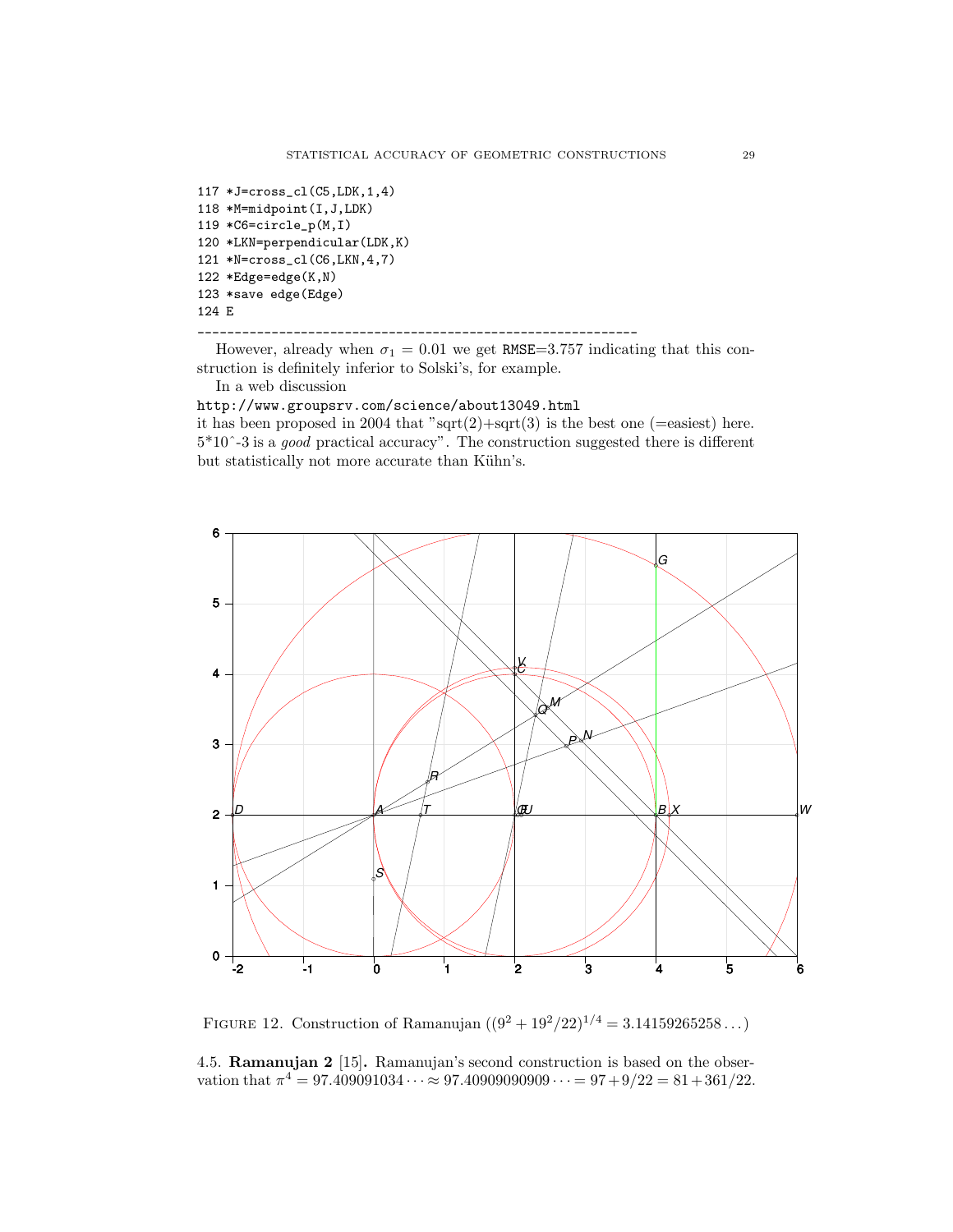Nominally, it is more accurate than any of the previous ones, but it becomes acceptable only when  $\sigma_1$  is very small since the construction is rather complicated.

```
_____________________________________________________________
101 *GEOM CUR+1,E
102 *Ramanujan2
103 *O=point(2,2)
104 *A=point(0,2)
105 *_C1=circle(O,2)
106 *LAO=line(_A,O)
107 *B=cross_cl(C1,LAO,4,2)
108 *LX2=perpendicular(LAO,O)
109 *C=cross_cl(C1,LX2,2,4)
110 *C2=circle(A,2)
111 *p1=cross_cc(C1,C2,1,4)
112 *p2=cross_cc(C1,C2,1,0)
113 *c3=circle(P1,*2)
114 *lP1O=line(P1,O)
115 *p3=cross_cl(C3,LP1O,0,5.5)
116 *lT=line(P2,P3)
117 *T=cross(LT,LAO)
118 *LBC=line(B,C)
119 *eat=edge(A,T)
120 *c4=circle(C,EAT)
121 *M=cross_cl(C4,LBC,2.5,3.5)
122 *c5=circle(M,EAT)
123 *N=cross_cl(C5,LBC,3,4)
124 *LAM=line(A,M)
125 *LAN=line(A,N)
126 *eam=edge(A,M)
127 *c6=circle(A,EAM)
128 *P=cross_cl(C6,LAN,3,3)
129 *LPQ=parallel(LBC,P)
130 *Q=cross(LPQ,LAM)
131 *LOQ=line(O,Q)
132 *LTR=parallel(LOQ,T)
133 *R=cross(LTR,LAM)
134 *D=cross_cl(C2,LAO,-2,2)
135 *LX0=perpendicular(LAO,A)
136 *c7=circle_p(A,R)
137 *S=cross_cl(C7,LX0,0,1)
138 *c8=circle_p(O,S)
139 *X=cross_cl(C8,LAO,4,2)
140 *U=midpoint(A,X,LAO)
141 *C9=circle_p(U,A)
142 *V=cross_cl(C9,LX2,2,4)
143 *eov=edge(O,V)
144 *c10=circle(B,EOV)
145 *W=cross_cl(C10,LAO,6,2)
146 *F=midpoint(D,W,LAO)
147 *C11=circle_p(F,D)
148 *LBG=perpendicular(LAO,B)
149 *G=cross_cl(C11,LBG,4,5.5)
```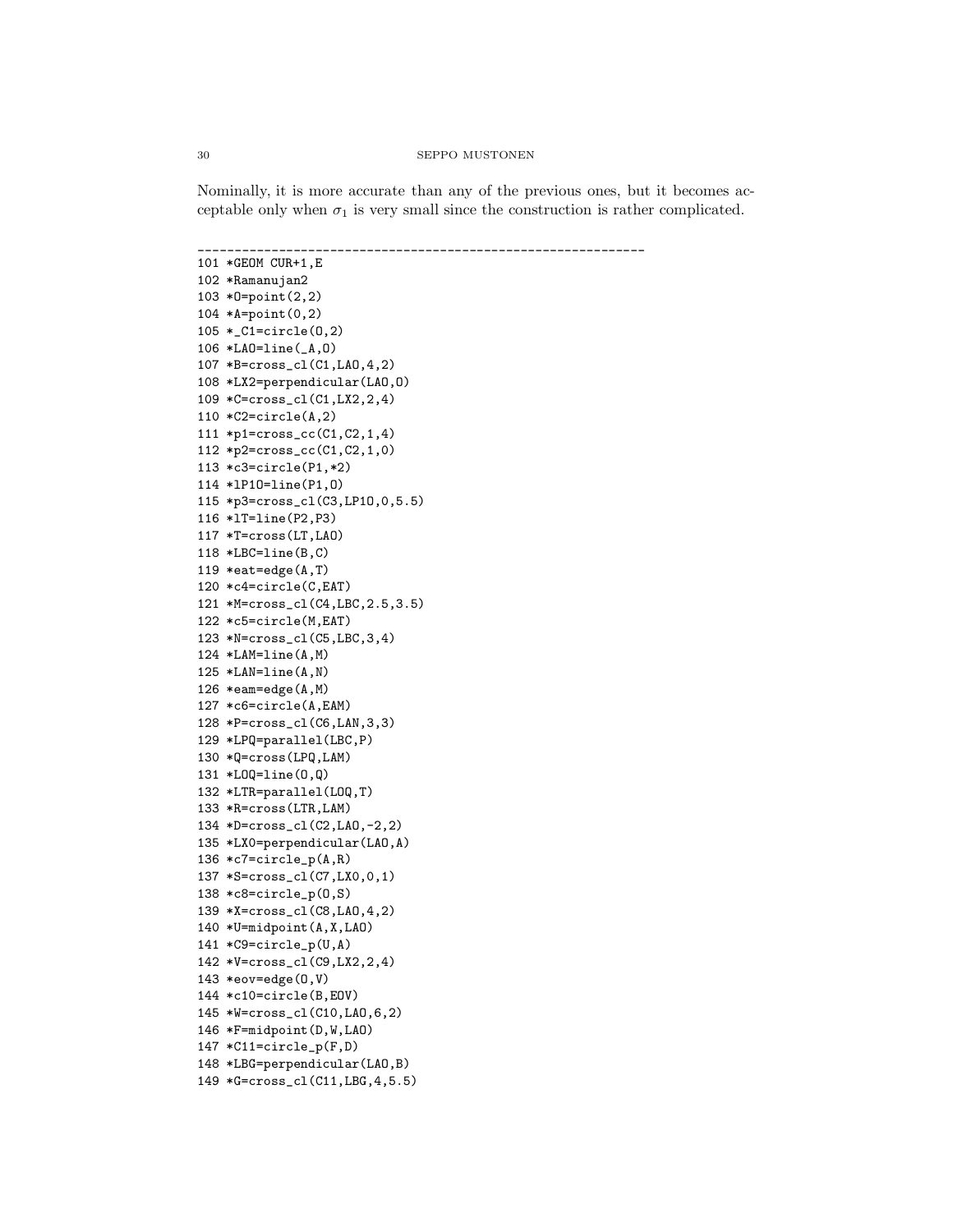```
150 *Edge=edge(B,G)
151 *save edge(Edge)
152 E
```
\_\_\_\_\_\_\_\_\_\_\_\_\_\_\_\_\_\_\_\_\_\_\_\_\_\_\_\_\_\_\_\_\_\_\_\_\_\_\_\_\_\_\_\_\_\_\_\_\_\_\_\_\_\_\_\_\_\_\_\_  $\overline{R}$ 

|                    | K.MSE  |
|--------------------|--------|
| 10                 | 4.105  |
| $10^{-}$           | 4.095  |
| -4<br>$10^{-}$     | 4.095  |
| -5<br>$10^{-}$     | 4.095  |
| -6<br>$10^{-}$     | 4.095  |
| $10^{-}$           | 4.095  |
| 8<br>$10^{-}$      | 4.096  |
| - 9<br>$10^{-}$    | 4.106  |
| -10<br>10          | 4.987  |
| $^{\rm -11}$<br>10 | 28.710 |

TABLE 6. Accuracy of Ramanujan's  $2^{nd}$  construction for various nominal errors

According to Table 6 this construction is statistically more inaccurate than, for example, Gelder's for  $\sigma_1 > 10^{-7}$ .

4.6. Construction based on Vieta's product. It is shown by T.J.Osler in [13] how partial products of the well-known Vieta's formula

$$
\frac{2}{\pi} = \sqrt{\frac{1}{2}} \sqrt{\frac{1}{2} + \frac{1}{2}} \sqrt{\frac{1}{2}} \sqrt{\frac{1}{2} + \frac{1}{2}} \sqrt{\frac{1}{2} + \frac{1}{2}} \sqrt{\frac{1}{2}} \dots
$$

can be used for creating geometric constructions of  $\pi$  and thus, in theory, approximate circle squaring is possible to any degree of precision.

At first glance, this approach does not seem to be very promising as one can see from the following recursive Survo calculation

\_\_\_\_\_\_\_\_\_\_\_\_\_\_\_\_\_\_\_\_\_\_\_\_\_\_\_\_\_\_\_\_\_\_\_\_\_\_\_\_\_\_\_\_\_\_\_\_\_\_\_\_\_\_\_\_\_\_\_\_\_

```
1 *SAVE VIETA / Cumulative values of Vieta's product
2 *
3 *n'th term in Vieta's product:
4 T(n):=if(n=1)then(sqrt(p))else(sqrt(p+p*T(n-1))) p=1/2
5 *
6 *Product of first n terms:
7 P(n) := if(n=1) then(T(1)) else(P(n-1)*T(n))8 *
9 *Approximation of pi by first n terms:
10 *pi(n):=2/P(n) bias d(n):=pi-pi(n) pi=3.141592653589793
11 *
12 *ACCURACY=16
13 *Results obtained simultaneuosly by activating just one of them:
14 * pi(1).=2.8284271247461898 d(1).=0.3131655288436033
15 * pi(2).=3.0614674589207183 d(2).=0.0801251946690749
```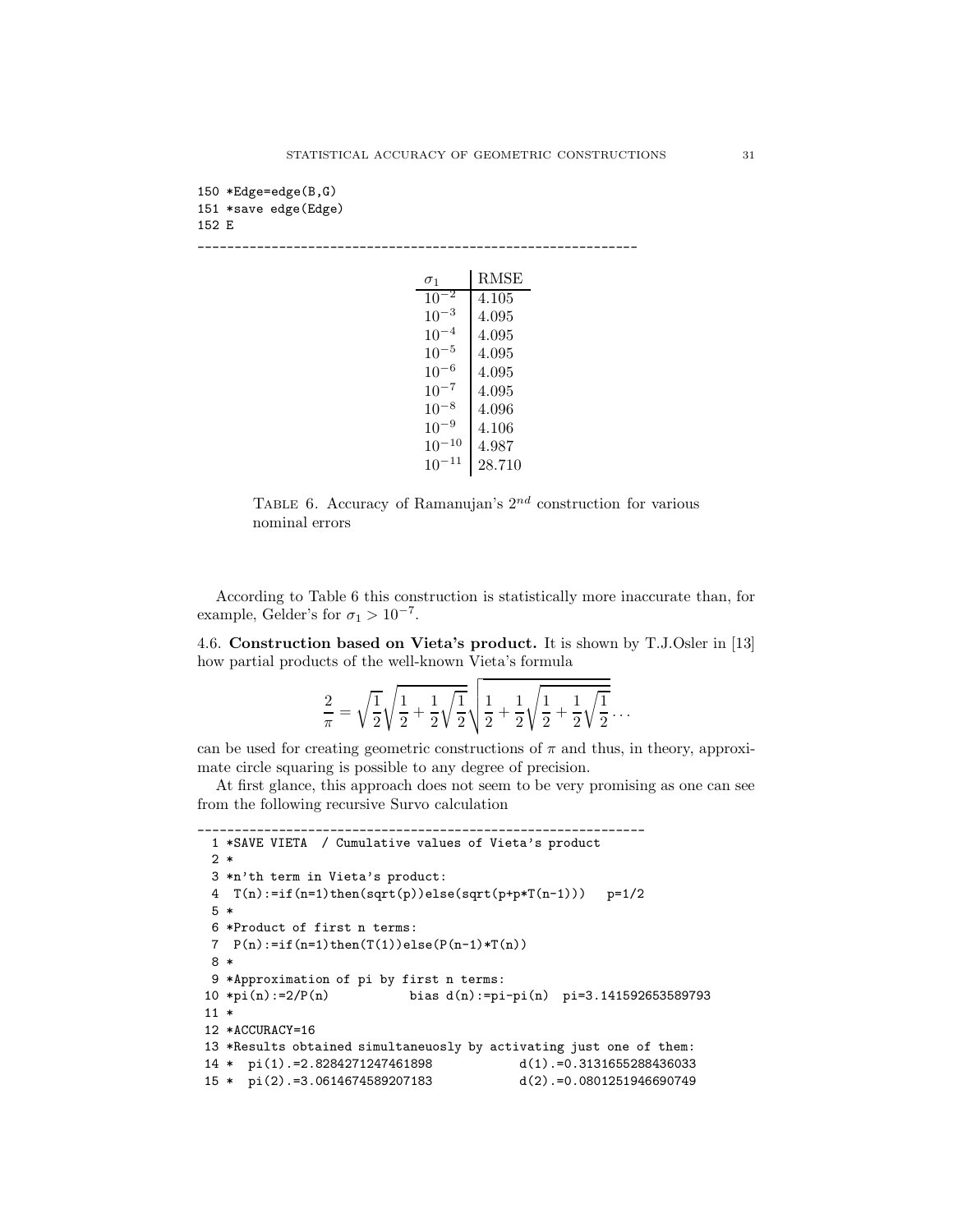| $16 *$ | pi(3).=3.121445152258052           | $d(3)$ . = 0.0201475013317411   |
|--------|------------------------------------|---------------------------------|
| $17 *$ | pi(4).=3.1365484905459389          | $d(4)$ .=0.0050441630438542     |
| $18 *$ | pi(5).=3.1403311569547525          | $d(5)$ . = 0.0012614966350406   |
| $19*$  | pi(6).=3.1412772509327729          | $d(6)$ .=0.0003154026570202     |
| $20*$  | pi(7).=3.1415138011443009          | $d(7)$ .=0.0000788524454922     |
| $21 *$ | pi(8).=3.1415729403670913          | $d(8)$ .=0.0000197132227018     |
| $22 *$ | pi(9).=3.1415877252771591          | $d(9)$ .=0.000004928312634      |
|        | 23 * pi(10).=3.1415914215111997    | $d(10)$ .=0.0000012320785934    |
|        | 24 * pi(11). = 3.1415923455701176  | $d(11)$ .=0.0000003080196755    |
|        | 25 * pi(12).=3.141592576584872     | $d(12)$ . = 0.0000000770049211  |
|        | 26 * pi(13).=3.1415926343385627    | $d(13)$ .=0.0000000192512304    |
|        | 27 * pi(14).=3.1415926487769852    | $d(14)$ .=0.0000000048128079    |
|        | 28 * pi(15). = 3.1415926523865907  | $d(15)$ . = 0.0000000012032024  |
|        | 29 * pi(16).=3.1415926532889928    | $d(16)$ .=0.0000000003008003    |
|        | $30 * pi(17) = 3.1415926535145933$ | $d(17)$ .=0.0000000000751998    |
|        | 31 * pi(18).=3.1415926535709935    | $d(18)$ . = 0.0000000000187996  |
|        | 32 * pi(19). = 3.1415926535850933  | $d(19)$ .=0.0000000000046998    |
|        | 33 * pi(20).=3.1415926535886185    | $d(20)$ . = 0.0000000000011746  |
|        | 34 * pi(21).=3.1415926535895       | $d(21)$ .=0.0000000000002931    |
|        | 35 * pi(22). = 3.1415926535897203  | $d(22)$ . = 0.0000000000000728  |
|        | 36 * pi(23). = 3.1415926535897754  | $d(23)$ . = 0.0000000000000178  |
|        | 37 * pi(24). = 3.1415926535897891  | $d(24)$ . = 0.000000000000004   |
|        | 38 * pi(25). = 3.1415926535897927  | $d(25)$ . = 0.0000000000000004  |
|        | 35 * pi(26).=3.1415926535897936    | $d(26)$ . = -0.0000000000000004 |
| $36*$  |                                    |                                 |
|        |                                    |                                 |

showing that the convergence is rather slow.

\_\_\_\_\_\_\_\_\_\_\_\_\_\_\_\_\_\_\_\_\_\_\_\_\_\_\_\_\_\_\_\_\_\_\_\_\_\_\_\_\_\_\_\_\_\_\_\_\_\_\_\_\_\_\_\_\_\_\_\_

When the number  $n$  of terms in the product is 4, Osler's construction, shown in Fig. 13 is created by the GEOM code



FIGURE 13. Osler-Vieta construction for  $n = 4$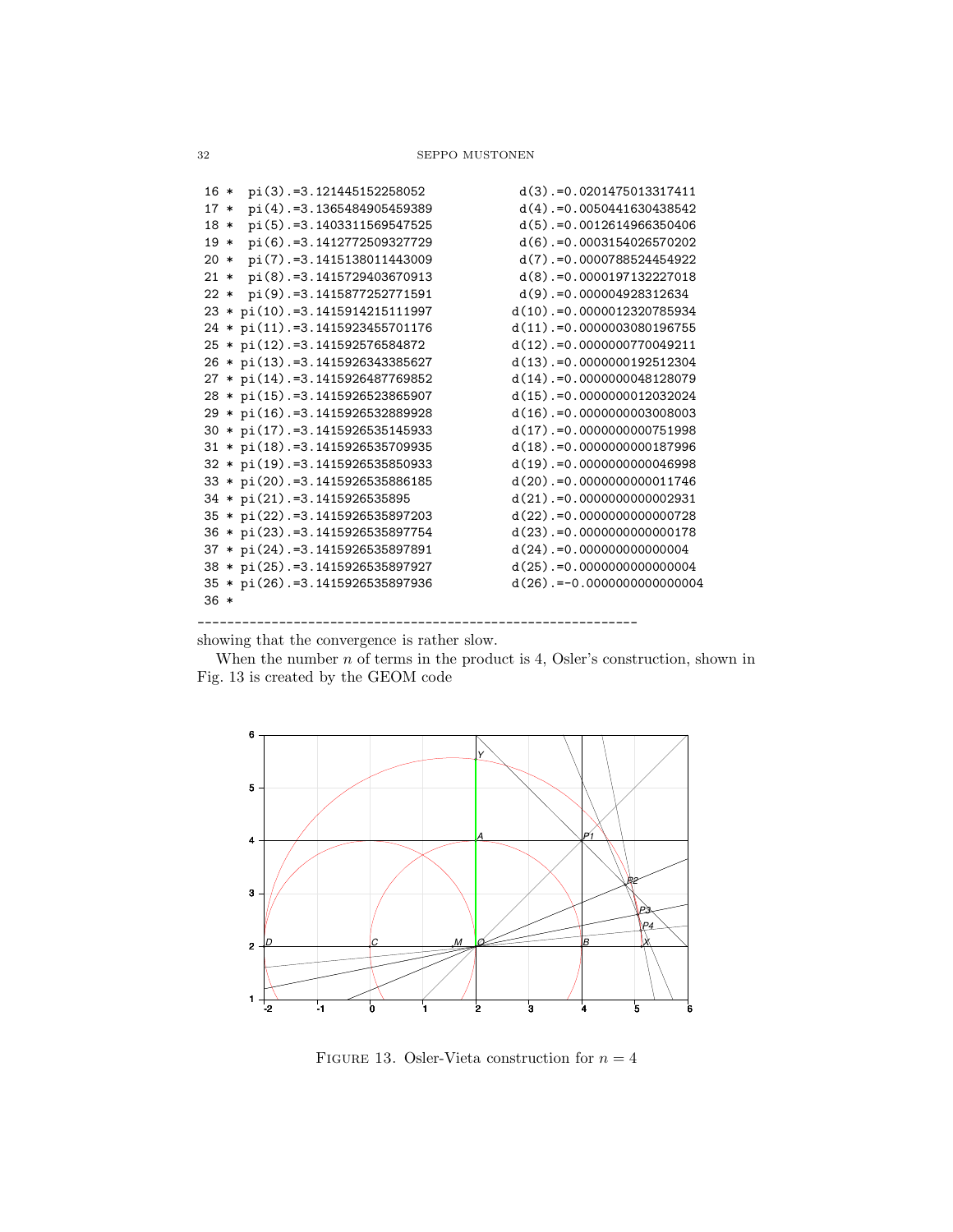```
_____________________________________________________________
101 *GEOM CUR+1,E
102 *Osler - Vieta
103 *O=point(0,0)
104 *A=point(0,2)
105 *_C1=circle(O,2)
106 *LOA=line(O,_A)
107 *LOB=perpendicular(LOA,O)
108 *B=cross_cl(C1,LOB,2,0)
109 *LAP1=perpendicular(LOA,A)
110 *LBP1=perpendicular(LOB,B)
111 *P1=cross(LAP1,LBP1)
112 *
113 *L1=line(O,P1)
114 *LP1=perpendicular(L1,P1)
115 *LB2=bisect_a(L1,LOB,pi/8) / pi=3.141592653589793
116 *P2=cross(LB2,LP1)
117 *
118 *L2=line(O,P2)
119 *LP2=perpendicular(L2,P2)
120 *LB3=bisect_a(L2,LOB,pi/16)
121 *P3=cross(LB3,LP2)
122 *
123 *L3=line(O,P3)
124 *LP3=perpendicular(L3,P3)
125 *LB4=bisect_a(L3,LOB,pi/32)
126 *P4=cross(LB4,LP3)
127 *
128 *C2=circle_p(O,P4,0,0.1)
129 *X=cross_cl(C2,LOB,3,0)
130 *C=cross_cl(C1,LOB,-2,0)
131 *C3=circle_p(C,O)
132 *D=cross_cl(C3,LOB,-4,0)
133 *M=midpoint(D,X,LOB)
134 *C4=circle_p(M,D,0,1)
135 *Y=cross_cl(C4,LOA,0,3.5)
136 *Edge=edge(O,Y) / sqrt(4*pi(4))
137 *save edge(Edge)
138 E
```
In this construction, lines  $OP_i$ ,  $i = 1, 2, 3, 4$  have direction angles  $\pi/2^{i+1}$ . Point  $P_1$  is  $(2, 2)$  and points  $P_i$ ,  $i = 2, 3, 4$  are constructed so that line  $P_i P_{i-1}$  is perpendicular to line  $OP_{i-1}$ . Then the  $OX = OP_4$  approximates  $\pi$  and the required edge of the square is obtained as the geometric mean of OD and OX.

\_\_\_\_\_\_\_\_\_\_\_\_\_\_\_\_\_\_\_\_\_\_\_\_\_\_\_\_\_\_\_\_\_\_\_\_\_\_\_\_\_\_\_\_\_\_\_\_\_\_\_\_\_\_\_\_\_\_\_\_

The construction is easily extended for greater values of n. Table 7 shows the relative accuracies RMSE of Osler–Vieta construction for number of terms  $n =$  $4, 6, 8, \ldots, 20$  in Vieta's product.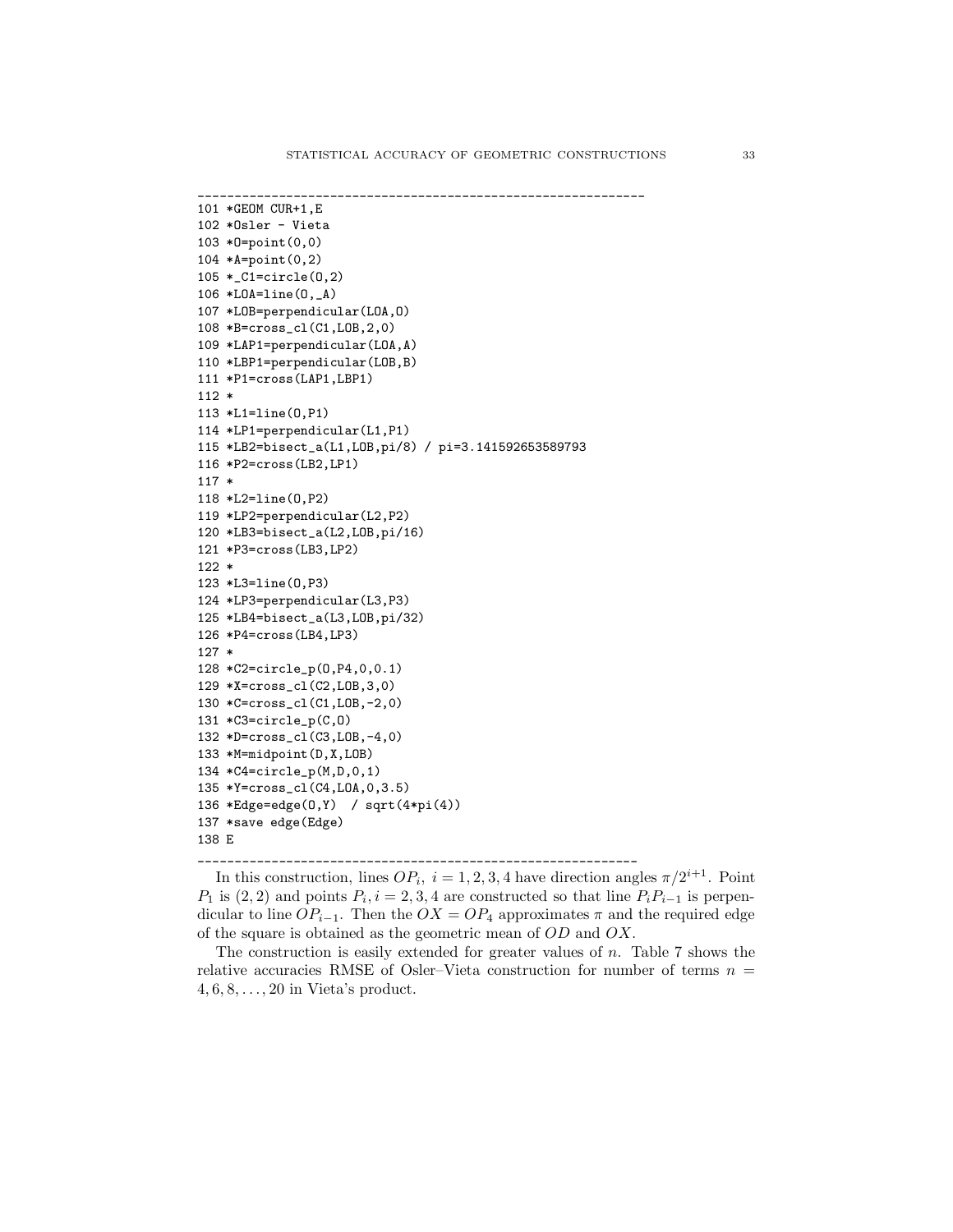| $\sigma_1$ | $\overline{4}$ | 6     | 8     | $10-1$ | 12    | 14 l  | 16    | 18    | 20    |
|------------|----------------|-------|-------|--------|-------|-------|-------|-------|-------|
| $10^{-2}$  | 3.636          | 3.728 | 3.808 | 3.930  | 4.014 | 4.121 | 4.229 | 4.308 | 4.415 |
| $10^{-3}$  | 7.338          | 3.747 | 3.806 | 3.930  | 4.013 | 4.120 | 4.229 | 4.307 | 4.415 |
| $10^{-4}$  |                | 5.467 | 3.813 | 3.930  | 4.013 | 4.120 | 4.229 | 4.307 | 4.415 |
| $10^{-5}$  |                |       | 4.545 | 3.934  | 4.013 | 4.120 | 4.229 | 4.307 | 4.415 |
| $10^{-6}$  |                |       |       | 4.241  | 4.014 | 4.120 | 4.229 | 4.307 | 4.415 |
| $10^{-7}$  |                |       |       |        | 4.130 | 4.120 | 4.229 | 4.307 | 4.415 |
| $10^{-8}$  |                |       |       |        |       | 4.163 | 4.230 | 4.307 | 4.415 |
| $10^{-9}$  |                |       |       |        |       | 7.373 | 4.248 | 4.307 | 4.415 |
| $10^{-10}$ |                |       |       |        |       |       | 5.719 | 4.312 | 4.414 |
| $10^{-11}$ |                |       |       |        |       |       |       | 4.922 | 4.414 |
| $10^{-12}$ |                |       |       |        |       |       |       |       | 4.659 |

TABLE 7. Relative accuracies of Osler–Vieta construction for  $n = 4, 6, 8, ..., 20$ 

For lower accuracies this construction is not good. Only when  $\sigma_1 < 10^{-10}$  it becomes better than Ramanujan's second construction.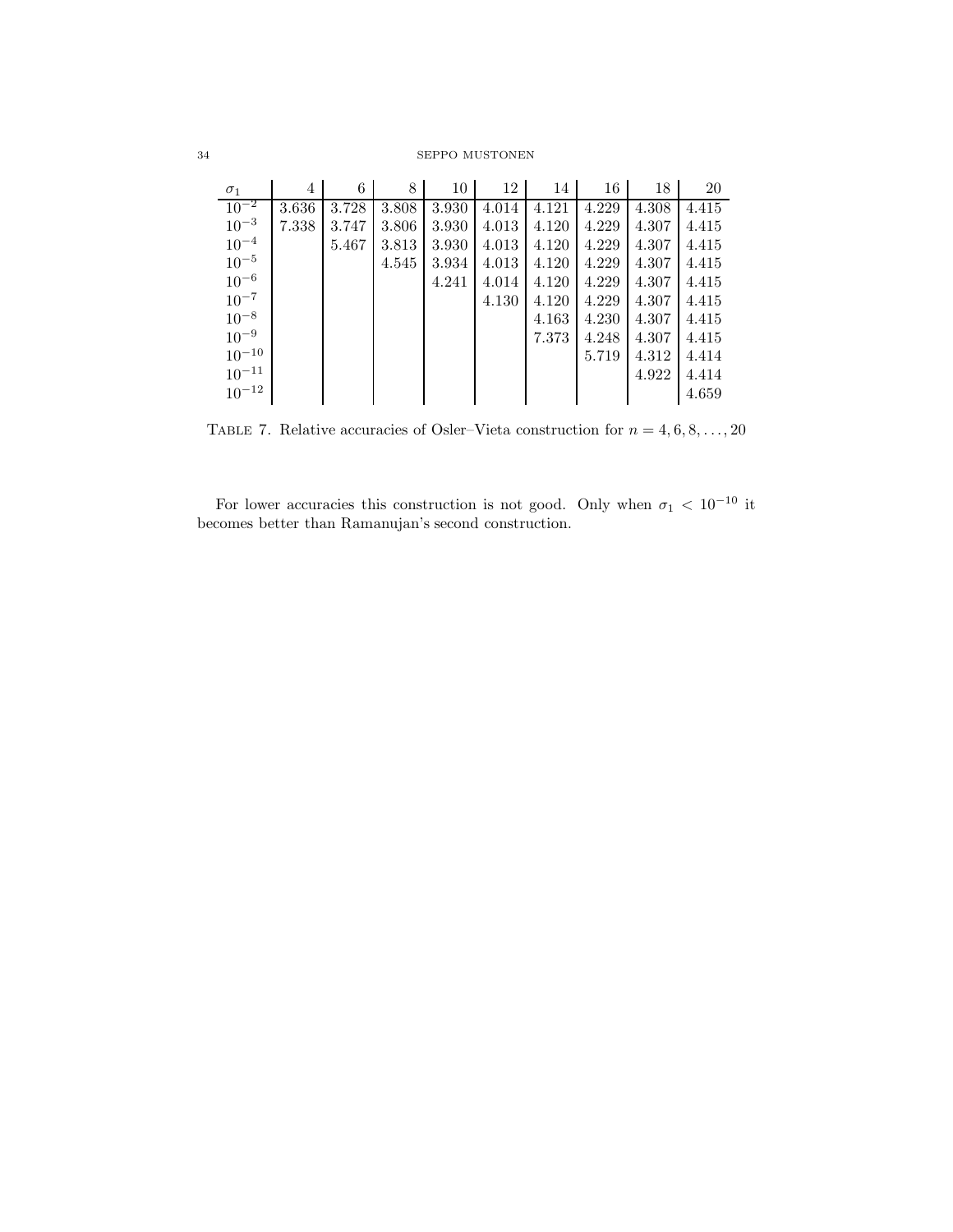4.7. Constructions based on results of random searches. Current technology allows searching for approximations of  $\pi$  experimentally. I have made experiments by using a setup where the given circle of radius  $R$  locates in a square grid, for example, of size  $4 \times 4$  as shown in Fig. 14.



FIGURE 14. Circle of radius  $R = 2$  in a  $4 \times 4$  grid

Then straight lines through the grid points and circles with integer radius and center in a grid point are drawn and distances between points of intersection of these objects are computed. The target is to find situations where such a distance is as close as possible to  $\sqrt{\pi}R$  and thus provides a good candidate for approximate circle squaring.

Here two such constructions called CL4 and CL42 are presented. The CL4 construction is based on an experiment where a line going through points  $(X_1, Y_1)$ and  $(X_2, Y_2)$  and a circle with radius r and center  $(X_0, Y_0)$  are drawn so that each of the coordinates is selected at random from numbers 0, 1, 2, 3, 4 and the radius from numbers 1, 2, 3, 4. The target is to find a point of intersection so that its distance from a fixed point  $(2,0)$  is as close to  $2\sqrt{\pi} = 3.5449077018...$  as possible.

By a simple program it is possible to find immediately that this procedure gives the best result, for example, by  $X_1 = 4, Y_1 = 4, X_2 = 0, Y_2 = 3, X_0 = 3, Y_0 = 2, r = 1$ 3 and the edge length of the square will then be  $2\sqrt{(84 - 6\sqrt{26})/17} = 3.544868...$ corresponding to a  $\pi$  approximation  $(84 - 6\sqrt{26})/17 = 3.14152...$ 

This leads to a simple construction

\_\_\_\_\_\_\_\_\_\_\_\_\_\_\_\_\_\_\_\_\_\_\_\_\_\_\_\_\_\_\_\_\_\_\_\_\_\_\_\_\_\_\_\_\_\_\_\_\_\_\_\_\_\_\_\_\_\_\_\_\_ 101 \*GEOM CUR+1,E

<sup>102 \*</sup>CL4 103 \*O=point(2,2) 104 \*A=point(2,0)

<sup>105 \*</sup>\_C1=circle(O,2)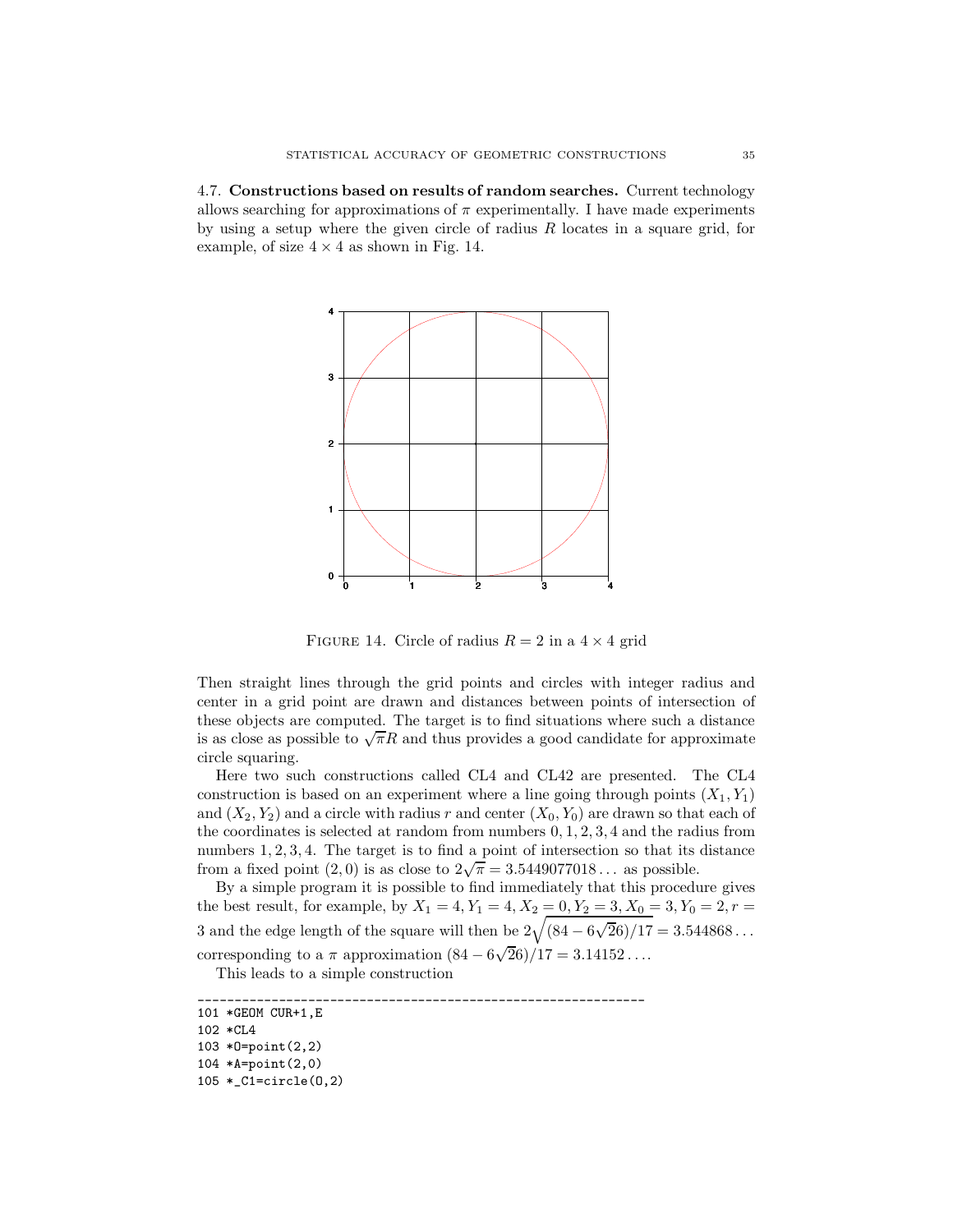



106 \*LX4=line(A,O) 107 \*B=cross\_cl(C1,LX4,2,4) 108 \*c2=circle(B,\*2) 109 \*LY4=perpendicular(LX4,\*B) 110 \*C=cross\_cl(C2,LY4,4,4) 111 \*D=cross\_cl(C2,LY4,0,4) 112 \*LY2=perpendicular(LX4,O) 113 \*LX2=perpendicular(LY4,\*D) 114 \*F=cross(LX2,LY2) 115 \*G=midpoint(B,O,LX4) 116 \*H=midpoint(D,F,LX2) 117 \*C3=circle\_p(O,G) 118 \*J=cross\_cl(C3,LY2,3,2)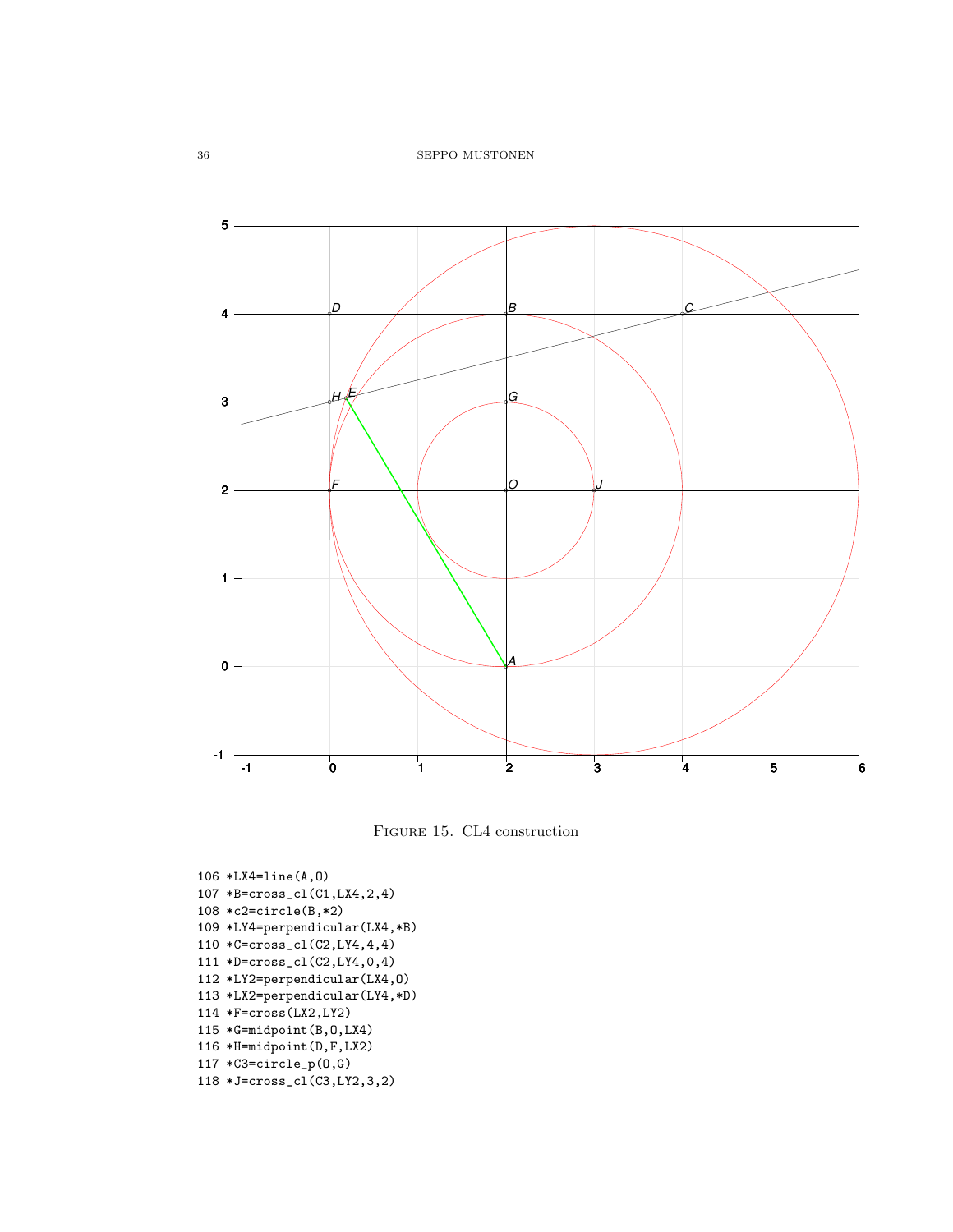```
119 *eag=edge(A,G)
120 *C4=circle(J,EAG)
121 *L=line(H,C)
122 *E=cross_cl(C4,L,0,3)
123 *Edge=edge(A,E)
124 *save edge(Edge)
125 E
```
and its accuracy is described by

|          | RMSE  |
|----------|-------|
| 10       | 2.125 |
| $10^{-}$ | 2.125 |
| 10       | 2.135 |
| 10       | 2.906 |

\_\_\_\_\_\_\_\_\_\_\_\_\_\_\_\_\_\_\_\_\_\_\_\_\_\_\_\_\_\_\_\_\_\_\_\_\_\_\_\_\_\_\_\_\_\_\_\_\_\_\_\_\_\_\_\_\_\_\_\_

Table 8. Accuracy of the CL4 construction for various nominal errors

In fact, the statistical accuracy of CL4 is better than Solski's for  $\sigma_1 > 0.0003$ and better than Gelder's for  $\sigma_1 < 0.0000125$ .

Construction CL42 is based on the same setup but now two pairs consisting of a straight line and a circle are selected at random and the distances between intersection points is studied.

The best result can be obtained in several ways. The most suitable for actual construction seems to be the following

| pair $X_1$ $Y_1$ $X_2$ $Y_2$ $X_0$ $Y_0$ |  |  | $\boldsymbol{r}$ |
|------------------------------------------|--|--|------------------|
|                                          |  |  |                  |
|                                          |  |  |                  |

Table 9. Optimal pairs for the CL42 construction

\_\_\_\_\_\_\_\_\_\_\_\_\_\_\_\_\_\_\_\_\_\_\_\_\_\_\_\_\_\_\_\_\_\_\_\_\_\_\_\_\_\_\_\_\_\_\_\_\_\_\_\_\_\_\_\_\_\_\_\_\_

The edge length of the approximating square will now be

 $\sqrt{(380 - 17\sqrt{15})/25} = 3.54490780...$ corresponding to the approximation  $\pi \approx (380 - 17\sqrt{15})/100 = 3.14159283...$ It is slightly better than  $355/113 = 3.14159292...$ If the CL42 construction is carried out according to the steps given by the GEOM code

```
101 *GEOM CUR+1,E
```

```
102 *CL42
```

```
103 *P40=point(4,0)
```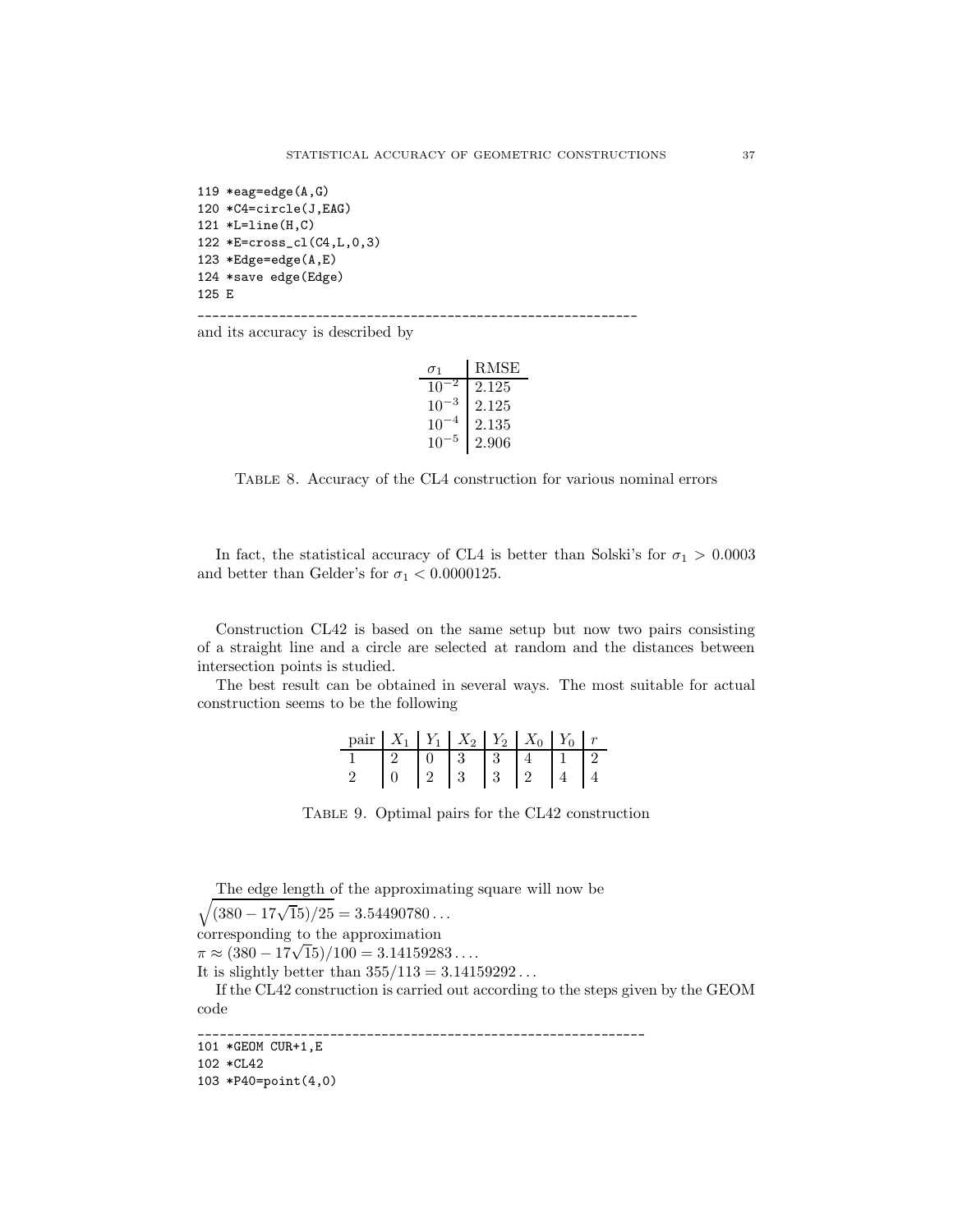

Figure 16. CL42 construction

104 \*P42=point(4,2) 105 \*\_C=circle(P42,2) 106 \*LX4=line(\_P40,P42) 107 \*P44=cross\_cl(C,LX4,4,4) 108 \*LY2=perpendicular(LX4,P42) 109 \*P22=cross\_cl(C,LY2,2,2) 110 \*P62=cross\_cl(C,LY2,6,2) 111 \*P41=midpoint(P42,P40,LX4) 112 \*LY1=perpendicular(LX4,P41) 113 \*c2=circle(P41,\*2) 114 \*P61=cross\_cl(C2,LY1,6,1) 115 \*P52=midpoint(P42,P62,LY2) 116 \*LX5=perpendicular(LY2,P52)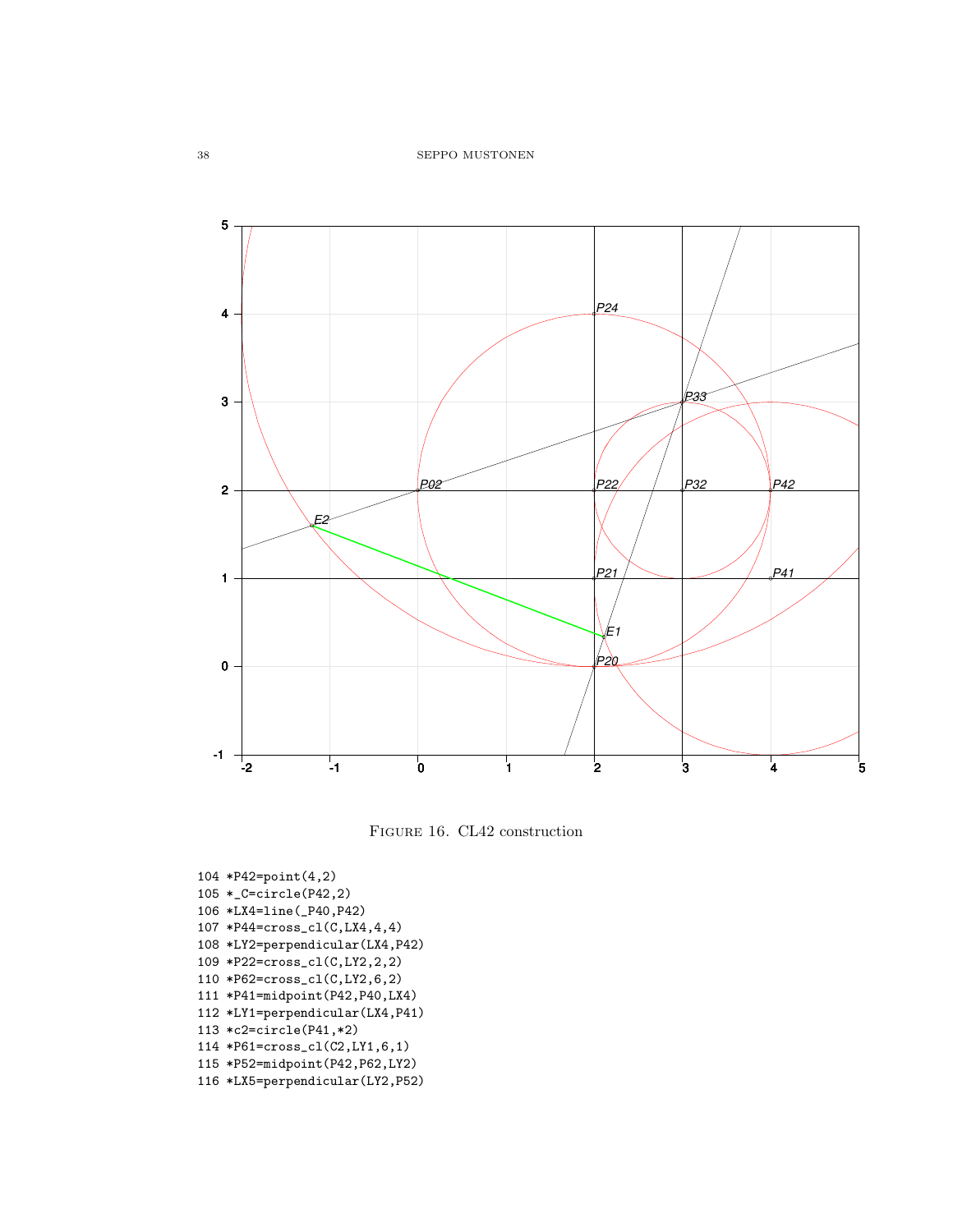```
117 *C3=circle_p(P52,P42,0.5,1)
118 *P53=cross_cl(C3,LX5,5,3)
119 *L1=line(P40,P53)
120 *C4=circle(P61,*2)
121 *E1=cross_cl(C4,L1,4,0)
122 *L2=line(P22,P53)
123 *C5=circle_p(P44,P40)
124 *E2=cross_cl(C5,L2,1,2)
125 *Edge=edge(E1,E2)
126 *save edge(Edge)
127 E
```
the following statistical accuracies are found

| $\sigma_1$ | RMSE  |
|------------|-------|
| $10^{-2}$  | 2.637 |
| $10^{-3}$  | 2.636 |
| $10^{-4}$  | 2.636 |
| $10^{-5}$  | 2.636 |
| $10^{-6}$  | 2.637 |
| $10^{-7}$  | 2.681 |
| 10         | 5.651 |

\_\_\_\_\_\_\_\_\_\_\_\_\_\_\_\_\_\_\_\_\_\_\_\_\_\_\_\_\_\_\_\_\_\_\_\_\_\_\_\_\_\_\_\_\_\_\_\_\_\_\_\_\_\_\_\_\_\_\_\_

Table 10. Accuracy of the CL42 construction for various nominal errors

and they are a little better than those of Gelder's construction.

4.8. Summary. Table 11 tells the statistical accuracies of best constructions on various error levels according to Model 0.

| $\sigma_1$ | Solski | CL4   | Gelder | CL42  | Ramanujan 2 | $Oster - Vieta$ |
|------------|--------|-------|--------|-------|-------------|-----------------|
| $10^{-2}$  | 1.893  | 2.125 | 2.673  | 2.637 | 4.105       | 3.636(4)        |
| $10^{-3}$  | 1.923  | 2.125 | 2.673  | 2.636 | 4.095       | 3.747(6)        |
| $10^{-4}$  | 4.027  | 2.135 | 2.673  | 2.636 | 4.095       | 3.813(8)        |
| $10^{-5}$  |        | 2.906 | 2.673  | 2.636 | 4.095       | 3.934(10)       |
| $10^{-6}$  |        |       | 2.674  | 2.637 | 4.095       | 4.014(12)       |
| $10^{-7}$  |        |       | 2.776  | 2.681 | 4.095       | 4.120(14)       |
| $10^{-8}$  |        |       | 7.982  | 5.651 | 4.096       | 4.230(16)       |
| $10^{-9}$  |        |       |        |       | 4.106       | 4.248(16)       |
| $10^{-10}$ |        |       |        |       | 4.987       | 4.312(18)       |
| $10^{-11}$ |        |       |        |       |             | 4.414(20)       |

Table 11. Accuracy of the best constructions for various nominal errors (Integer in the Osler – Vieta column is the number of terms.)

Fig. 17 shows how the best construction depends on the nominal statistical error.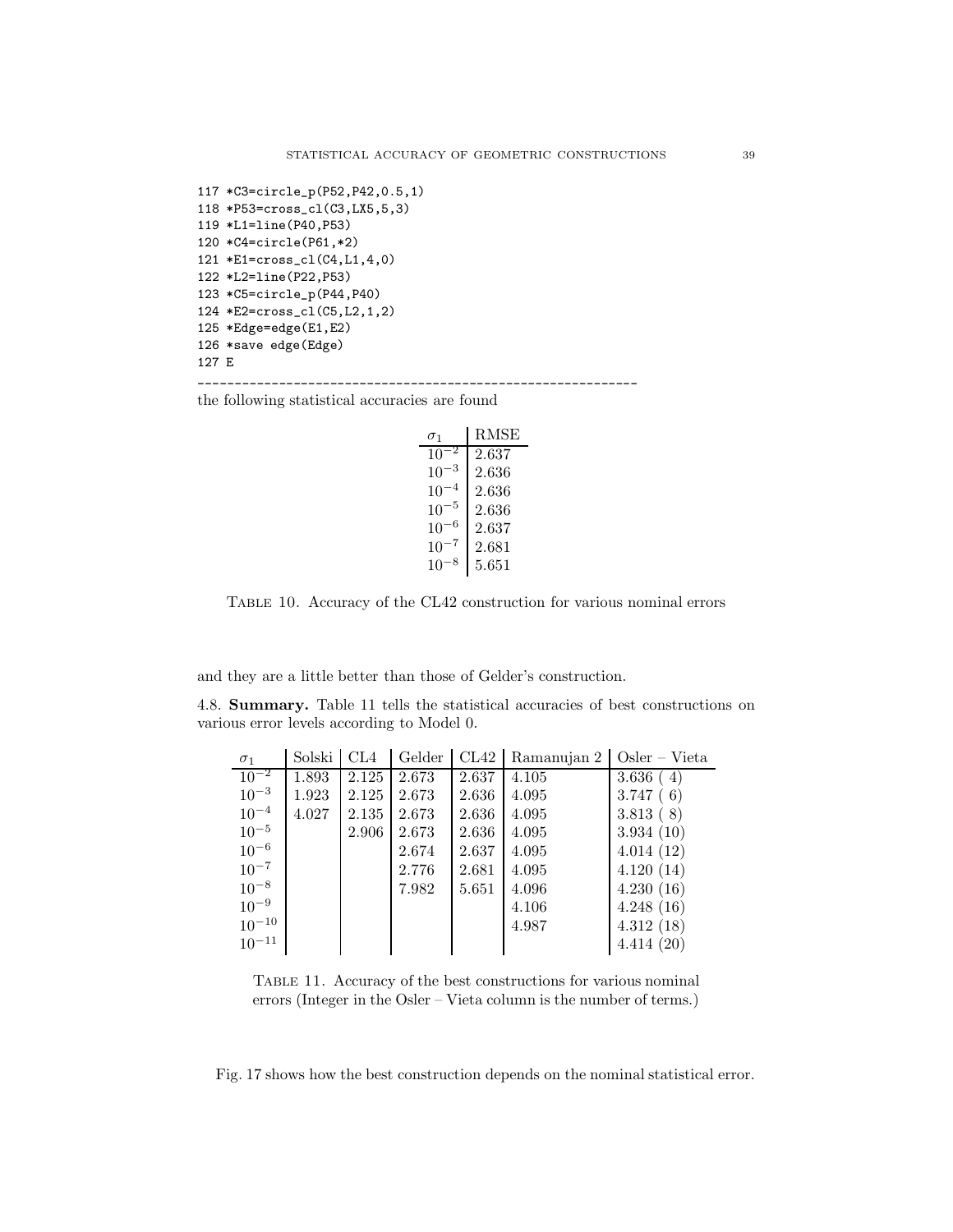

Figure 17. Best constructions in various intervals of the nominal error

## 5. Alternative definitions of the error distribution

5.1. **Model 1.** Let  $P(x_0, y_0)$  be an intersection point of two lines with direction angles  $\gamma_1$  and  $\gamma_2$  ( $-\pi/2 < \gamma_1 \leq \gamma_2 \leq \pi/2$ ). Then the conditional error distribution of  $P$  is a two-dimensional normal distribution with the mean  $(x_0, y_0)$  and covariance matrix

$$
\Sigma = \mathbf{CSS'C'}.
$$

Here

(2) 
$$
\mathbf{S} = \begin{bmatrix} \sigma/\tan \alpha & 0 \\ 0 & \sigma \end{bmatrix},
$$

(3) 
$$
\mathbf{C} = \begin{bmatrix} \cos \beta & -\sin \beta \\ \sin \beta & \cos \beta \end{bmatrix}.
$$

and  $\sigma > 0$  is a constant,  $\beta$  is the direction angle of the bisector of the acute angle between the lines, i.e.

$$
\beta = \begin{cases}\n(\gamma_1 + \gamma_2)/2, & \text{if } \gamma_1 + \gamma_2 \le \pi/2, \\
(\gamma_1 + \gamma_2 - \pi)/2, & \text{if } \gamma_1 + \gamma_2 > \pi/2\n\end{cases}
$$

and  $\alpha$  is one half of the acute angle between the lines. This setup becomes clear from the following figure.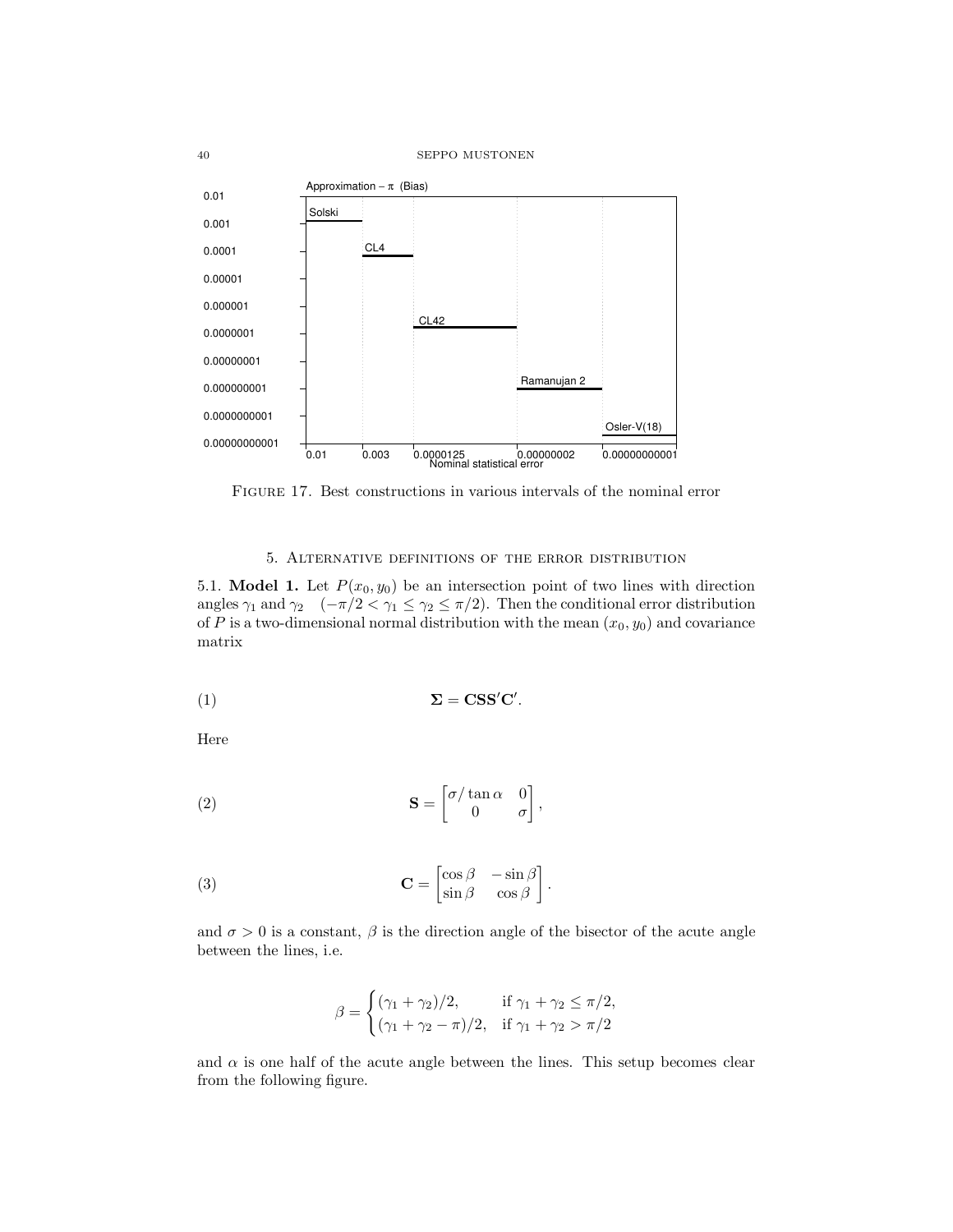

The primary cause for inaccuracies is the fact that, in practice, lines are strips of a certain width. Then an ideal intersection point is characterized by a rhombus. The diagonals of such a rhombus are selected to be proportional to the standard deviations of the principal components of the error distribution.

Then the maximal standard deviation is  $\sigma/\tan(\alpha)$  in direction of the first principal component (bisector of the acute angle) and the minimal one  $\sigma$  in direction of the second principal component.

Thus a sampled point  $(X, Y)$  representing the true point  $P(x_0, y_0)$  in construction is

(4) 
$$
\begin{bmatrix} X \ Y \end{bmatrix} = \begin{bmatrix} x_0 \ y_0 \end{bmatrix} + \mathbf{CS} \begin{bmatrix} U_1 \ U_2 \end{bmatrix}
$$

where  $U_1$  and  $U_2$  are independent standard normal variables. The **S** matrix rescales variances and the C matrix rotates the point to direction  $\beta$ .

5.2. Model 2. The second alternative definition for the error distribution is the following one. Assuming that the distance  $D_1$  of the sampled point  $(X, Y)$  from the first intersecting line has the  $N(0, \sigma^2)$  distribution and its distance  $D_2$  from the second line has the same distribution independently of the first one. Then  $(X, Y)$ is the intersection point of lines

$$
\cos \gamma_i (Y - y_0) = \sin \gamma_i (X - x_0) + D_i, \quad i = 1, 2,
$$

and thus we have

$$
\begin{bmatrix} X \\ Y \end{bmatrix} = \begin{bmatrix} x_0 \\ y_0 \end{bmatrix} + \mathbf{A} \begin{bmatrix} D_1 \\ D_2 \end{bmatrix}
$$

where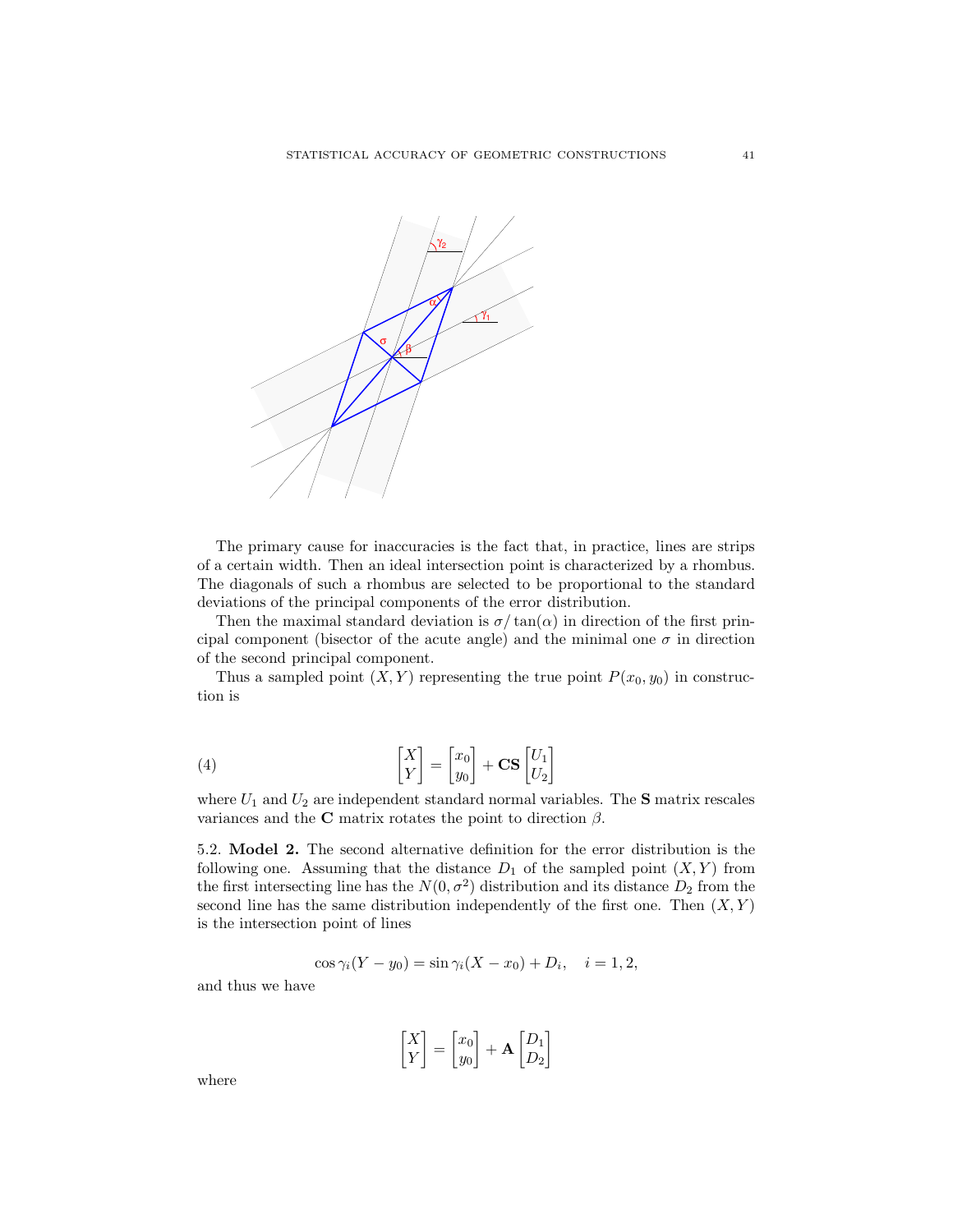$$
\mathbf{A} = \begin{bmatrix} \cos \gamma_2 & -\cos \gamma_1 \\ \sin \gamma_2 & -\sin \gamma_1 \end{bmatrix} / \sin(\gamma_2 - \gamma_1).
$$

In this case, the covariance matrix  $AA'$  has the spectral decomposition

# $AA' = CLC'$

where  $L$  is the diagonal matrix of eigenvalues

$$
\mathbf{L} = \begin{bmatrix} \sigma^2/(2\sin^2\alpha) & 0 \\ 0 & \sigma^2/(2\cos^2\alpha) \end{bmatrix}.
$$

and  $C$  is the same matrix of orthonormal eigenvectors as  $(3)$  in Model 1  $(4)$ . Since also the ratio of eigenvalues  $1/\tan^2 \alpha$  is the same as in (1), the form of the covariance structure is the same in both models.

However, the scale is different since in Model 1 (4) the standard deviation along the first principal axis is constant  $\sigma$  but in this latter Model 2 it is  $\sigma/(\sqrt{2}\cos\alpha)$ and tends to  $\sigma/\sqrt{2}$  as the angle  $2\alpha$  between the lines tends to 0.

Thus Model 2 seems to behave poorly due to the fact that  $\bf{A}$  is almost singular if  $\gamma_1 \approx \gamma_2$  and gives too low values for the standard deviation when the angle of intersection is small.

5.3. Model 0. The simplest alternative is the model

$$
\begin{bmatrix} X \\ Y \end{bmatrix} = \begin{bmatrix} x_0 \\ y_0 \end{bmatrix} + \sigma \begin{bmatrix} U_1 \\ U_2 \end{bmatrix}
$$

giving the same normal error distribution in each direction irrespective of the angle of intersection.

5.4. Problems with very small angles. Hudson [8], (pp. 109–111) discussed the problem of ill-defined intersections. She suggested 'to economize the chance of error' in those cases by extending the construction so that same points can be created as intersections 'at a moderate angle'. In fact, Hudson's treatise is the only source I have found where problems related to accuracy of geometric constructions are taken into consideration.

When studying Hudson's extended constructions, it turns out that especially in case of Model 1 it is possible to reduce the statistical error even when the lines meet at an angle of 30 degrees. Thus the true accuracy seems to be better than Model 1 predicts and tends to be closer to the accuracy given by Model 0.

So there are problems with Models 1 and 2 especially with very small angles. Since in Model 0 such difficulties are not met, it has been used as the main alternative in this paper. Limitation to this simplest model is also supported by the experience that all these three models lead to similar results when comparing alternative constructions.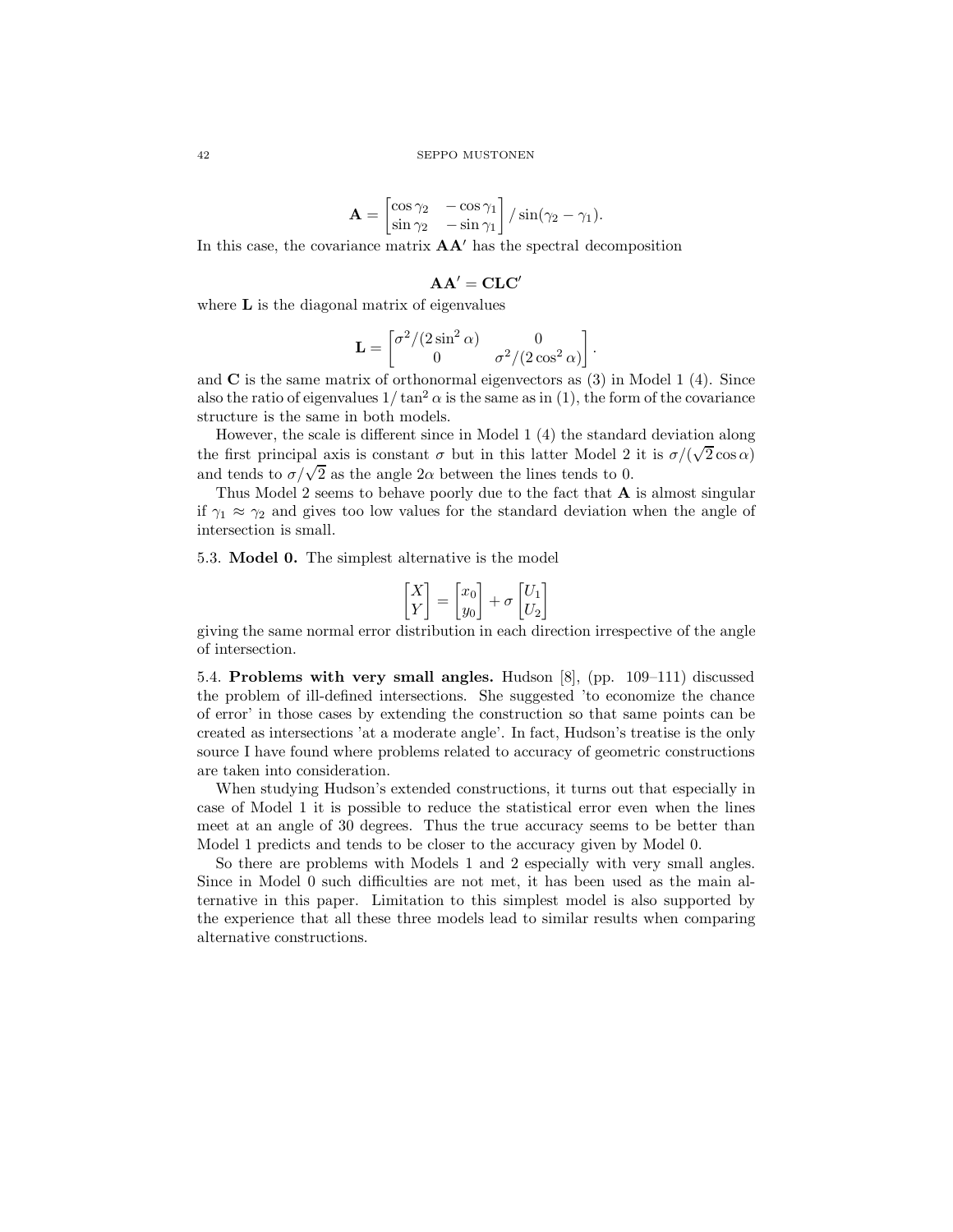For example, when Table 1 is completed by accuracies  $acc_1$  and  $acc_2$  computed according to Models 1 and 2, the results are

| Construction | Simplify | Exactitude | acc <sub>0</sub> | $acc_1$  | acc <sub>2</sub> |
|--------------|----------|------------|------------------|----------|------------------|
| DeTemple     | 15       | 10         | 0.002757         | 0.002757 | 0.002757         |
| Ptolemy      | 16       | 10         | 0.003730         | 0.003949 | 0.003839         |
| Labelle      | 15       | 10         | 0.002824         | 0.003289 | 0.003004         |
| Hirano       | 19       | 13         | 0.003899         | 0.003914 | 0.003868         |
| Richmond     | 45       | 26         | 0.004782         | 0.005990 | 0.005397         |
| "Mascheroni" | 34       | 21         | 0.009018         | 0.011593 | 0.009899         |

Table 12. Constructions of a regular pentagon

and practically the same with regard to goodness of various constructions.

5.5. Computational experiment. The relation of Model 0 to Models 1 and 2 can be illustrated by the following computational experiment<sup>4</sup>.

Let us consider the point of intersection of two random lines  $L_1$  and  $L_2$ , the first going through points  $(a, b)$  and  $(-a, -b)$  and the second through points  $(a, -b)$  and  $(-a, b)$ , where  $a \ge b > 0$  according to Model 0. The point of intersection of lines L<sub>1</sub> and L<sub>2</sub> is  $O = (0, 0)$  when  $\sigma = 0$  and let  $t = b/a = \tan(\alpha)$  where  $\alpha$  is one half of the angle between lines as in (2).

An example of this this construction is displayed in Fig. 18



FIGURE 18

for  $a = 5$ ,  $b = 2$ , illustrating also the error distribution of the point O when  $\sigma = 0.3$ for 1000 replicates of the construction.

The same experiment has been repeated for a set of values t when  $\sigma = 0.001$ using sample size  $10^7$  for each t.

By the GEOM code

```
_____________________________________________________________
101 * a=5 b=2 c=0 STDDEV=0.001 SAMPLES=10000000
102 *GEOM CUR+1,E
103 *Cross (model 0)
104 *P1=point(a,b)
105 *Q1=point(-a,c-b)
```
<sup>4</sup>Date: 9 November 2008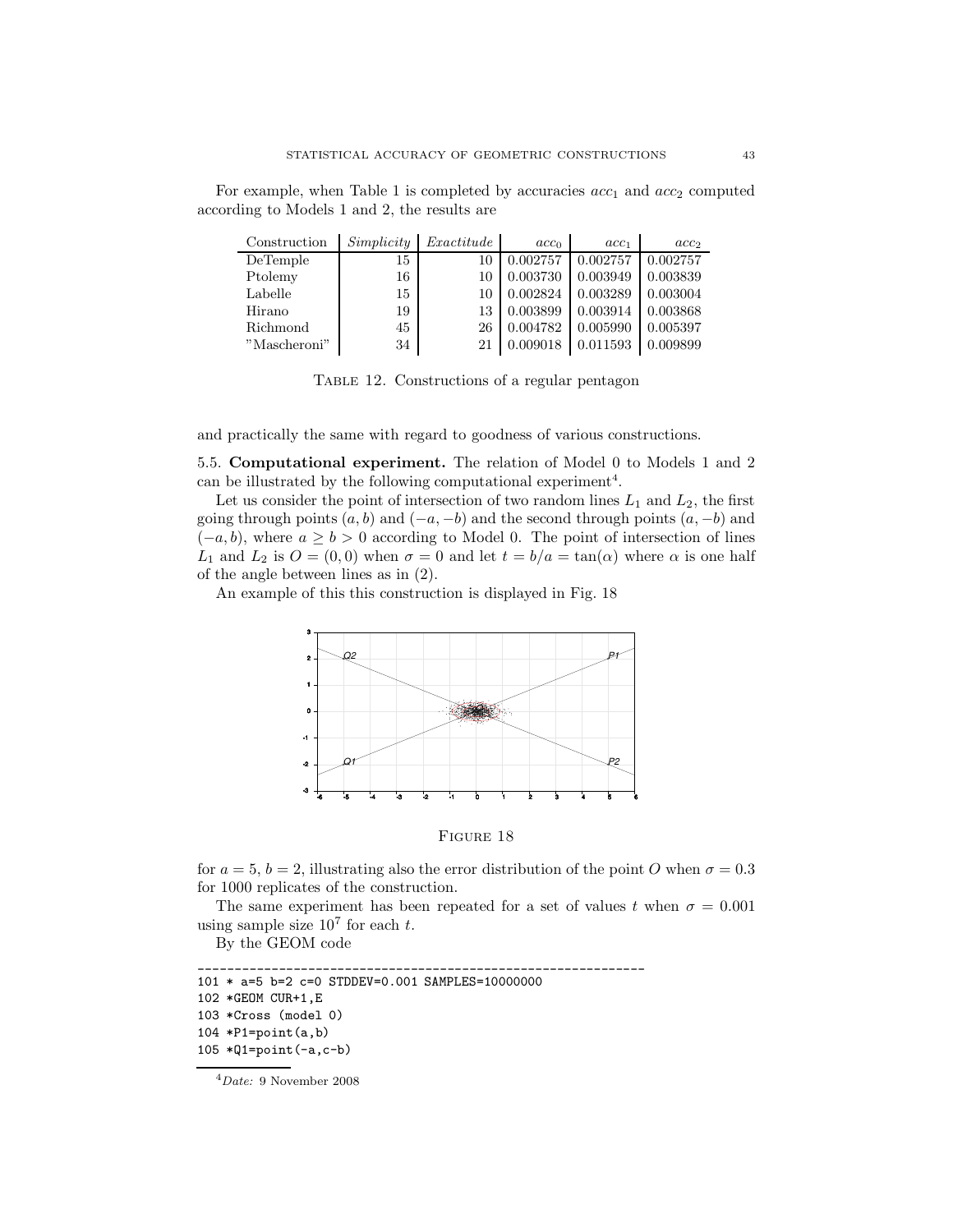```
106 *P2=point(a,c-b)
107 *Q2 = point(-a,b)108 *L1=line(P1,Q1)
109 *L2=line(P2,Q2)
110 *O=cross(L1,L2)
111 *save point(O)
112 E
```
\_\_\_\_\_\_\_\_\_\_\_\_\_\_\_\_\_\_\_\_\_\_\_\_\_\_\_\_\_\_\_\_\_\_\_\_\_\_\_\_\_\_\_\_\_\_\_\_\_\_\_\_\_\_\_\_\_\_\_\_\_

and by computations

```
_____________________________________________________________
115 *
116 *FILE SAVE Geom.TXT TO NEW CR4
117 *CORR CROSS4,CUR+1 / VARS=OX,OY
118 *Means, std.devs and correlations of CR4 N=10000000
119 *Variable Mean Std.dev.
120 *OX -0.000000259 0.001346577
121 *OY -0.000000281 0.000538374
122 *Correlations:
123 * OX OY
124 * OX 1.0000000 0.0004635
125 * OY 0.0004635 1.0000000
126 *
127 *Covariance matrix COV.M from CORR.M by
128 */COV
129 *The eigenvalues L and eigenvectors S by
130 *MAT SPECTRAL DECOMPOSITION OF COV.M TO S,L
131 *Square roots D of eigenvalues L by
132 *MAT D=L
133 *MAT TRANSFORM D BY sqrt(X#)
134 *
135 *Square roots of eigenvalues are
136 *MAT_D(1)=0.00134657681521
137 *MAT_D(2)=0.000538374019
138 *
139 *The ratio of these numbers is
140 *MAT_D(2)/MAT_D(1)=0.39980936320719
141 *and it seems to be practically the same as t=b/a=0.4
142 *
143 *The 'relative' variance of the first principal component
144 *(MAT_D(1)/STDDEV)^2=1.8132691192679 (r2 in the following table)
145 *
146 *the following summary is obtained when using various values of t (or b):
147 *
148 *DATA CROSS4,a,b,n,m
149 D
150 m 1.11111111111111 1.11111 1.11111111111111 AAAAA RR.RRRRR
151 n t r ratio r2 r res
152 a 1.00000000000000 0.99898 0.50050223979096 2/4 0.00025
153 * 0.80000000000000 0.79933 0.63893485173255 -0.00195
154 * 0.75000000000000 0.74940 0.69499747865438 0.00029
155 * 0.50000000000000 0.49970 1.2507024987745 5/4 0.00042
156 * 0.40000000000000 0.39981 1.8132691192679 0.00047
```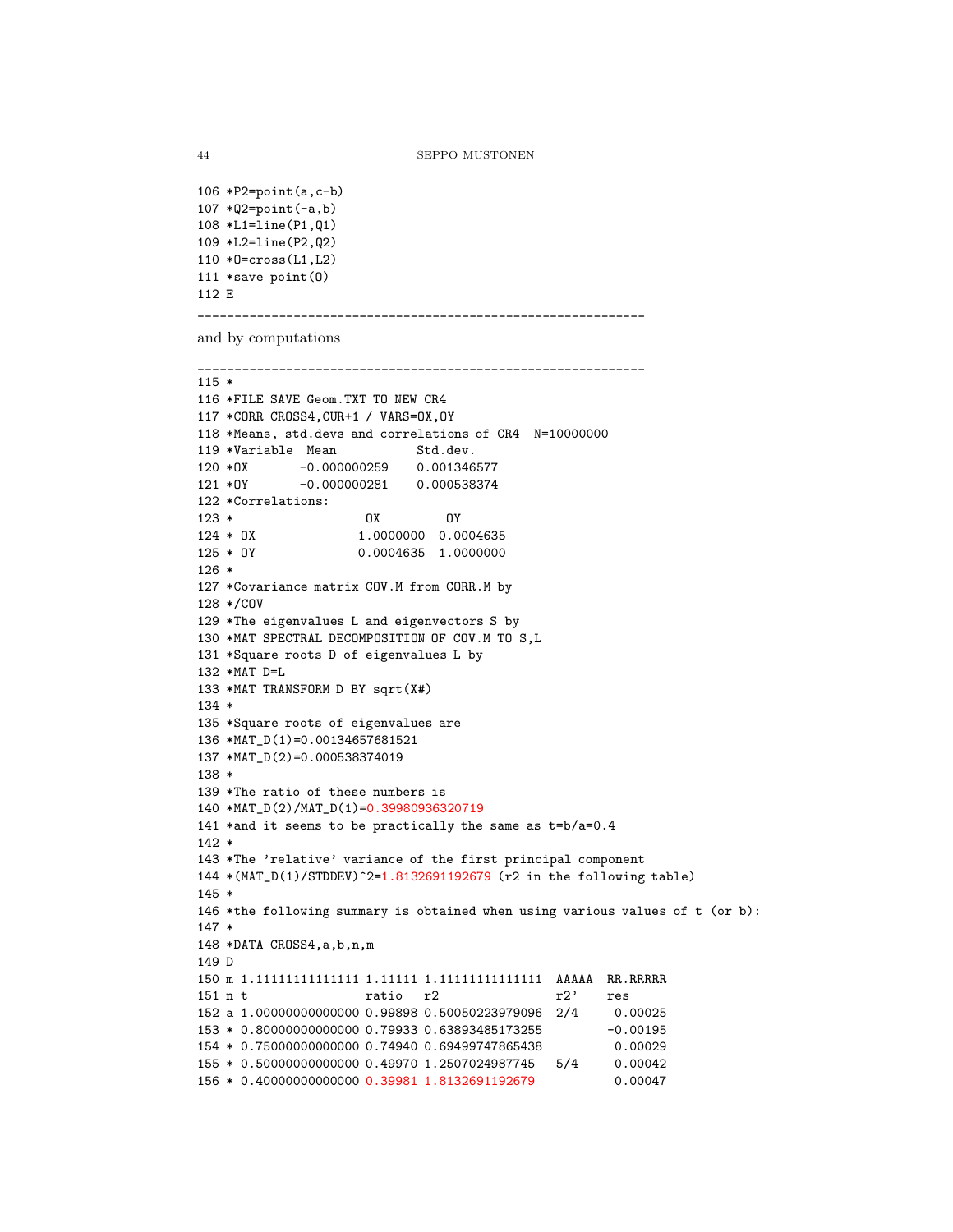```
157 * 0.33333333333333 0.33320 2.5007967618061 10/4 0.00048
158 * 0.25000000000000 0.24993 4.2507345850749 17/4 0.00036
159 * 0.20000000000000 0.19996 6.5005186812805 26/4 0.00007
160 b 0.16666666666667 0.16664 9.2501475880568 37/4 -0.00039
161 *
162 *For values t of the form 1/n, the values of r2 seem to be close to ratios
163 *(n^2+1)/4=(1+t^2)/(4t^2) (compare columns r2 and r2') and this holds
164 *true also for other values as seen from the following estimation of a
165 *nonlinear regression model M done by the general estimation program
166 *ESTIMATE of Survo:
167 *
168 *a=0 b=5 / initial values in estimation
169 *MODEL M
170 *r2=(a+t^2)/(b*t^2)
171 *
172 *ESTIMATE CROSS4,M,CUR+1 / RESULTS=0
173 *Estimated parameters of model M:
174 *a=0.999050 (0.001819)
175 *b=3.996071 (0.006968)
176 *n=9 rss=0.000005 R^2=1.00000 nf=72
177 *
178 *Further computations with various values of STDDEV have indicated that
179 *the 'ratio' values have a small negative bias of magnitude 0.001 .
180 *
```
Although there is no exact proof, the above calculations indicate that when using MODEL=0 and STDDEV= $\sigma$ , in the distribution of point O, the eigenvalues of the covariance matrix are (save for a slight bias)

$$
\lambda_1 = C/t^2,
$$
  

$$
\lambda_2 = C
$$

where

$$
C = \sigma^2(1+t^2)/4
$$

and the eigenvectors form an identity matrix. The ratio of eigenvalues is

\_\_\_\_\_\_\_\_\_\_\_\_\_\_\_\_\_\_\_\_\_\_\_\_\_\_\_\_\_\_\_\_\_\_\_\_\_\_\_\_\_\_\_\_\_\_\_\_\_\_\_\_\_\_\_\_\_\_\_\_\_

$$
\lambda_1/\lambda_2 = 1/t^2 = 1/\tan^2 \alpha
$$

i.e. the same as in conditional error distribution of O according to Models 1 and 2.

 $\lambda_1$  is also equal to the variance of the X coordinate of O and similarly,  $\lambda_2$  is equal to the variance of the Y coordinate of O.

These results seem to be valid for any combination of  $a$  and  $b$  depending only on their ratio  $t = b/a$  at least when  $a \geq b > 100\sigma$ .

Hence this experiment clarifies why Model 0 gives similar results as Models 1 and 2. One can say that the conditional prior distribution of a point in Model 0 corresponds to conditional posterior distribution in Models 1 and 2.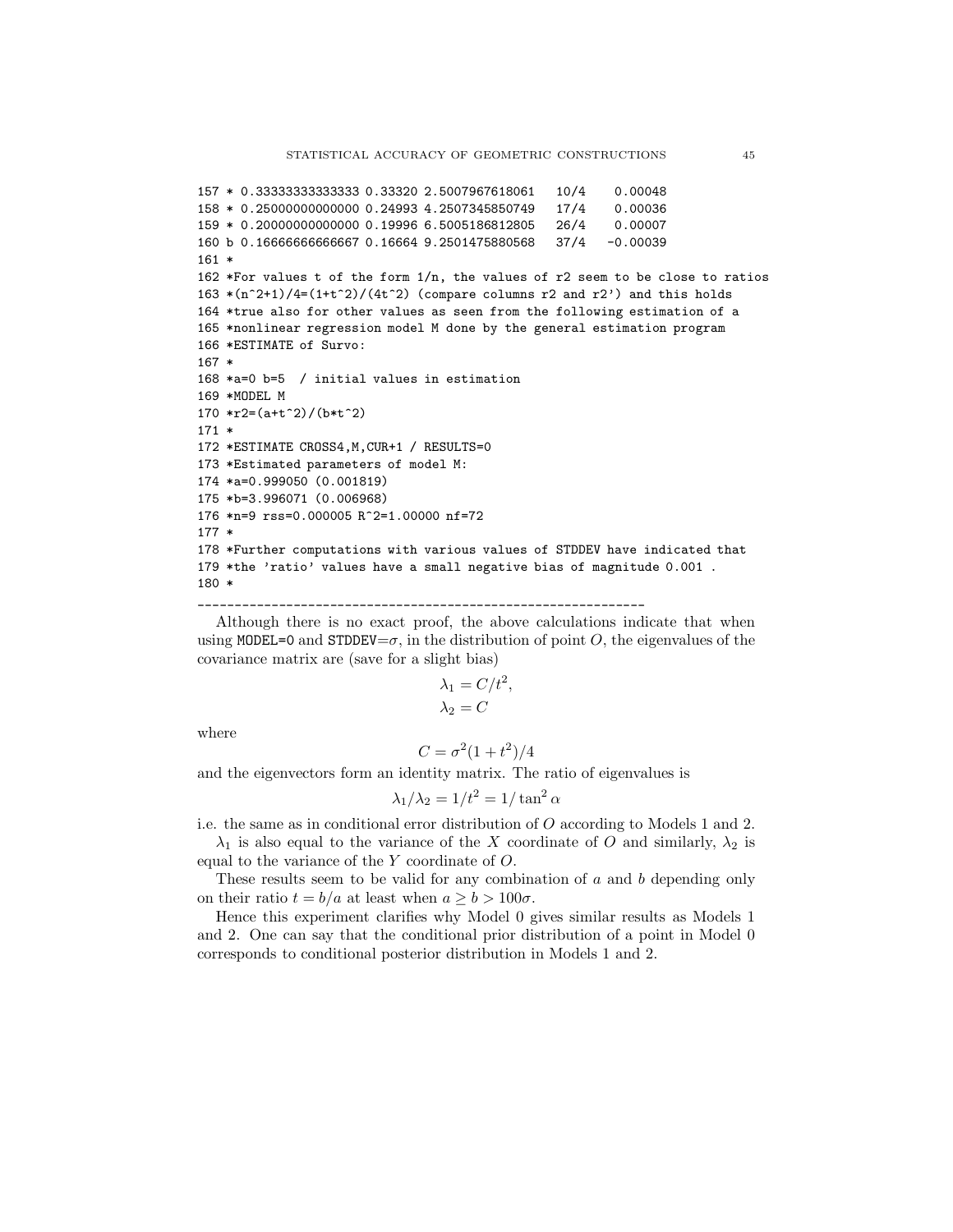6. GEOM program for computing accuracies of constructions

Although there are plenty of programs for making geometric constructions [5] none of them permit calculations needed in this context. Therefore a new program was made for

- a. describing constructions,
- b. plotting graphs of constructions, and
- c. calculating statistical accuracies of constructions by simulation.

This program has been written in C as a program module of the SURVO MM system and it is activated by a GEOM command in this environment. As all commands in Survo, GEOM gets its main input from the current edit field containing both a sequence of construction commands and various extra specifications for control of the current task.

GEOM is used in two ways. By default, it only interprets the construction commands and saves various geometric objects thus generated in specific Survo data files. The points are saved in Points.SVO, lines in Lines.SVO, circles in Circles.SVO, and line segments in Edges.SVO.

GEOM does not make any graphs. They are drawn by various PLOT commands of Survo by using the above mentioned Survo data files as input. The PLOT commands needed - with specifications of their own - are readily available in the environment (edit field) where GEOM is typically used and they are simultaneusly activated - by an /ACTIVATE command - producing a graph of the construction as a PostScript file Geom.PS. This file is converted into a PDF file (for example, by a /GS-PDF command of Survo) and displayed thereafter in its own window.

When making a construction by these tools, it is easy to proceed stepwise by typing the GEOM code and seeing the graph produced by current code immediately.

The second and more important usage of GEOM takes place when a SAMPLES= $n$ specification is present. Then the construction is repeated  $n$  times using an error model given by MODEL and nominal accuracy given by STDDEV. The files Points. SVO. Lines.SVO, etc. are generated for each replicate and pertinent information given by save commands in GEOM code is saved as an ascii file Geom.TXT. This file now containing  $n$  cases of the sampled construction is easily converted into a Survo data file and this data file is used for making statistical summaries about the accuracy of the construction by using standard tools of the Survo system.

Thus the GEOM program as such is limited to the essential task for defining the construction in presence of possible measurement error. The standard operations of Survo take care of all other activities needed.

The GEOM program is available in Survo in versions 3.01+. An edit field (file) GEOM works as a template for constructions. By default, it contains DeTemple's construction for a regular pentagon.

Any other construction can be created by editing this template in Survo and by saving it as a new edit file with a suitable name.

5 \*X1=-2 X2=1 Y1=-2 Y2=2 Limits of the plotting area

\_\_\_\_\_\_\_\_\_\_\_\_\_\_\_\_\_\_\_\_\_\_\_\_\_\_\_\_\_\_\_\_\_\_\_\_\_\_\_\_\_\_\_\_\_\_\_\_\_\_\_\_\_\_\_\_\_\_\_\_\_ 1 \*SAVE \_GEOM / Template for GEOM applications

<sup>2 \*</sup>

<sup>3 \*\*</sup>GLOBAL\* specifications for plotting

<sup>4 \*</sup>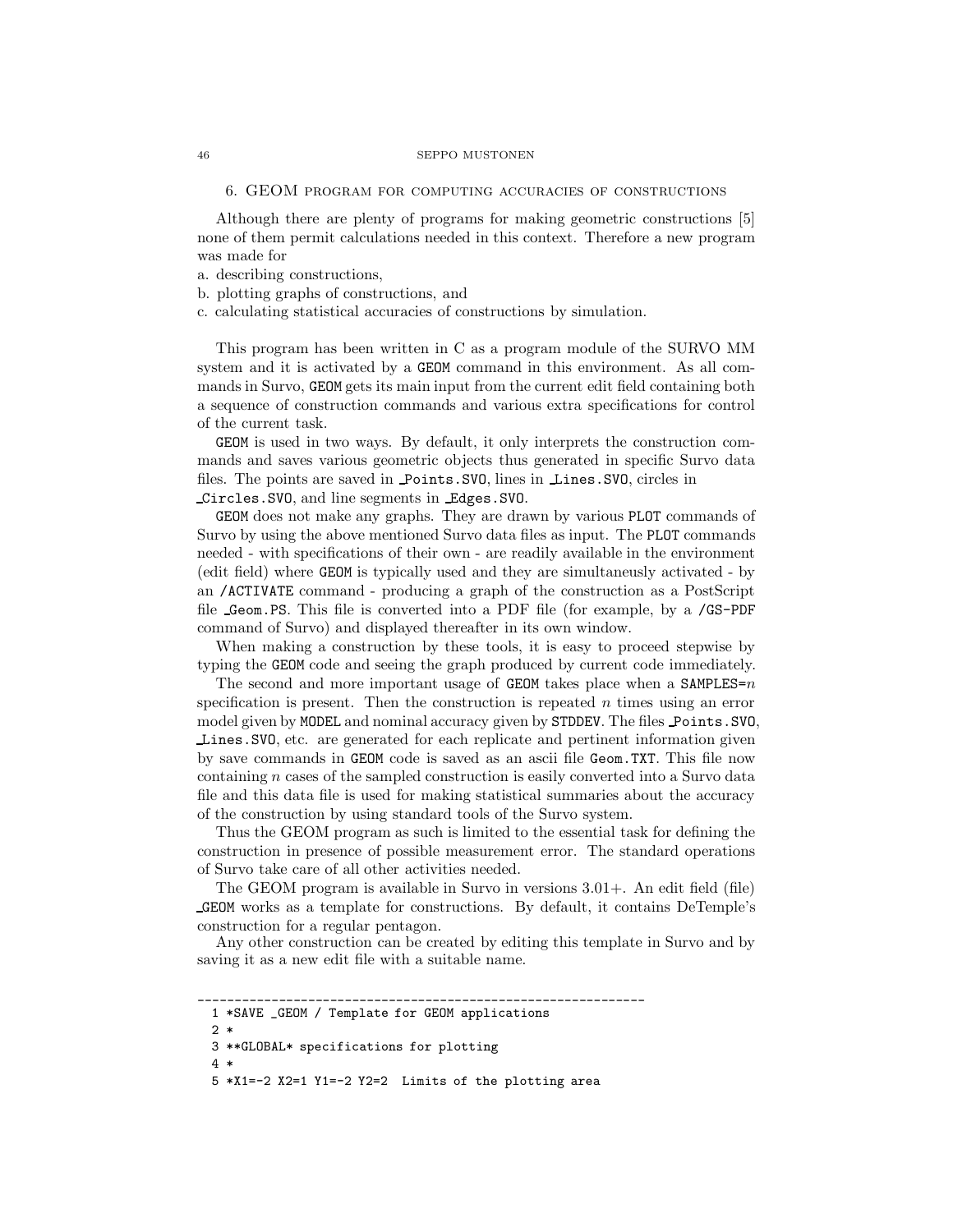```
6 *s=250 Unit length
7 *XSCALE=X1(1)X2 SIZE=(X2-X1+1)*s,(Y2-Y1+1)*s
8 *YSCALE=Y1(1)Y2 XDIV=0.5,X2-X1,0.5 YDIV=0.5,Y2-Y1,0.5
9 *HEADER=
10 *FRAME=1
11 *XLABEL= YLABEL=
12 *HOME=0,0
13 *
14 *......................................................................
15 *Sampling specifications:
16 *RAND=2008 SAMPLES=1000000 STDDEV=0.001 MODEL=0
17 *................... Open this border for sampling
18 *
19 *This /ACTIVATE makes the graph after /GEOM below has been activated:
20 */ACTIVATE +
21 *
22 *Sucro /GEOM runs the GEOM code, creates files for geometric objects
23 *and, when SAMPLES>0, saves simulation results in Geom.TXT.
24 *GOTO X / Working with Geom.TXT
25 *
26 */GEOM
27 *GEOM CUR+1,E,E+1
28 *Pentagon (DeTemple)
29 *O=point(0,0)
30 *Q=point(-1,0)
31 *_C1=circle(O,1)
32 *LY0=line(O,_Q)
33 *P0=cross_cl(C1,LY0,1,0)
34 *LX0=perpendicular(LY0,*O)
35 *A=cross_cl(C1,LX0,0,1)
36 *
37 *symbol start
38 *M=midpoint(*O,Q,LY0)
39 *C5=circle_p(M,A)
40 *H0=cross_cl(C5,LY0,1,0)
41 *H1=cross_cl(C5,LY0,-1.5,0)
42 *C6=circle(H1,1,-0.25,0.25)
43 *P2=cross_cc(C1,C6,-1,0.5)
44 *P3=cross_cc(C1,C6,-1,-0.5)
45 *
46 *C7=circle(H0,*1,0.5,1.5)
47 *P1=cross_cc(C1,C7,0,1)
48 *P4=cross_cc(C1,C7,0,-1)
49 *
50 *E=edge(P0,P1)
51 *E1=edge(P1,P2)
52 *E2=edge(P2,P3)
53 *E3=edge(P3,P4)
54 *E4=edge(P4,P0)
55 *save edge(E)
56 *save point(P0)
57 *save point(P1)
58 *save point(P2)
```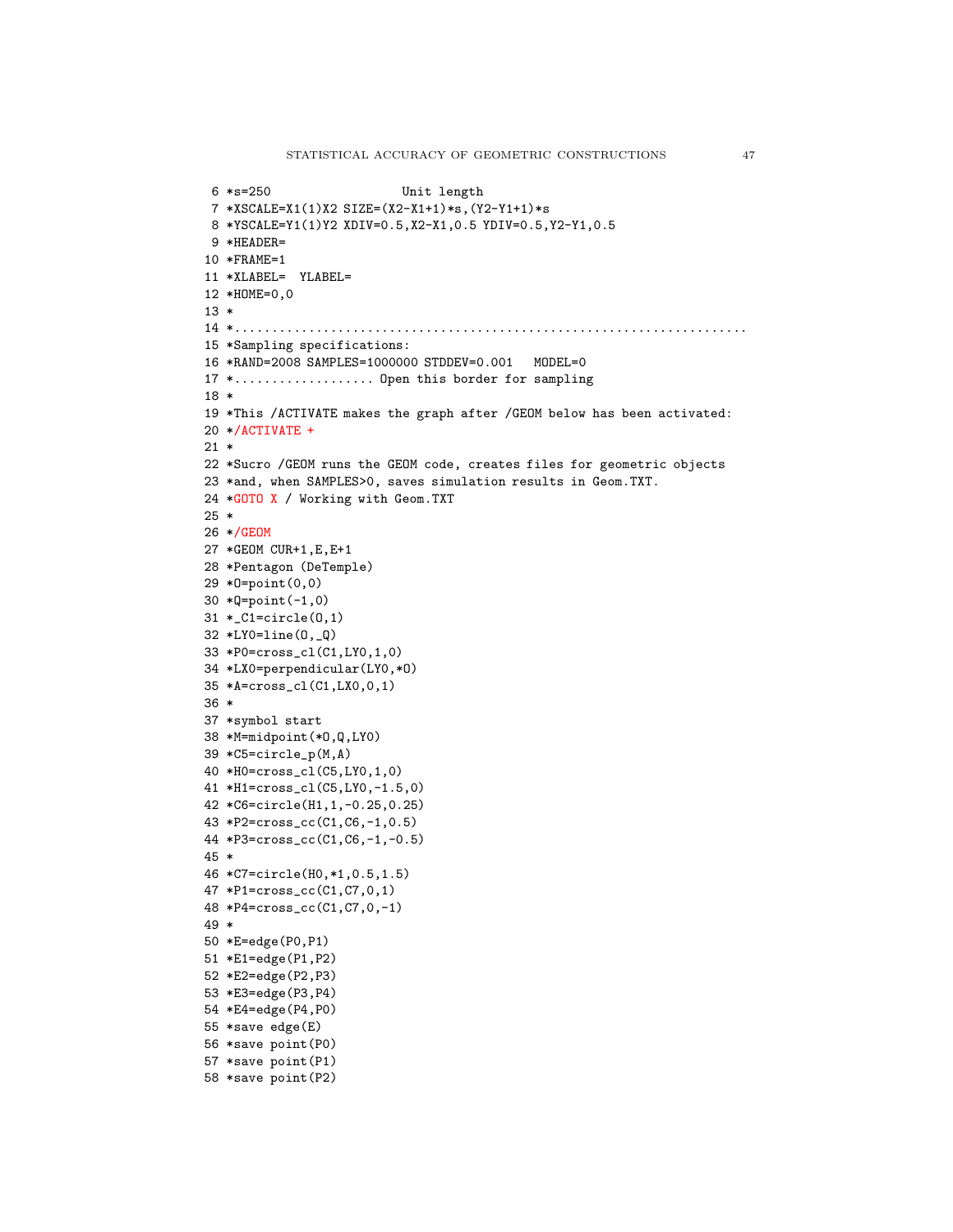```
48 SEPPO MUSTONEN
```

```
59 *save point(P3)
60 *save point(P4)
61 E
62 *GEOM construction: Pentagon (DeTemple)
63 *Geometrographic symbol = 2S1+1S2+8C1+0C2+4C3
64 *Simplicity = 15 Exactitude = 10
65 *
66 *......................................................................
67 *Points created in the accurate construction:
68 *
69 *FILE LOAD _Points / VARS=Point,X,Y
70 *DATA _Points*,A,B,C
71 C Point X Y
72 A O 0.0000000000000000 0.0000000000000000
73 * Q -1.0000000000000000 0.0000000000000000
74 * P0 1.0000000000000000 0.0000000000000000
75 * A 0.0000000000000001 1.0000000000000000
                    76 * M -0.5000000000000000 0.0000000000000000
77 * H0 0.6180339887498949 0.0000000000000000
78 * H1 -1.6180339887498949 0.0000000000000000
79 * P2 -0.8090169943749475 0.5877852522924731
80 * P3 -0.8090169943749475 -0.5877852522924731
81 * P1 0.3090169943749475 0.9510565162951535
82 B P4 0.3090169943749475 -0.9510565162951535
83 *
84 *
85 * P0 p0X=+1.0000000000000000 p0Y=+0.0000000000000000
86 * P1 p1X=+0.3090169943749475 p1Y=+0.9510565162951535
87 * P2 p2X=-0.8090169943749475 p2Y=+0.5877852522924731
88 * P3 p3X=-0.8090169943749475 p3Y=-0.5877852522924731<br>89 * P4 p4X=+0.3090169943749475 p4Y=-0.9510565162951535
                 p4X=+0.3090169943749475 p4Y=-0.9510565162951535
90 *
91 *Checking by editorial computing (using trigonometric expressions):
92 *pi=3.141592653589793
93 * X(I):=cos(I*2*pi/5) Y(I):=sin(I*2*pi/5)
94 *
95 * X(0) = 1 Y(0) = 096 * X(1).=0.30901699437495 Y(1).=0.95105651629515
97 * X(2).=-0.80901699437495 Y(2).=0.58778525229247
98 * X(3).=-0.80901699437495 Y(3).=-0.58778525229247
99 * X(4).=0.30901699437495 Y(4).=-0.95105651629515
100 *
101 *......................................................................
102 *Default PLOT schemes for GEOM (activated automatically by /ACTIVATE)
103 *
104 *GRID=[color(0.1,0.1,0.1,0)],1,1
105 +PLOT X(t)=x0+r*cos(u*t+v),Y(t)=y0+r*sin(u*t+v)
106 *DEVICE=PS,_Circles.PS
107 *t=[RED],0(pi/60)2*pi pi=3.141592653589793
108 *x0=DATA:_Circles,X
109 *y0=DATA:_Circles,Y
110 *r=DATA:_Circles,R
111 *u=DATA:_Circles,A1
```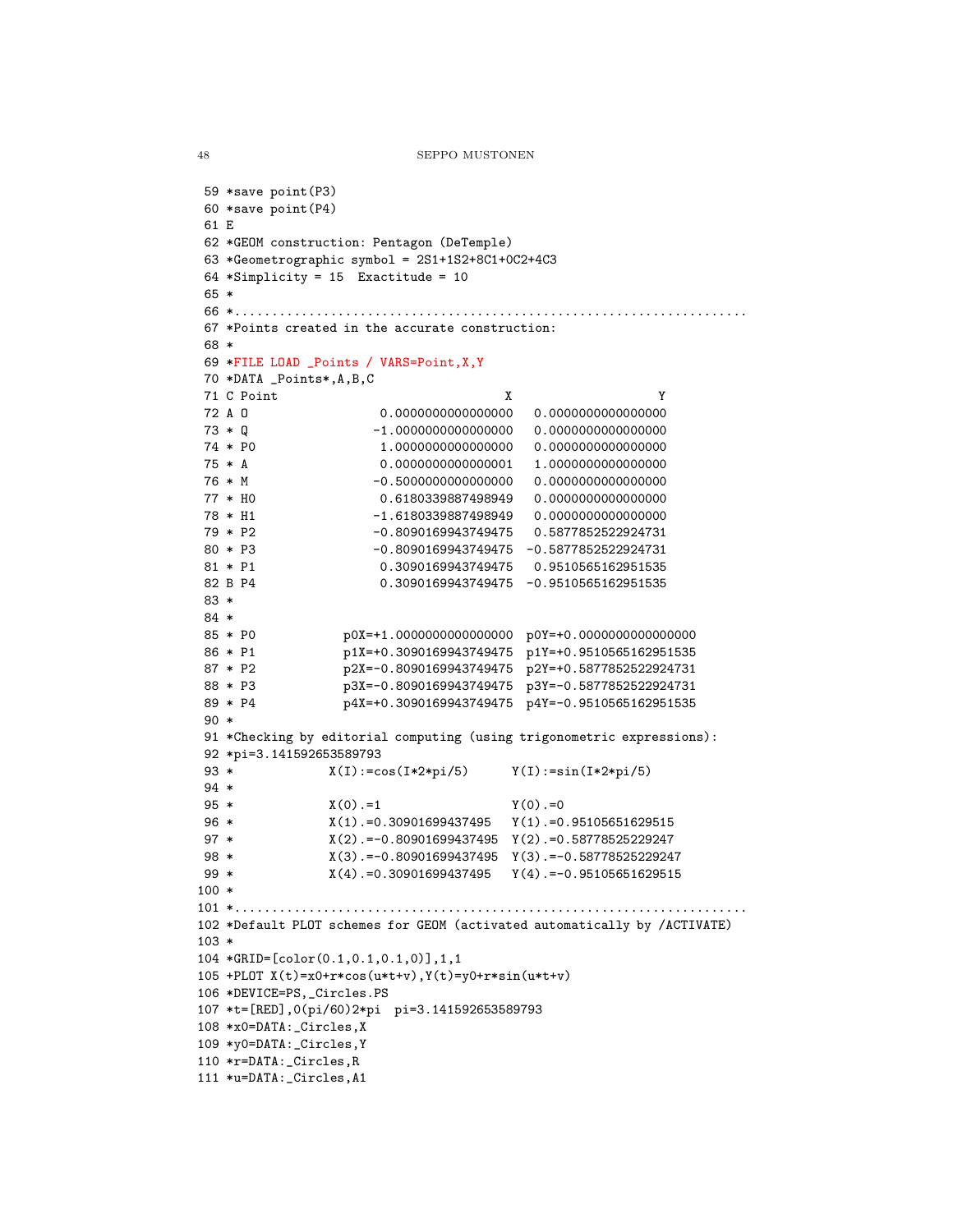```
112 *v=DATA:_Circles,A2
113 *......................................................................
114 *t=-10,10,1
115 +PLOT X(t)=x1+t*(x2-x1), Y(t)=y1+t*(y2-y1)116 *DEVICE=PS,_Lines.PS
117 *x1=DATA:_Lines,X1
118 *y1=DATA:_Lines,Y1
119 *x2=DATA:_Lines,X2
120 *y2=DATA:_Lines,Y2
121 *......................................................................
122 *t=[GREEN][line_width(1)],0,1,1
123 +PLOT X(t)=x1+t*(x2-x1),Y(t)=y1+t*(y2-y1)
124 *DEVICE=PS,_Edges.PS
125 *x1=DATA:_Edges,X1
126 *y1=DATA:_Edges,Y1
127 *x2=DATA:_Edges,X2
128 *y2=DATA:_Edges,Y2
129 *......................................................................
130 +PLOT _Points,X,Y
131 *DEVICE=PS,_Points.PS
132 *POINT=3,5
133 *.............................
134 +PLOT _Points,X,Y
135 *DEVICE=PS,_PointsN.PS
136 *POINT=[move(15,15)][SwissO(7)],Point
137 *......................................................................
138 *
139 *Combining graphs (PS files) of various geometric objects:
140 +EPS JOIN _GeomN,_Circles,_Lines,_Edges,_Points,_PointsN
141 *
142 *Displaying the final graph in its own window:
143 +/GS-PDF _GeomN.PS
144 *
145 * (End of automatically activated commands)
146 *
147 *......................................................................
148 X
149 *Working with samples in Geom.TXT:
150 *
151 *Conversion to a Survo data file:
152 *FILE SAVE Geom.TXT TO NEW K
153 *
154 *Constants related to accurate vertices (algebraic expressions):
155 * f=(sqrt(5)+1)/2 "golden ratio"
156 * r1x=1/2*(f-1)
157 * r1y=1/2*sqrt(2+f)
158 * r2x=-f/2
159 * r2y=1/2*sqrt(3-f)
160 * edge length: sqrt(3-f)=1.1755705045849
161 *
162 * Coordinates of vertices Squared errors of vertices
163 * P0: p0X=1 p0Y=0 d0=(P0X-p0X)^2+(P0Y-p0Y)^2
164 * P1: p1X=r1x p1Y=r1y d1=(P1X-p1X)^2+(P1Y-p1Y)^2
```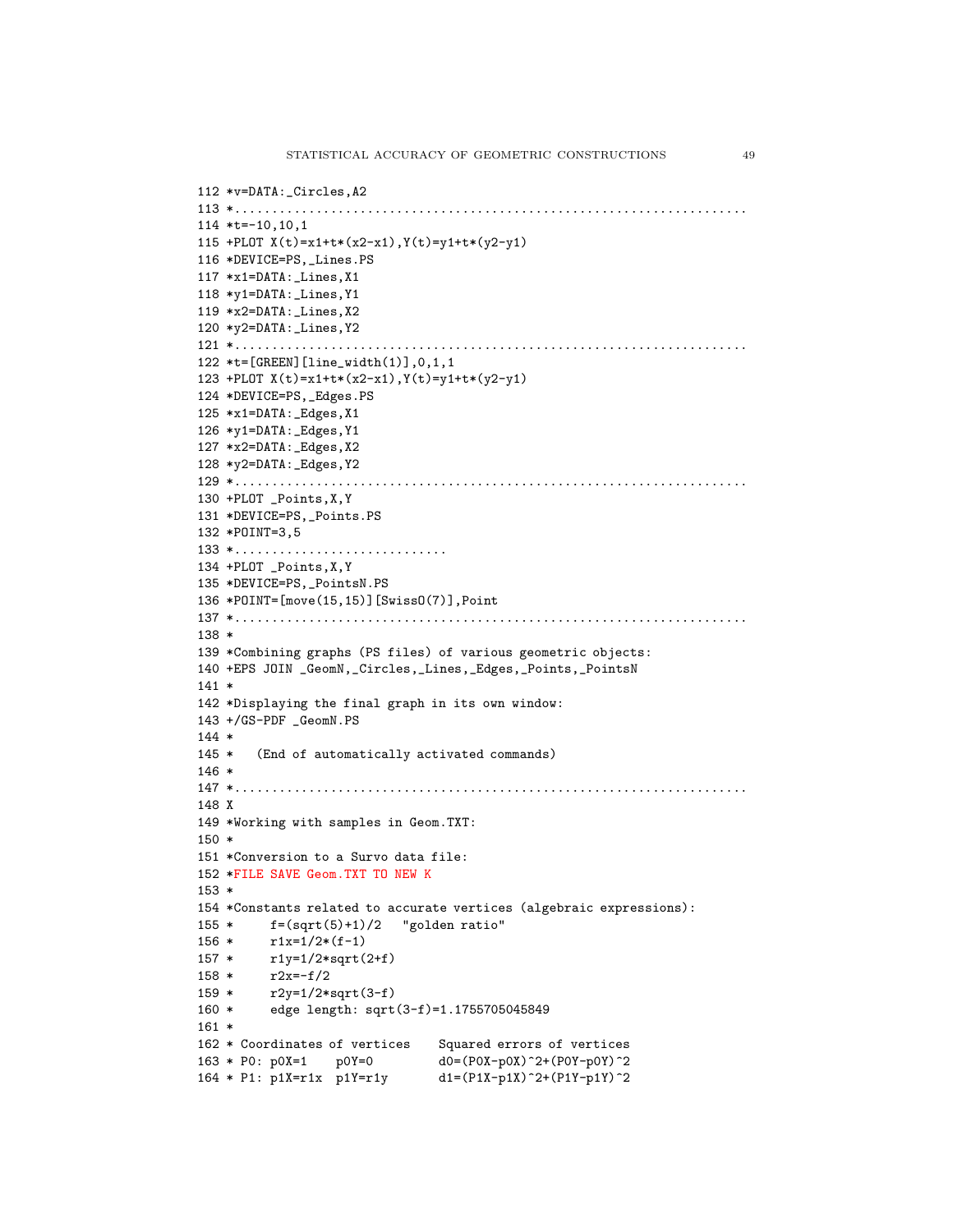```
165 * P2: p2X=r2x p2Y=r2y d2=(P2X-p2X)^2+(P2Y-p2Y)^2
166 * P3: p3X=r2x p3Y=-r2y d3=(P3X-p3X)^2+(P3Y-p3Y)^2
167 * P4: p4X=r1x p4Y=-r1y d4=(P4X-p4X)^2+(P4Y-p4Y)^2
168 *
169 *Computing total squared error:
170 *VAR D2:8=d0+d1+d2+d3+d4 TO K
171 *
172 *MINSTAT K,CUR+1 / VARS=E,D2
173 *Basic statistics of data K N=1000000
174 *Variable mean stddev N minimum maximum
175 * E 1.175573756 0.002266360 1000000 1.165463791 1.186834877
176 * D2 0.000037995 0.000037299 1000000 0.000000036 0.000578814
177 *
178 *Accuracy acc0:
179 *sqrt(MAT_STAT.M(D2,mean)/5)=0.00275663698572
____________________________________________________________
```
Especially for those who are not familiar with the editorial interface of Survo, the following explanations may be helpful.

The preceding setup of 179 lines is an extract of an edit field of Survo. When working with Survo, always a portion of the edit field (typically 23 or more lines and 72 or more columns) is displayed in a window of the computer screen. The user can type and edit text in this environment as in a word processing program, but it is also possible to type commands and activate them (typically by double-clicks of the mouse). Any line of the edit field can be a command line. The results of commands appear in the same edit field as text or they (for example, numerical tables and matrices) are saved in files. Similarly, results in pictorial mode (like curves or statistical graphs) are saved in files (either in PostScript or Enhanced MetaFile format) and they are displayed in separate windows, too.

Commands may have parameters typed after the command word but more complicated commands employ also specifications located somewhere in the edit field. For example, in the  $GEDM$  edit field, the first lines  $(1-14)$ 

```
_____________________________________________________________
 1 *SAVE _GEOM / Template for GEOM applications
 2 *
 3 **GLOBAL* specifications for plotting
 4 *
 5 *X1=-2 X2=1 Y1=-2 Y2=2 Limits of the plotting area
 6 *s=250 Unit length
 7 *XSCALE=X1(1)X2 SIZE=(X2-X1+1)*s,(Y2-Y1+1)*s
 8 *YSCALE=Y1(1)Y2 XDIV=0.5,X2-X1,0.5 YDIV=0.5,Y2-Y1,0.5
 9 *HEADER=
10 *FRAME=1
11 *XLABEL= YLABEL=
12 *HOME=0,0
13 *
14 *......................................................................
____________________________________________________________
```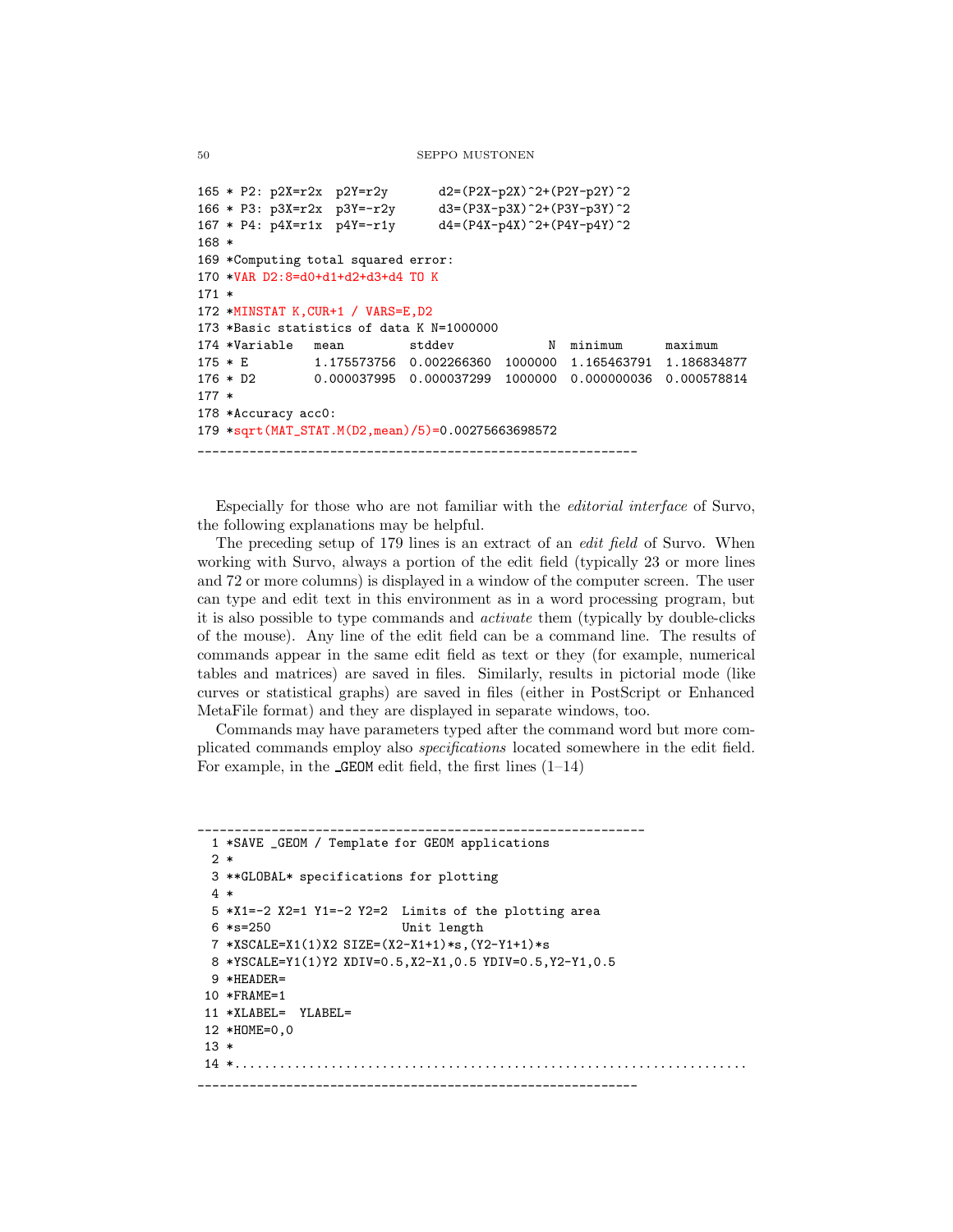contain global settings for all commands in the same edit field. The text \*GLOBAL\* (on line 3) tells that specifications given before the first border line (line 14, consisting of plain '.'s) are valid for any later commands. In this case, all these specifications are related to plotting of graphs (by PLOT commands later on lines 105, 115, etc.) For example, the line 7 gives (by XSCALE) the scale notations -2, -1, 0, 1 for the X axis of the graph and (by SIZE) the size of the graph as  $1000 \times 1250$  in plotting units. Both of these two specifications depend on parameter values given on lines 5 and 6. Thus the specifications may depend on other specifications and usually they can be presented in any order in the edit field. The only command on these first 14 lines is SAVE GEOM. When it is activated, the entire contents of the edit field is saved in a (text) file GEOM.EDT. In practice, when creating and studying a new construction, the filename should be changed so that it describes the new project.

The first task of the user is to replace the GEOM code (now on lines 27–61) by a new one. It is usually best to write code from the beginning in suitable parts and test its validity stepwise.

In each step, the code is activated by the /GEOM command here on line 26.

```
_____________________________________________________________
14 *......................................................................
15 *Sampling specifications:
16 *RAND=2008 SAMPLES=1000000 STDDEV=0.001 MODEL=0
17 *................... Open this border for sampling
18 *
19 *This /ACTIVATE makes the graph after /GEOM below has been activated:
20 */ACTIVATE +
21 *
22 *Sucro /GEOM runs the GEOM code, creates files for geometric objects
23 *and, when SAMPLES>0, saves simulation results in Geom.TXT.
24 *GOTO X / Working with Geom.TXT
25 *
26 */GEOM
27 *GEOM CUR+1,E,E+1
28 *Pentagon (DeTemple)
29 *O=point(0,0)
30 *Q=point(-1,0)
```
The slash '/' in front of the command indicates that /GEOM is a sucro command activating a Survo macro command written in the macro code of Survo. This sucro merely creates files for various objects (points, lines, circles, etc.) generated in the geometric construction and finally activates the command (GEOM) on the next line (27). The GEOM CUR+1,  $E$ ,  $E+1$  command calls the GEOM program to read the code of the construction on lines from CUR+1 (current line  $+ 1 = 28$ ) to E (61). The last parameter E+1 tells that the summary of geometrographic characteristics is to placed from this line (62) onwards and there it is (lines 62–64). It is better to use symbolic line labels like E instead of their numeric counterparts like 61 since, for example, if some lines above E are inserted or deleted, the symbolic label is correct but the numerical label is not. Symbolic labels (typically letters) appear in the control column in front of the proper edit line.

\_\_\_\_\_\_\_\_\_\_\_\_\_\_\_\_\_\_\_\_\_\_\_\_\_\_\_\_\_\_\_\_\_\_\_\_\_\_\_\_\_\_\_\_\_\_\_\_\_\_\_\_\_\_\_\_\_\_\_\_

When the GEOM program starts, its behaviour depends on the SAMPLES specification here on line 16. But in the current situation, it is a local specification and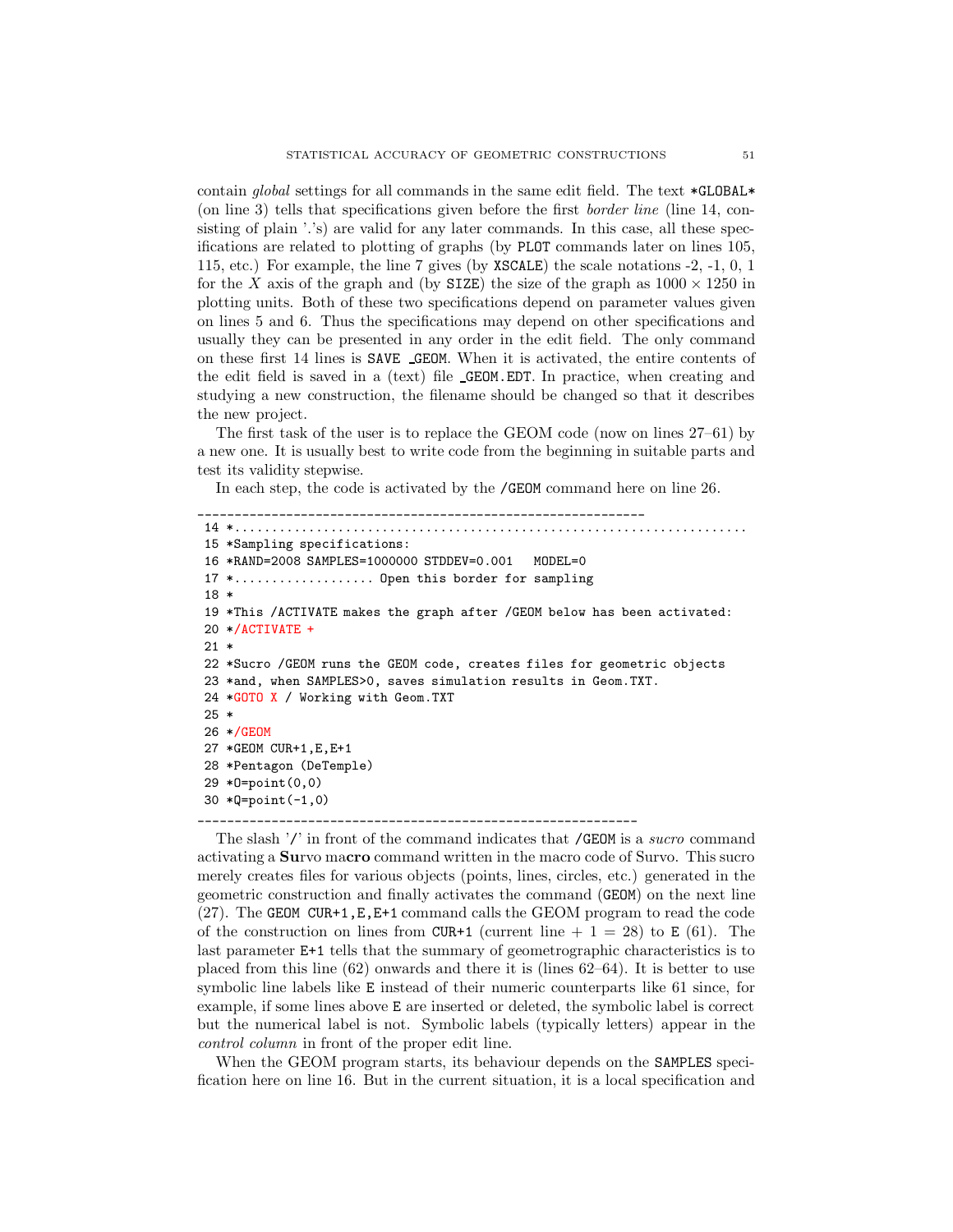valid only between the border lines 14–17. Therefore the GEOM program cannot 'see' any SAMPLES specification and then its only task is to create files describing the 'accurate' construction according to the GEOM code on lines 27–61.

The geometric objects created in the construction are saved in Survo data files Points.SVO (points), Lines.SVO (straight lines), Circles (circles or arcs of circles), Edges (line segments).

For example, the points appearing in the construction have been loaded from file Points.SVO by a FILE LOAD command

```
_____________________________________________________________
67 *Points created in the accurate construction:
68 *
69 *FILE LOAD _Points / VARS=Point,X,Y
70 *DATA _Points*,A,B,C
71 C Point X Y
72 A O 0.0000000000000000 0.0000000000000000
73 * Q -1.0000000000000000 0.0000000000000000
74 * P0 1.0000000000000000 0.0000000000000000
75 * A 0.0000000000000001 1.0000000000000000
76 * M -0.5000000000000000 0.0000000000000000
77 * H0 0.6180339887498949 0.0000000000000000
78 * H1 -1.6180339887498949 0.0000000000000000
79 * P2 -0.8090169943749475 0.5877852522924731
80 * P3 -0.8090169943749475 -0.5877852522924731
81 * P1 0.3090169943749475 0.9510565162951535
82 B P4 0.3090169943749475 -0.9510565162951535
      ____________________________________________________________
```
The coordinates of the most important points, the vertices of the pentagon have been copied from this list and their correctness is checked by using the corresponding trigonometric expressions:

```
_____________________________________________________________
85 * P0 p0X=+1.0000000000000000 p0Y=+0.0000000000000000
86 * P1 p1X=+0.3090169943749475 p1Y=+0.9510565162951535
87 * P2 p2X=-0.8090169943749475 p2Y=+0.5877852522924731
88 * P3 p3X=-0.8090169943749475 p3Y=-0.5877852522924731
89 * P4 p4X=+0.3090169943749475 p4Y=-0.9510565162951535
90 *
91 *Checking by editorial computing (using trigonometric expressions):
92 *pi=3.141592653589793
93 * X(I):=cos(I*2*pi/5) Y(I):=sin(I*2*pi/5)
94 *
95 * X(0) = 1 Y(0) = 096 * X(1).=0.30901699437495 Y(1).=0.95105651629515
97 * X(2).=-0.80901699437495 Y(2).=0.58778525229247
98 * X(3).=-0.80901699437495 Y(3).=-0.58778525229247
99 * X(4).=0.30901699437495 Y(4).=-0.95105651629515
____________________________________________________________
```
On line 93, general expressions of for the coordinates of the regular pentagon are defined as temporary functions. Now, by activating any of the items on lines 95–99 produces values for them all. This is a typical application of editorial computing in Survo. The correspondence of results is easy to verify by eye, but it can also be done by activating expressions like Y(4)-p4Y= .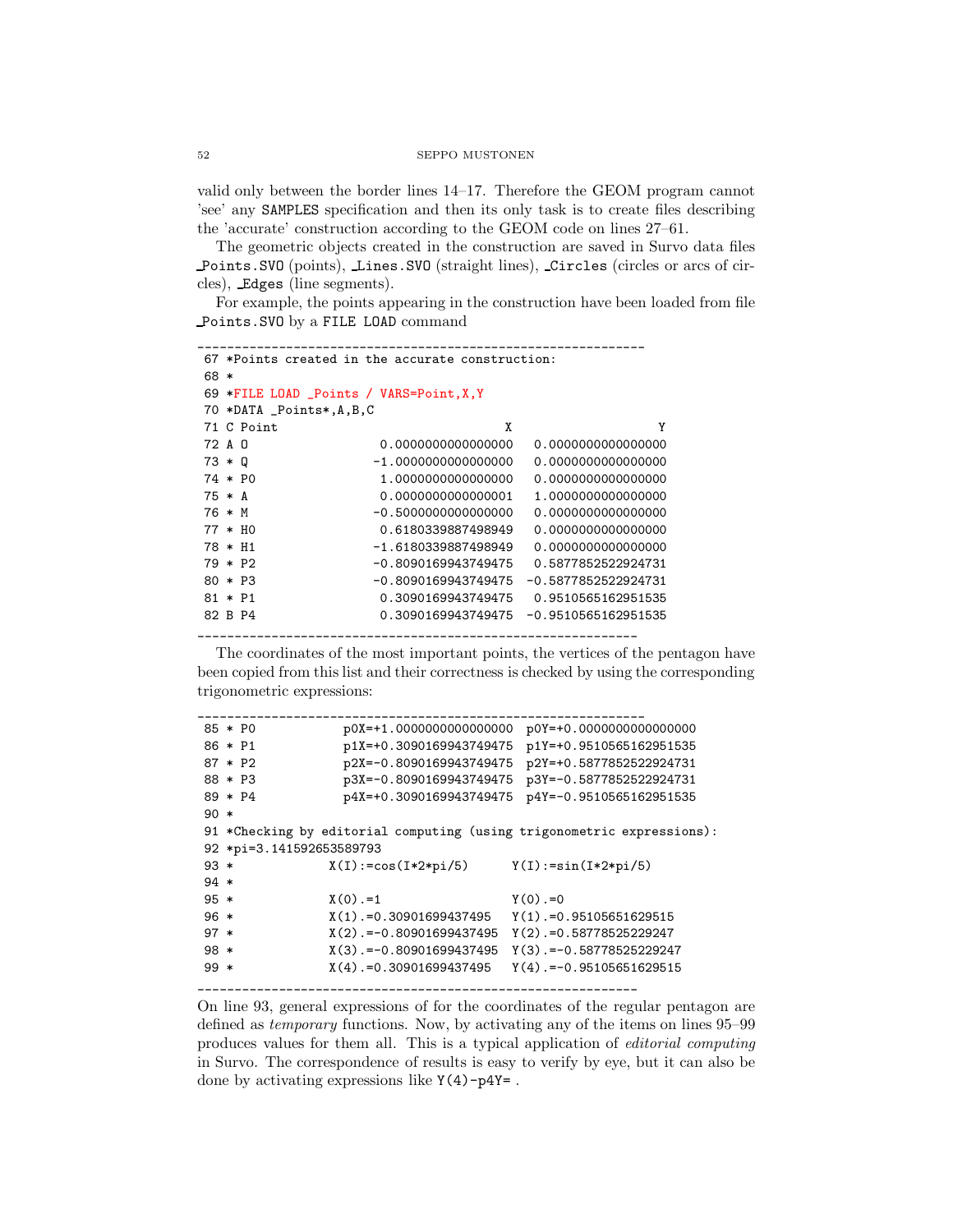The /GEOM command creates only numerical results describing the results of the construction. When the actual graph is desired, then the sucro command /ACTIVATE + (on line 20) makes the job. This is a standard sucro for activating a sequence of commands in the current edit field. In this case, the parameter + states that all lines having a + in the control column are to be activated. In this template, these lines appear here:

```
_____________________________________________________________
101 *......................................................................
102 *Default PLOT schemes for GEOM (activated automatically by /ACTIVATE)
103 *
104 *GRID=[color(0.1,0.1,0.1,0)],1,1
105 +PLOT X(t)=x0+r*cos(u*t+v),Y(t)=y0+r*sin(u*t+v)
106 *DEVICE=PS,_Circles.PS
107 *t=[RED],0(pi/60)2*pi pi=3.141592653589793
108 *x0=DATA:_Circles,X
109 *y0=DATA:_Circles,Y
110 *r=DATA:_Circles,R
111 *u=DATA:_Circles,A1
112 *v=DATA:_Circles,A2
113 *......................................................................
114 *t=-10,10,1
115 +PLOT X(t)=x1+t*(x2-x1),Y(t)=y1+t*(y2-y1)
116 *DEVICE=PS,_Lines.PS
117 *x1=DATA:_Lines,X1
118 *y1=DATA:_Lines,Y1
119 *x2=DATA:_Lines,X2
120 *y2=DATA:_Lines,Y2
121 *......................................................................
122 *t=[GREEN][line_width(1)],0,1,1
123 +PLOT X(t) = x1 + t*(x2-x1), Y(t) = y1 + t*(y2-y1)124 *DEVICE=PS,_Edges.PS
125 *x1=DATA:_Edges,X1
126 *y1=DATA:_Edges,Y1
127 *x2=DATA:_Edges,X2
128 *y2=DATA:_Edges,Y2
129 *......................................................................
130 +PLOT _Points,X,Y
131 *DEVICE=PS, Points.PS
132 *POINT=3,5
133 *.............................
134 +PLOT _Points,X,Y
135 *DEVICE=PS,_PointsN.PS
136 *POINT=[move(15,15)][SwissO(7)],Point
137 *......................................................................
138 *
139 *Combining graphs (PS files) of various geometric objects:
140 +EPS JOIN _GeomN,_Circles,_Lines,_Edges,_Points,_PointsN
141 *
142 *Displaying the final graph in its own window:
143 +/GS-PDF _GeomN.PS
144 *
  ____________________________________________________________
```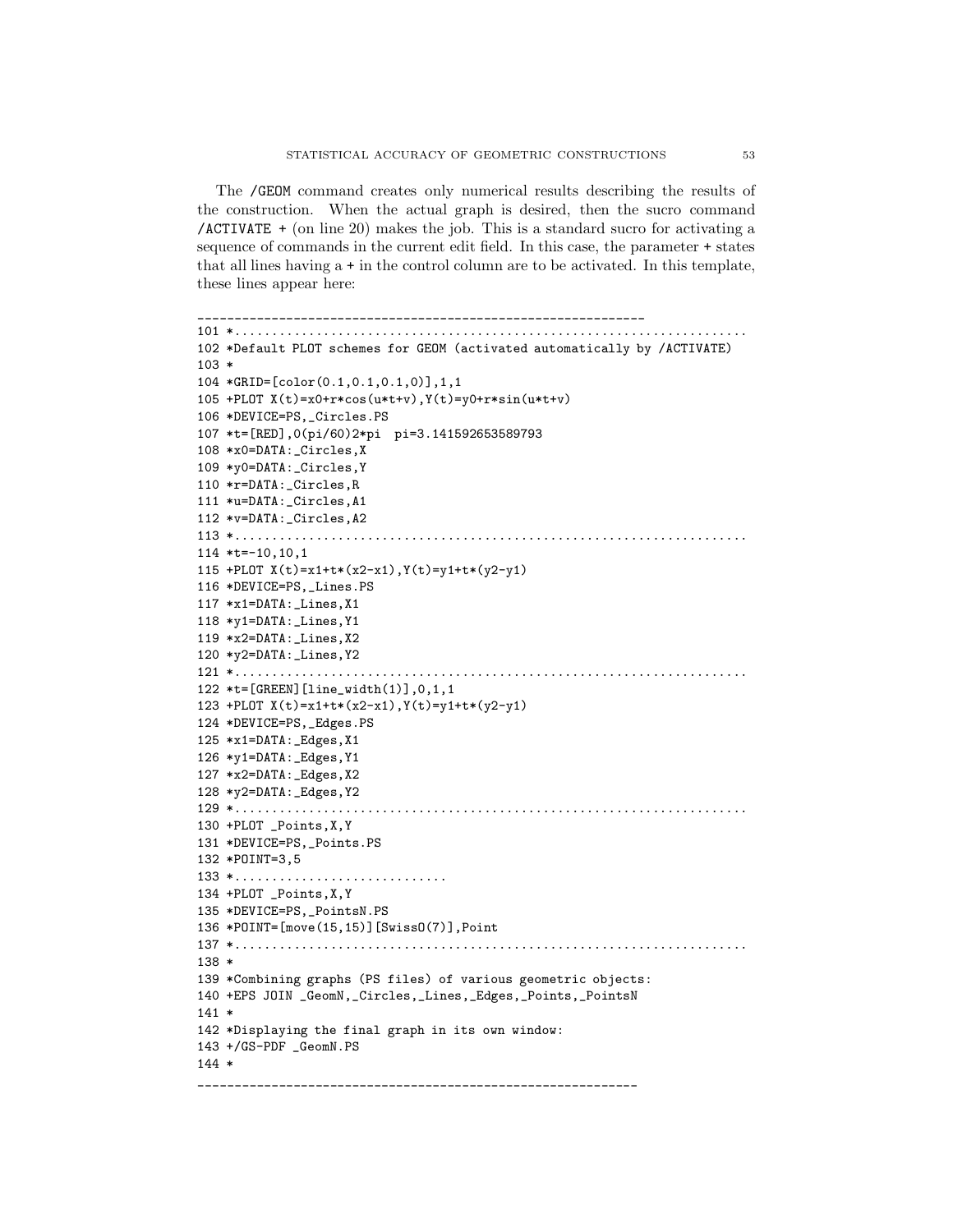This segment consists of some plotting schemes i.e. PLOT commands with several local specifications.

The simplest of them locates on lines 130–132. There the PLOT command (now automatically activated) makes a scatter plot of variables X,Y in the data file Points.SVO. The DEVICE specification (131) tells that the graph will be saved as PostScript code in file Points.PS and POINT=3,5 specifies the type and the size of the point image in the graph. The size and other general properties of the graph are selected by the global specifications in the first lines of the edit field.

The Points.SVO file also has the labels of points as the first variable Point (see line 71) and they are plotted by the PLOT command on line 134.

The straight lines drawn in the construction are saved in Lines.PS by the plotting scheme on lines 114–120. The general equation of a straight line is described in parametric form on the PLOT line 115 and the points  $(x1, y1)$ ,  $(x2, y2)$  determining each line are taken from the data file Lines.SVO by specifications on lines 117–120. Since the lines are drawn by funtions of  $t$ , a suitable range and step length is given on line 114.

The plotting scheme for line segments (lines 122–128) are similar to that of straight lines. Now the range  $(0,1)$  for t is obvious. In the t specification (122) the color is set 'green' and the line width 1, i.e line segments are drawn as green thick objects.

In the scheme for circles and arcs of them (lines 104–112) again a standard parametric form (polar coordinates) is used but in a generalized form (constants u and v). These parameters enable both complete circles and parts of them to be drawn.

It is easy to alter the style used in actual plotting by changing specifications in this section. The current setup creates just the graph on the left side of Fig. 2.

The final graph is obtained by combining the PostScript files thus generated by the EPS JOIN command on line 140. The user can decide here what files are included. Sometimes also new files (like those for plotting scatter diagrams on the right side of Fig. 2) may be added to the list.

The combined file is displayed on the screen by the command /GS-PDF on line 143. This is a general sucro command that converts a PostScript file into a PDF format by using the Ghostscript program and then makes the display by Adobe Acrobat Reader.

In this conncetion, the second alternative, sampling according to some error model, is more important. Then the border line 17 is removed and when the /GEOM command on line 26 is activated, the GEOM program is able to detect the additional specifications on line 16.

The setting RAND=2008 SAMPLES=1000000 STDDEV=0.001 MODEL=0 implies that one million samples of the construction will be generated according to Model 0 and using  $\sigma = 0.001$ . Thus the GEOM code is repeated  $10^6$  times and in each repetition the points generated are randomized. As a consequence, all other geometric objects will be randomized, too. In each repetition files Points.SVO, Lines.SVO, etc. are regenerated with the randomized components and now the save commands on lines 55–60 take care of saving selected items in Geom.TXT.

Within a few seconds (when sample size is one million) the process is completed and thereafter the GOTO X command on line 24 leads us to a section:

\_\_\_\_\_\_\_\_\_\_\_\_\_\_\_\_\_\_\_\_\_\_\_\_\_\_\_\_\_\_\_\_\_\_\_\_\_\_\_\_\_\_\_\_\_\_\_\_\_\_\_\_\_\_\_\_\_\_\_\_\_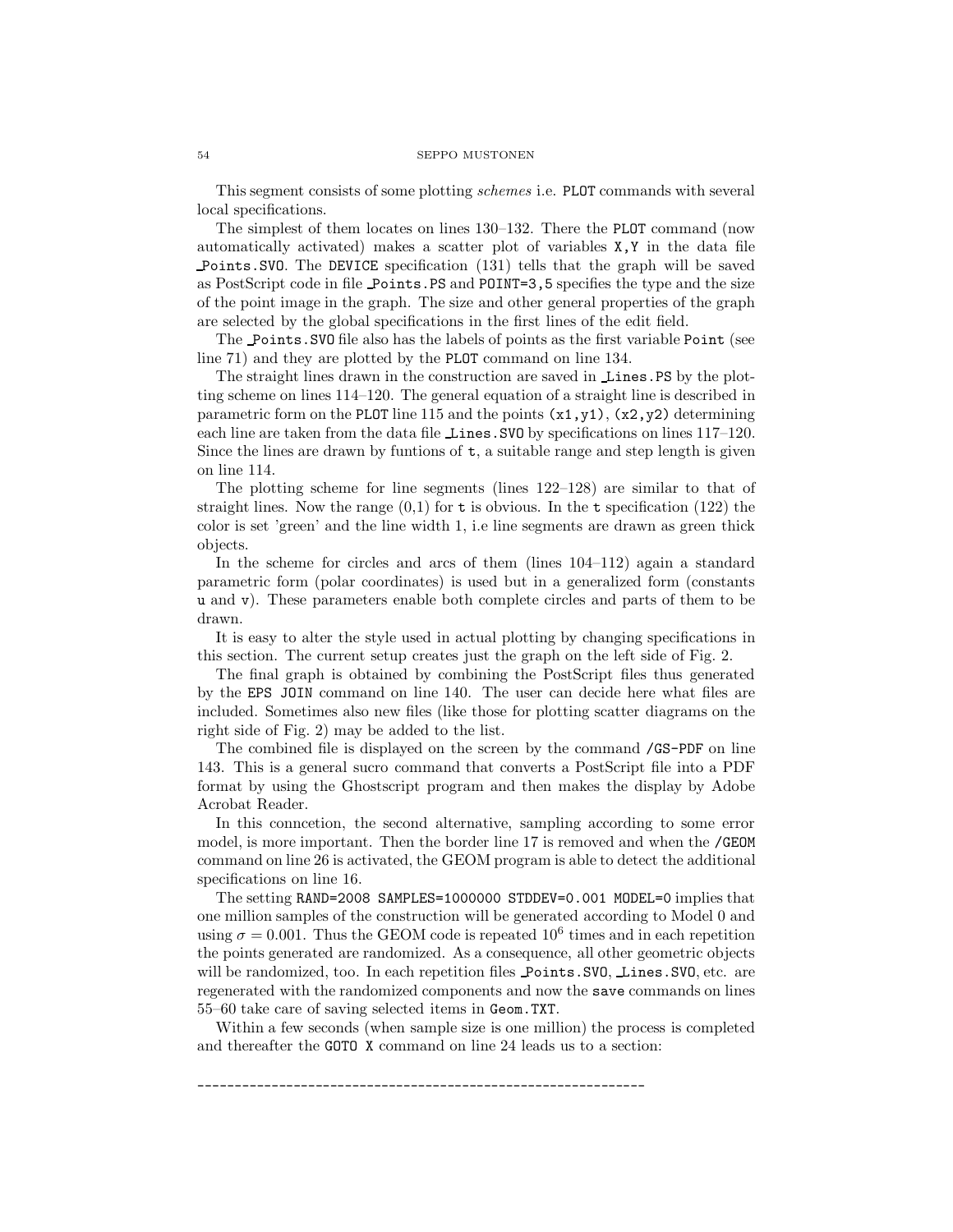```
148 X
149 *Working with samples in Geom.TXT:
150 *
151 *Conversion to a Survo data file:
152 *FILE SAVE Geom.TXT TO NEW K
153 *
154 *Constants related to accurate vertices (algebraic expressions):
155 * f=(sqrt(5)+1)/2 "golden ratio"
156 * r1x=1/2*(f-1)157 * r1y=1/2*sqrt(2+f)
158 * r2x=-f/2
159 * r2y=1/2*sqrt(3-f)
160 * edge length: sqrt(3-f)=1.1755705045849
161 *
162 * Coordinates of vertices Squared errors of vertices
163 * P0: p0X=1 p0Y=0 d0=(P0X-p0X)^2+(P0Y-p0Y)^2
164 * P1: p1X=r1x p1Y=r1y d1=(P1X-p1X)^2+(P1Y-p1Y)^2
165 * P2: p2X=r2x p2Y=r2y d2=(P2X-p2X)^2+(P2Y-p2Y)^2
166 * P3: p3X=r2x p3Y=-r2y d3=(P3X-p3X)^2+(P3Y-p3Y)^2
167 * P4: p4X= r1x p4Y=-r1y d4=(P4X-p4X)^2+(P4Y-p4Y)^2168 *
169 *Computing total squared error:
170 *VAR D2:8=d0+d1+d2+d3+d4 TO K
171 *
172 *MINSTAT K,CUR+1 / VARS=E,D2
173 *Basic statistics of data K N=1000000
174 *Variable mean stddev N minimum maximum
175 * E 1.175573756 0.002266360 1000000 1.165463791 1.186834877
176 * D2 0.000037995 0.000037299 1000000 0.000000036 0.000578814
177 *
178 *Accuracy acc0:
179 *sqrt(MAT_STAT.M(D2,mean)/5)=0.00275663698572
____________________________________________________________
```
At first, the text file Geom.TXT is converted to a Survo data file K.SVO and it inherits besides the sample of selected objects also their names used in the construction.

What follows after that, depends essentially on the nature of the construction. In this construction, it is appropriate to consider, how accurately the side length E of the pentagon is estimated and as the most important thing, how accurately the vertices of the pentagon are obtained. In the latter case, the total sum of squares  $D2$  of the deviations of the X and Y coordinates from the true ones is a good overall measure. Then the square root of the mean squared error divided by 5 gives the total error reduced to the scale of the nominal error  $\sigma$ . It is denoted acc0 and calculated as follows.

At first, the true coordinates of vertices are expressed as functions of the golden ratio f (see lines 154–167). The true values were given already in trigonometric form on lines 85–89, but here it is good to emphasize the relation of the regular pentagon to the golden ratio.

In fact, I didn't derive these formulas exactly. I merely applied inverse symbolic computing by using the INTREL command of Survo. It is based on the PSLQ algorithm, see [4], [19].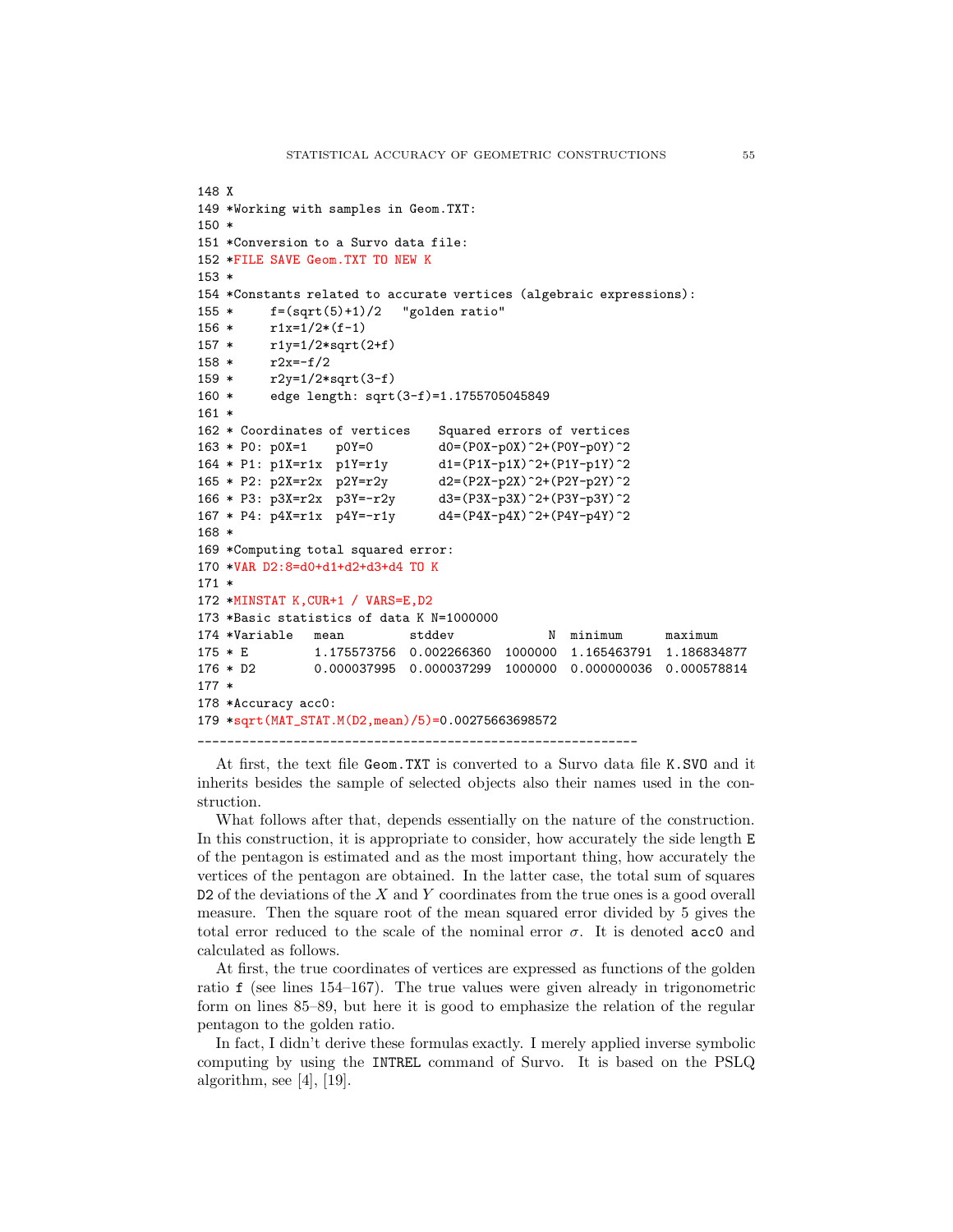For example, the expression for p1X is guessed as follows:

```
_____________________________________________________________
The numerical value of p1X from _Points.SVO is
p1X=+0.3090169943749475
INTREL p1X,CUR+1 / DEGREE=2
X=p1X is a root of 4*X^2+2*X-1=0 (result of INTREL)
Hence the positive root of this equation is
X=(-2+sqrt(4+16)/8=(-1+sqrt(5))/4=(f-1)/2=r1X=p1X
      ____________________________________________________________
```
The values of variable D2 are computed by the VAR command on line 170. Notation D2:8 tells that values of this new variable should be saved in double precision (taking 8 bytes).

A summary of basic statistics for variables E and D2 is produced by the MINSTAT command on line 172 giving the results as text on lines 173–176, but they are simultaneously saved in double precision in a predetermined matrix file STAT.M.

The scaled RMSE of construction of the vertices can then be computed as a matrix expression on line 179 showing that the mean accuracy of the construction for one vertex is 0.0028 or 2.8 times the nominal accuracy.

In the preceding excerpts from a Survo edit field, the commands activated by the user are colored in red (in order to increase readability). When using Survo, it is typical to employ different color combinations for miscellaneous purposes. In fact, any line in the edit field can have a shadow line for specifying shadow characters. A shadow line can be revealed for editing by a certain key combination and in some situations, shadow characters have real importance. For example, shadow '1' displays a character in red and when printing a text, such characters appear in boldface by default.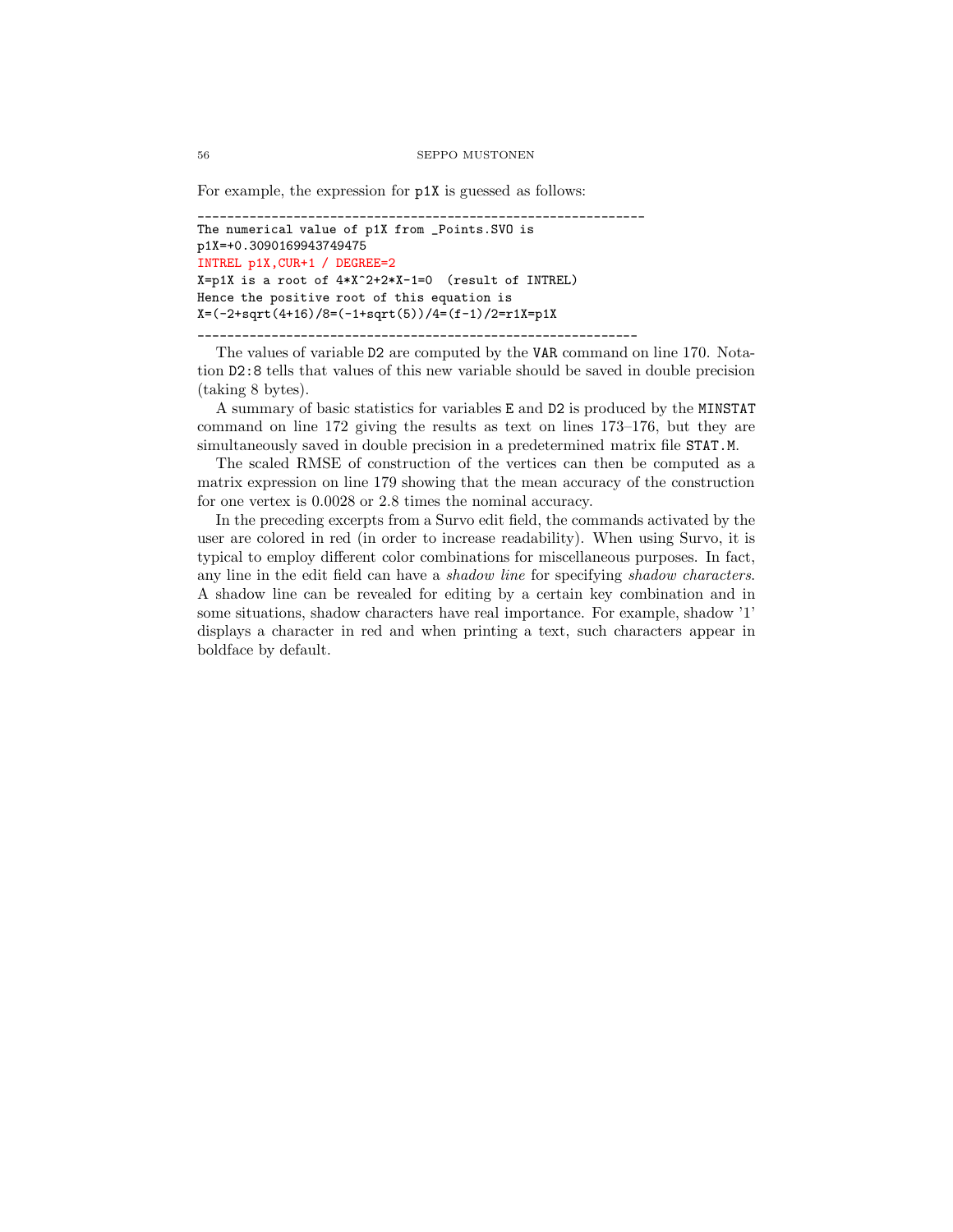7. Supplement 1: "Finding two needles in a haystack"

My interest in this topic arose when a chief shop steward of a big Finnish firm called me (in January 2008) and claimed that he is able to "square a circle with a compass and ruler". I tried to explain him that it has been known over 100 years that it is an impossible task. He didn't believe and sent me a short construction which proved to be an approximate solution with a 4 per cent error.

It is told, for example, in [http://en.wikipedia.org/wiki/Circle](http://en.wikipedia.org/wiki/Circle_Squaring) Squaring that

"Though squaring the circle is an impossible problem using only compass and straightedge, approximations to squaring the circle can be given by constructing lengths close to  $\pi$ . It takes only minimal knowledge of elementary geometry to convert any given rational approximation of  $\pi$  into a corresponding compass-and-straightedge construction, but constructions made in this way tend to be very long-winded in comparison to the accuracy they achieve. After the exact problem was proven unsolvable, some mathematicians have applied their ingenuity to finding elegant approximations to squaring the circle, defined roughly (and informally) as constructions that are particularly simple among other imaginable constructions that give similar precision."

I decided to try find good approximate solutions by a random search in an  $n \times n$ grid as follows. I made a C program as a Survo module for sampling points  $(x, y)$ for  $x, y = 0, 1, 2, \ldots, n$  and connecting pairs of points with straight lines and storing 3000 points of intersection  $(u, v)$  of such random lines when  $0 \le u, v \le n$ .

Thereafter all squared distances of points  $(u, v)$  were computed and sorted in ascending order. After cancelling too short distances (less than 4 in case  $n = 16$ ) it was easy to find "the needles", i.e. the ratio of the squared distances closest to π. One such experiment took about half a minute on my PC.

The experiment was repeated several thousand times and the best of them gave a rational approximation

2439604544650/776550244941=3.1415926535897931067 . . .

which deviates from  $\pi$  by  $1.3 \times 10^{-16}$ .

I told about this result in the Finnish newsgroup of Survo users and presented the solution as a graph

<http://www.survo.fi/papers/p34838.pdf>

plotted by Survo.

The solution is based on the points

|       |   |          |    | $X_{11}$   $Y_{11}$   $X_{12}$   $Y_{12}$   $X_{21}$   $Y_{21}$   $X_{22}$   $Y_{22}$ |                |  |
|-------|---|----------|----|---------------------------------------------------------------------------------------|----------------|--|
|       |   | $\sim$ 2 | 13 | $\overline{2}$                                                                        |                |  |
| $R_2$ |   |          |    |                                                                                       |                |  |
| $E_1$ |   |          |    |                                                                                       |                |  |
| $E_2$ | 3 |          |    |                                                                                       | $\overline{2}$ |  |

so that, for example, the first end point  $R_1$  of the edge corresponding to the radius of the circle is the point of intersection of a line from  $(14, 1)$  to  $(2, 13)$  and a line from  $(2,0)$  to  $(11,11)$ . Similarly, the second end point of the radius is described in the table on line  $R_2$ , and the end points of the edge of the square on lines  $E_1$  and  $E_2$ .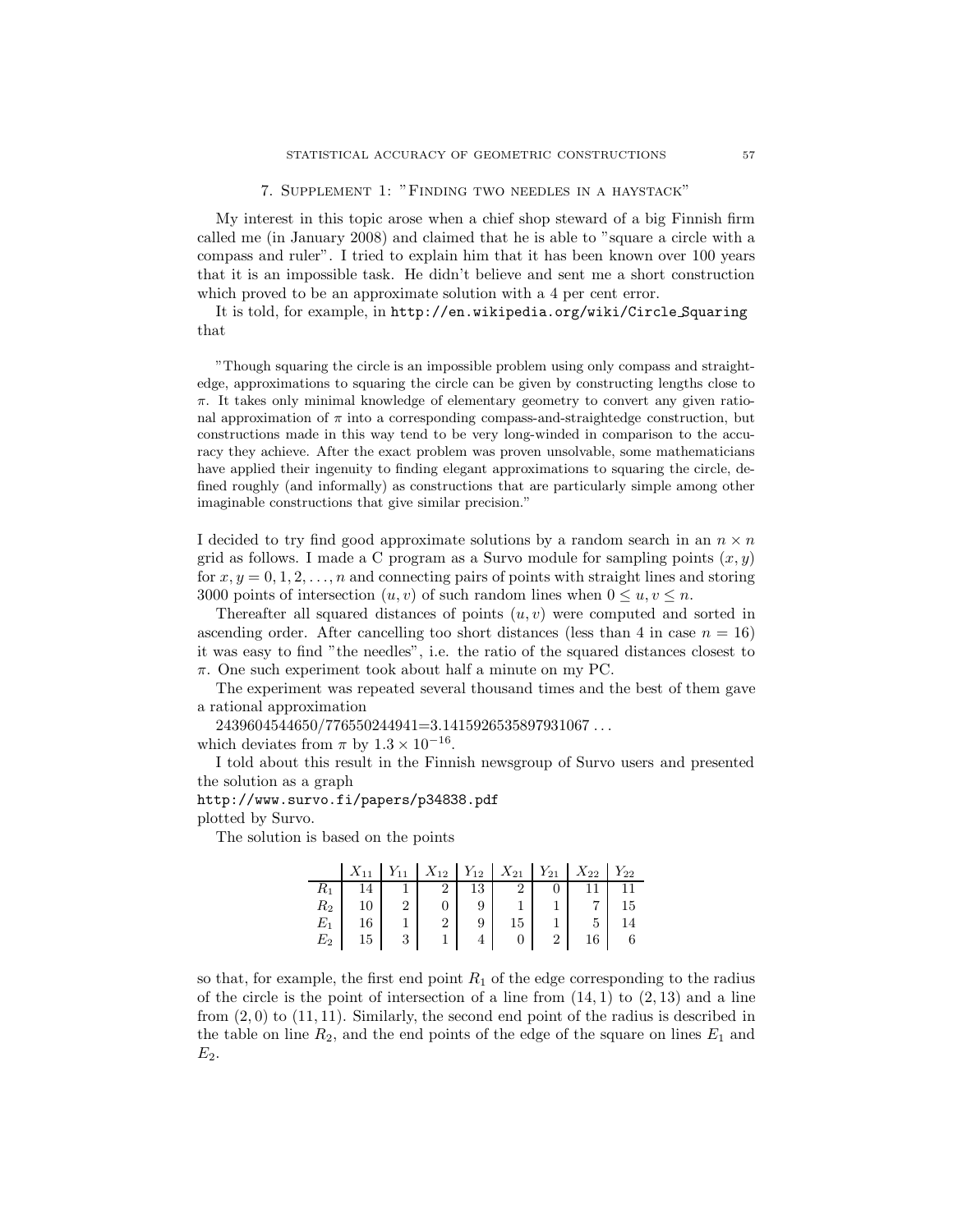

The final construction is based on a circle of radius 8 in the  $16 \times 16$  grid. At the end, the original edges have to be transferred so that the  $OA' = R_1R_2$  and  $OD' = E_1E_2$  and the parallel to line A'D' going through A intersects line  $OD'$  in point  $P$  giving the edge  $OP$  of the square corresponding to the original circle of radius  $OA = 8$ .

The following GEOM code describes the entire construction.

```
_____________________________________________________________
101 *GEOM CUR+1,E
102 *Grid16 construction
103 *O=point(8,8)
104 *A=point(16,8)
105 *_C1=circle(O,8)
106 *LY8=line(_A,O)
107 *B=cross_cl(C1,LY8,0,8)
108 *LX8=perpendicular(LY8,O)
109 *C=cross_cl(C1,LX8,8,0)
110 *d=cross_cl(C1,LX8,8,16)
111 *p4_8=midpoint(B,O,LY8)
112 *p2_8=midpoint(B,P4_8,LY8)
```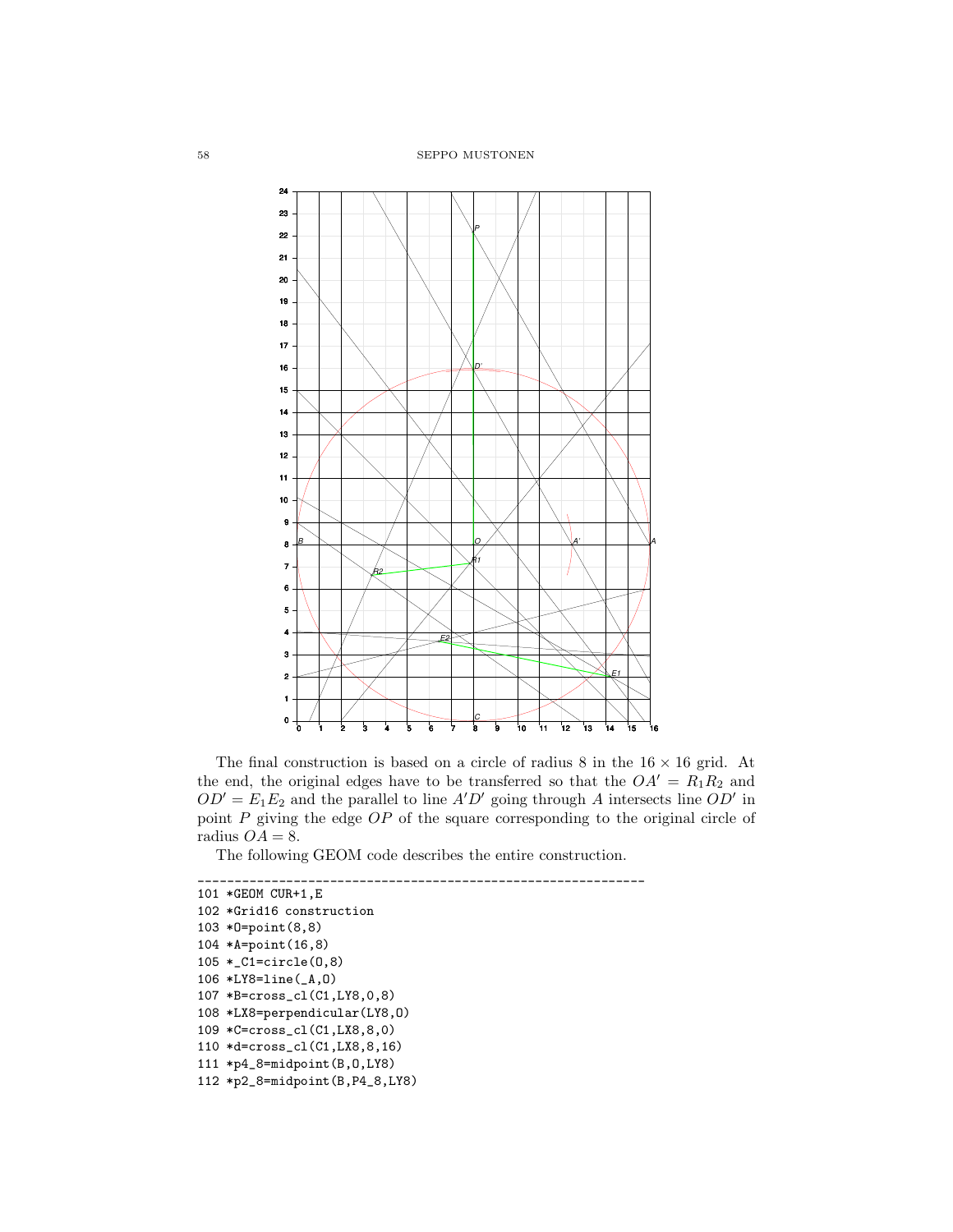113 \*LX2=perpendicular(LY8,P2\_8) 114 \*p1\_8=midpoint(B,P2\_8,LY8) 115 \*LX1=perpendicular(LY8,P1\_8) 116 \*LX0=perpendicular(LY8,B) 117 \*p6\_8=midpoint(P4\_8,O,LY8) 118 \*p5\_8=midpoint(P4\_8,P6\_8,LY8) 119 \*LX5=perpendicular(LY8,P5\_8) 120 \*p7\_8=midpoint(P6\_8,O,LY8) 121 \*LX7=perpendicular(LY8,P7\_8) 122 \*p12\_8=midpoint(O,A,LY8) 123 \*p10\_8=midpoint(O,P12\_8,LY8) 124 \*LX10=perpendicular(LY8,P10\_8) 125 \*p11\_8=midpoint(P10\_8,P12\_8,LY8) 126 \*LX11=perpendicular(LY8,P11\_8) 127 \*p14\_8=midpoint(P12\_8,A,LY8) 128 \*LX14=perpendicular(LY8,P14\_8) 129 \*p15\_8=midpoint(P14\_8,A,LY8) 130 \*LX15=perpendicular(LY8,P15\_8) 131 \*LX16=perpendicular(LY8,A) 132 \* 133 \*p8\_4=midpoint(O,C,LX8) 134 \*LY4=perpendicular(LX8,P8\_4) 135 \*p8\_2=midpoint(C,P8\_4,LX8) 136 \*LY2=perpendicular(LX8,P8\_2) 137 \*p8\_1=midpoint(C,P8\_2,LX8) 138 \*LY1=perpendicular(LX8,P8\_1) 139 \*LY0=perpendicular(LX8,C) 140 \*p8\_3=midpoint(P8\_2,P8\_4,LX8) 141 \*LY3=perpendicular(LX8,P8\_3) 142 \*p8\_6=midpoint(P8\_4,O,LX8) 143 \*LY6=perpendicular(LX8,P8\_6) 144 \*p8\_12=midpoint(O,D,LX8) 145 \*p8\_10=midpoint(O,P8\_12,LX8) 146 \*p8\_9=midpoint(O,P8\_10,LX8) 147 \*LY9=perpendicular(LX8,P8\_9) 148 \*p8\_11=midpoint(P8\_12,P8\_10,LX8) 149 \*LY11=perpendicular(LX8,P8\_11) 150 \*p8\_14=midpoint(P8\_12,D,LX8) 151 \*LY14=perpendicular(LX8,P8\_14) 152 \*p8\_13=midpoint(P8\_12,P8\_14,LX8) 153 \*LY13=perpendicular(LX8,P8\_13) 154 \*p8\_15=midpoint(P8\_14,D,LX8) 155 \*LY15=perpendicular(LX8,P8\_15) 156 \* 157 \*p0\_2=cross(LX0,LY2) 158 \*p0\_9=cross(LX0,LY9) 159 \*p1\_1=cross(LX1,LY1) 160 \*p1\_4=cross(LX1,LY4) 161 \*p2\_0=cross(LX2,LY0) 162 \*p2\_9=cross(LX2,LY9) 163 \*p2\_13=cross(LX2,LY13) 164 \*p5\_14=cross(LX5,LY14) 165 \*p7\_15=cross(LX7,LY15)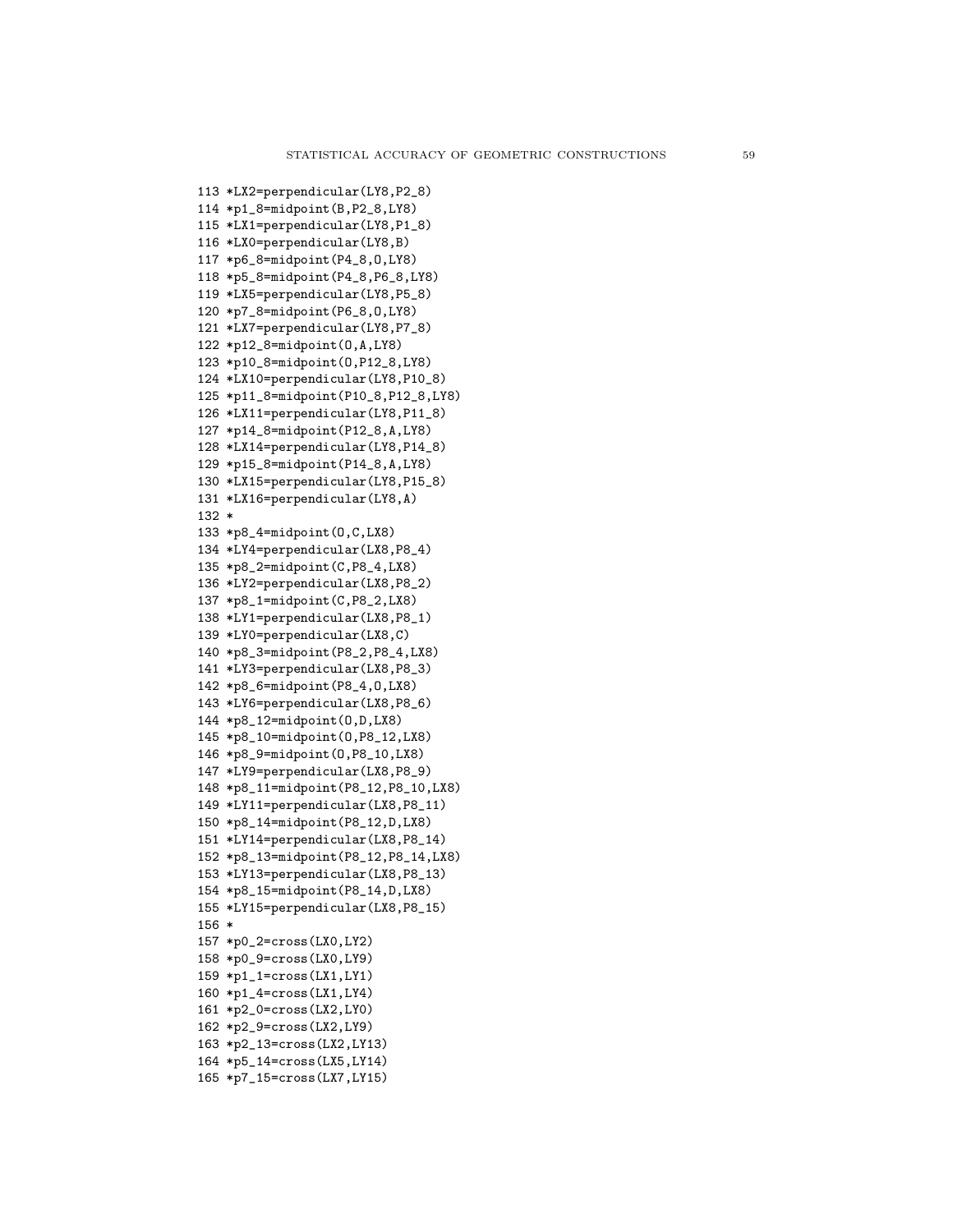```
166 *p10_2=cross(LX10,LY2)
167 *p11_11=cross(LX11,LY11)
168 *p14_1=cross(LX14,LY1)
169 *p15_1=cross(LX15,LY1)
170 *p15_3=cross(LX15,LY3)
171 *p16_1=cross(LX16,LY1)
172 *p16_6=cross(LX16,LY6)
173 *LR11=line(P14_1,P2_13)
174 *LR12=line(P2_0,P11_11)
175 *R1=cross(LR11,LR12)
176 *LR21=line(P10_2,P0_9)
177 *LR22=line(P1_1,P7_15)
178 *R2=cross(LR21,LR22)
179 *R=edge(R1,R2)
180 *
181 *LS11=line(P16_1,P2_9)
182 *LS12=line(P15_1,P5_14)
183 *E1=cross(LS11,LS12)
184 *LS21=line(P15_3,P1_4)
185 *LS22=line(P0_2,P16_6)
186 *E2=cross(LS21,LS22)
187 *S=edge(E1,E2)
188 *
189 *C2=circle(O,R,-0.1,0.1)
190 *A'=cross_cl(C2,LY8,13,8)
191 *C3=circle(O,S,0.45,0.55)
192 *D'=cross_cl(C3,LX8,8,16)
193 *L'=\text{line}(A', D')194 *LAP=parallel(L',A)
195 *P=cross(LAP,LX8)
196 *Edge=edge(O,P)
197 *save edge(Edge)
198 E
____________________________________________________________
```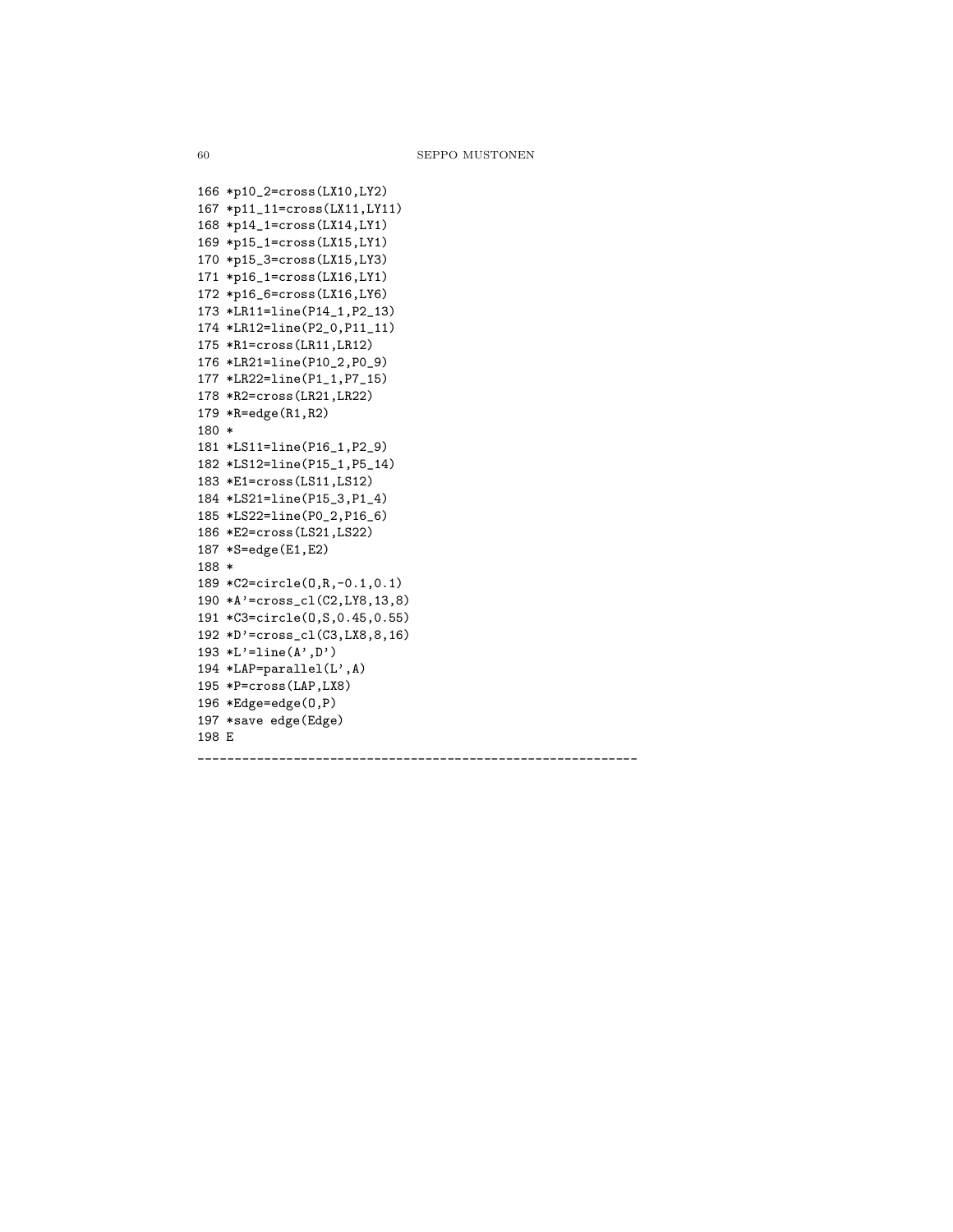The statistical accuracy according to Model 0 for various nominal accuracies is

| $\sigma_r$      | RMSE   |
|-----------------|--------|
| $\cdot$ 2<br>10 | 15.437 |
| -3<br>10        | 15.284 |
| 4<br>10         | 15.282 |
| $10^{-5}$       | 15.282 |
| -6<br>$10^{-}$  | 15.282 |
| $10^{-7}$       | 15.282 |
| 8<br>$10^{-}$   | 15.282 |
| $10^{-9}$       | 15.282 |
| $10^{-10}$      | 15.289 |
| $10^{-11}$      | 15.321 |
| 12<br>$10^{-}$  | 15.321 |
| $10^{-13}$      | 15.322 |
| $-14$<br>10     | 15.520 |
| $^{-15}$<br>10  | 28.665 |

Table 13. Accuracy of the Grid16 construction for various nominal errors

Thus Ramanujan's second construction is almost four times more accurate for  $\sigma_r > 10^{-9}$  but the Grid16 construction beats it for  $\sigma_r < 10^{-11}$ . However, the Vieta-Osler construction beats them both.

Of course, results for very high nominal accuracies have no practical value, but they still describe goodness of methods for "approximate circle squaring" in a theoretical sense.

The weakness of the Grid16 construction is that the solution is obtained as a ratio estimate (i.e. ratio of of two random variables) and not as a ratio of random variable (edge of square) and a constant (radius of the original circle) as in constructions in Section 4.

Since this Grid16 construction was achieved by a random search within a limited time span, still better alternatives may exist. However, for the smallest grid sizes  $n = 2, 3, 4$  the best possible solutions can be found and they are

| $\boldsymbol{n}$ | ratio                                      | $,^{\,},_{\pi}$ | bias                  |
|------------------|--------------------------------------------|-----------------|-----------------------|
| $\overline{2}$   | 41/13                                      | $3.15\dots$     | $1.2 \times 10^{-2}$  |
| 3                | 22321/7105                                 | 3.141590        | $2.2 \times 10^{-6}$  |
|                  | $4 \mid 5311453/1690688 \mid 3.1415926534$ |                 | $1.8 \times 10^{-10}$ |

All possible points of intersections  $(u, v)$  of the lines from one grid point to another are displayed in the following figure.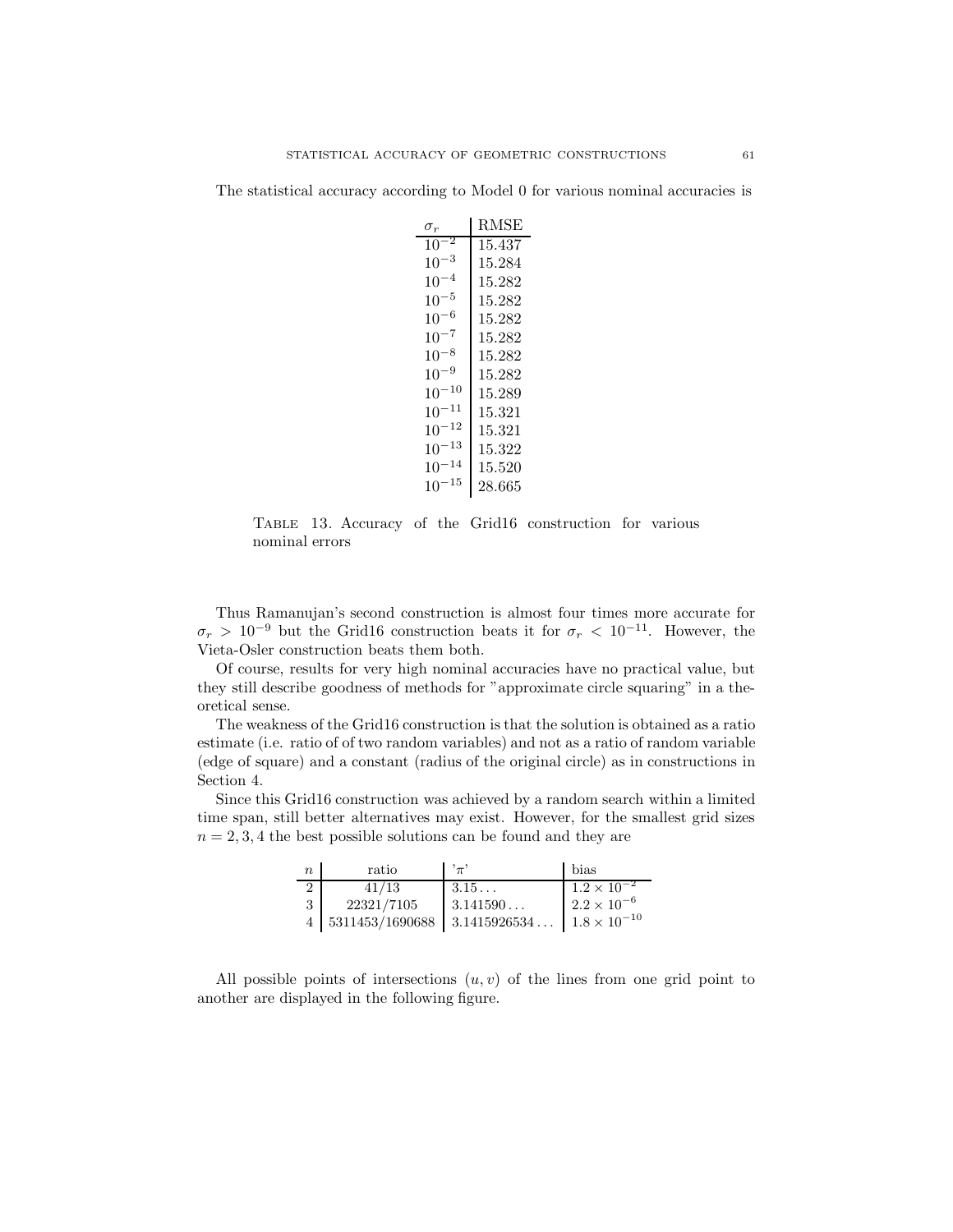

FIGURE 19. Points of intersections  $(u, v)$  for  $n = 2, 3, 4$ 

The numbers  $sect(n)$  of distinct  $(u, v)$  points for  $n = 1, 2, ..., 10$  are

|  |  |  |  |  | n 1 2 3 4 5 6 7 8 9 10                                           |
|--|--|--|--|--|------------------------------------------------------------------|
|  |  |  |  |  | $sect(n)$ 5 37 405 2225 11641 35677 114409 295701 718469 1475709 |

These numbers have been computed by brute force. The problem of finding a general expression for  $sect(n)$  remains open.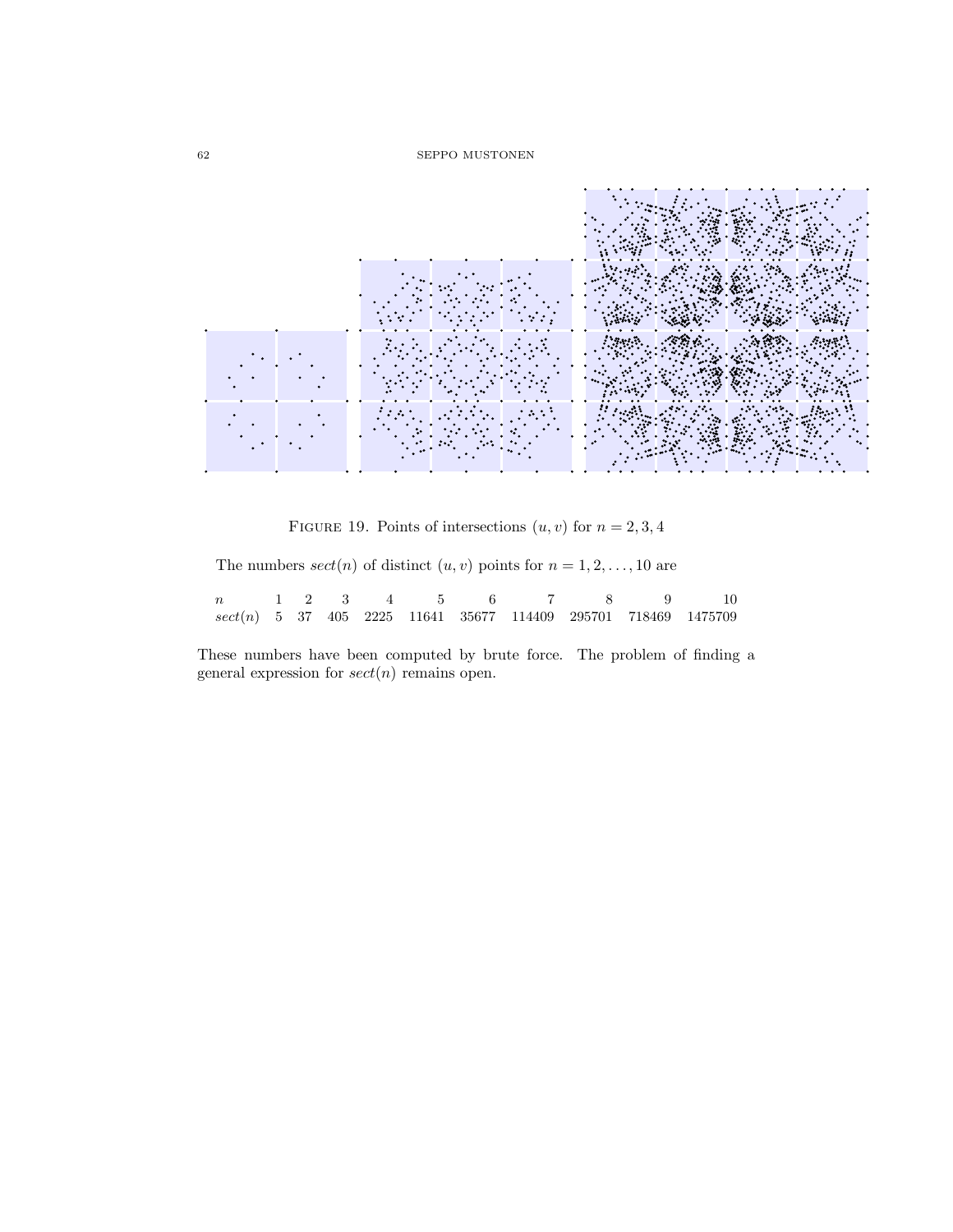

When values of  $sect(n)$  are plotted in logarithmic scale against n, it can be seen that the growth is fast but obviously polynomial, not exponential. The values seem to be slightly dependent on the divisibility of  $n$ . The magnitude of  $sect(16)$  is about  $10^7$  and then the number straws in a haystack of the  $16 \times 16$  grid must be of magnitude over  $10^{12}$ . Thus the best two straws or needles is then really hard to find.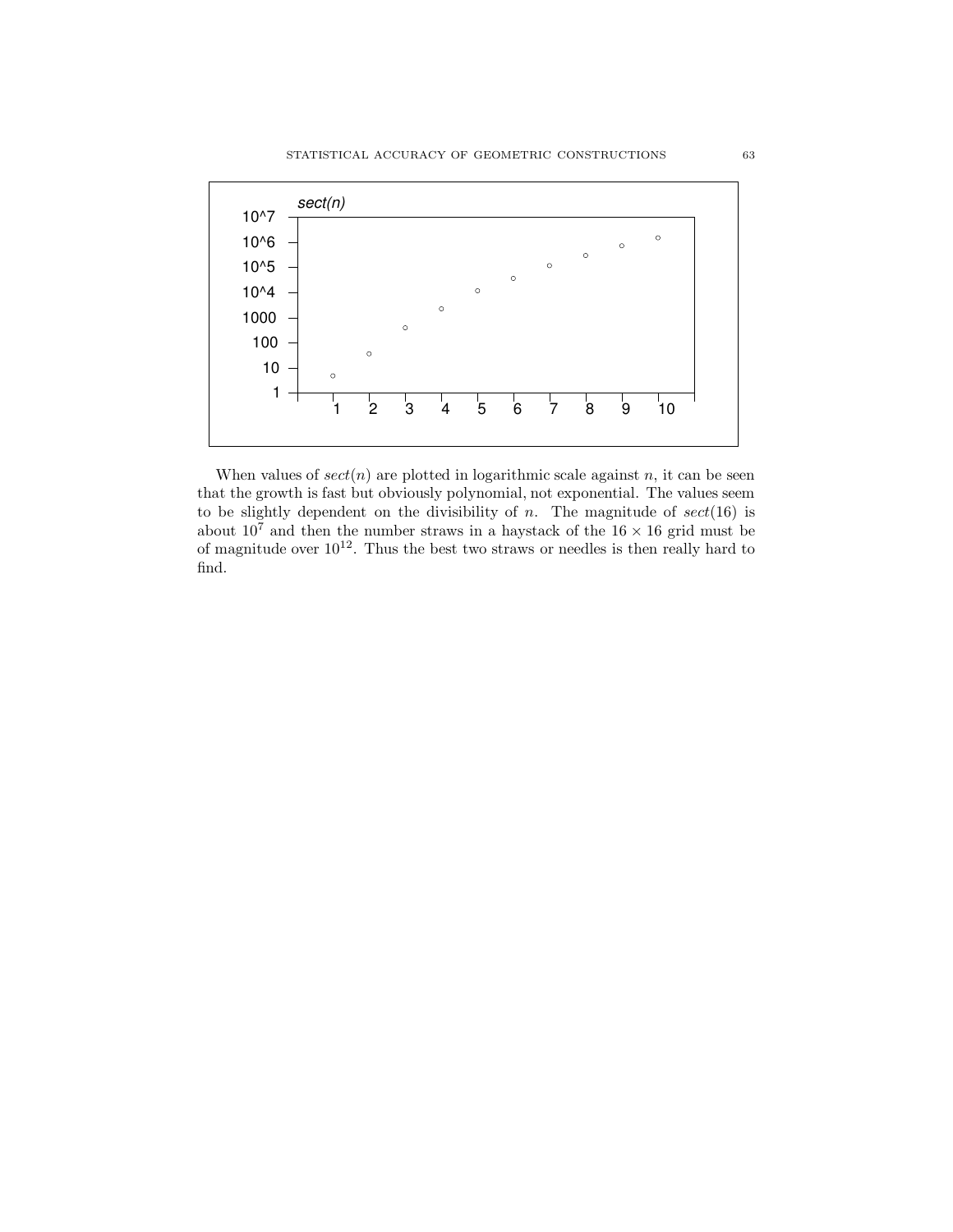## 8. Supplement 2: GEOM in freeware version of Survo (1 Feb 2009)

The GEOM program is available also in the Survo Editor, the freeware version of SURVO MM. Survo Editor can be downloaded from <http://www.survo.fi/english/download>

In Survo Editor the maximum number of observations is strongly limited for data files with more than 3 variables. However, this restriction is not harmful, for example, when making calculations related to approximate circle squaring and thus all tasks presented in Section 4 can be performed also in Survo Editor. For readers who like to test their own constructions, another template **GEOM2** is available for calculations needed in approximate circle squaring. Usage of GEOM2 is similar to that of GEOM presented in Section 6.

# 9. Supplement 3: Richmond's construction of regular pentagon (1 Feb 2009)

The statistical accuracy of Richmond's construction 3.5 of a regular pentagon can be improved by constructing the points  $A_2$  and  $A_3$  in the same way as it was done in Ptolemy's construction.

```
_____________________________________________________________
101 *GEOM CUR+1,E,E+1
102 *Pentagon (Richmond 2)
103 *O=point(0,0)
104 *B=point(-1,0)
105 *_C1=circle(O,1)
106 *LY0=line(O,_B)
107 *LX0=perpendicular(LY0,*O)
108 *A0=cross_cl(C1,LX0,0,1)
109 *
110 *symbol start
111 *M=midpoint(*O,B,LY0)
112 *LAM=line(A0,M)
113 *LMQ=bisect_a(LAM,LY0,0,0.5)
114 *Q=cross(LMQ,LX0)
115 *LQ=perpendicular(LX0,Q)
116 *A1=cross_cl(C1,LQ,-1,0.2)
117 *A4=cross_cl(C1,LQ,1,0.2)
118 *E=edge(A0,A1)
119 *C2=circle(A1,E,1.5,1.7)
120 *C3=circle(A4,*E,1.3,1.5)
121 *A2=cross_cc(C1,C2,-1,-1)
122 *A3=cross_cc(C1,C3,0.5,-1)
123 *
124 *E1=edge(A1,A2)
125 *E2=edge(A2,A3)
126 *E3=edge(A3,A4)
127 *E4=edge(A4,A0)
128 *save edge(E)
129 *save point(A0)
130 *save point(A1)
```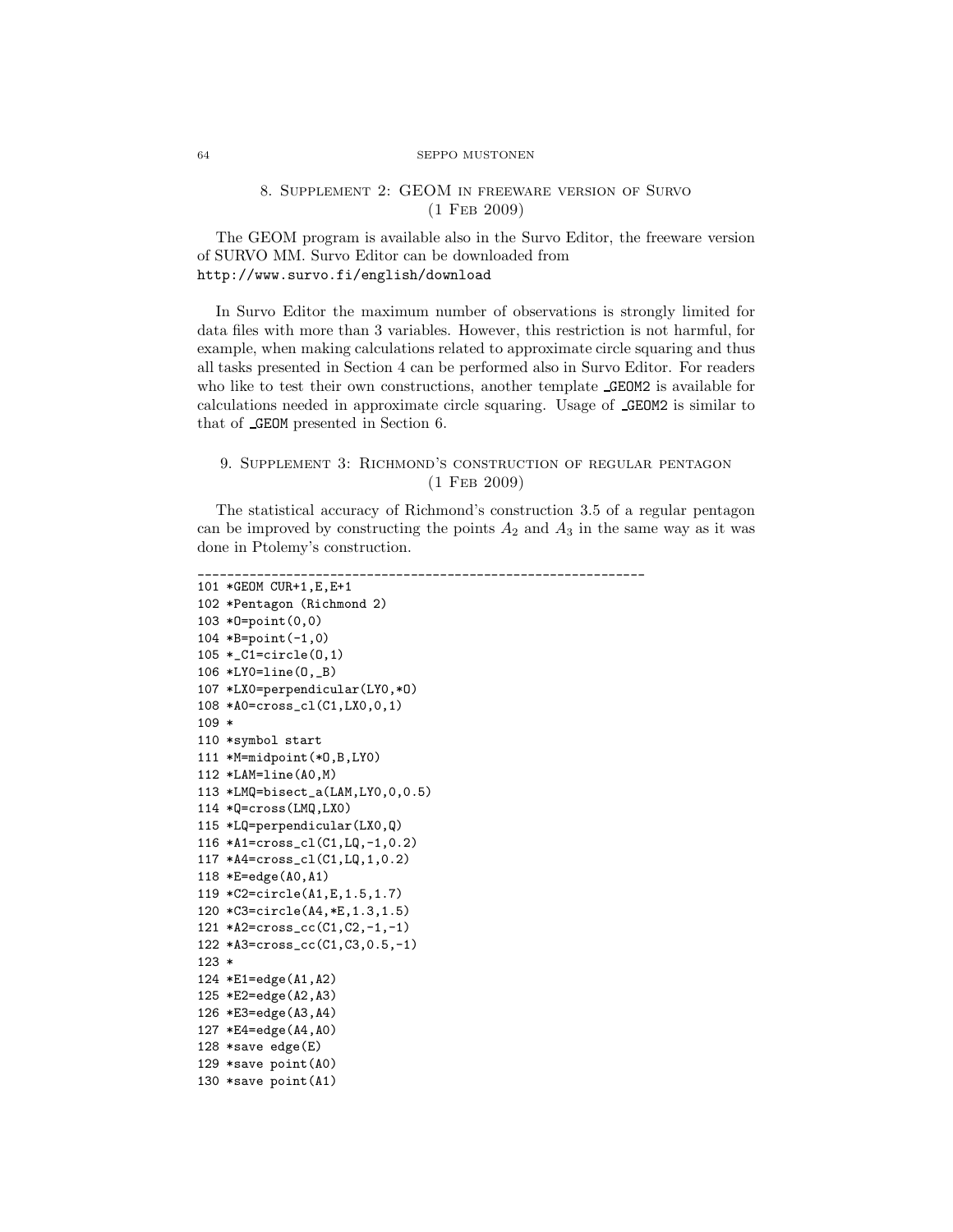```
131 *save point(A2)
132 *save point(A3)
133 *save point(A4)
134 E
135 *GEOM construction: Pentagon (Richmond 2)
136 *Geometrographic symbol = 8S1+4S2+12C1+0C2+9C3
137 *Simplicity = 33 Exactitude = 20
138 *
_____________________________________________________________
```


FIGURE 20. Construction of Richmond more accurately

The statistical summary of this construction is

```
_____________________________________________________________
159 *
160 *MINSTAT K,CUR+1 / VARS=E,D2
161 *Basic statistics of data K N=1000000
162 *Variable mean stddev N minimum maximum
163 * E 1.175572666 0.002186951 1000000 1.165301756 1.186473764
164 * D2 0.000053988 0.000065399 1000000 0.000000021 0.001100641
165 *
166 *Accuracy acc0:
167 *sqrt(MAT_STAT.M(D2,mean)/5)=0.00328597788185
168 *
_____________________________________________________________
```